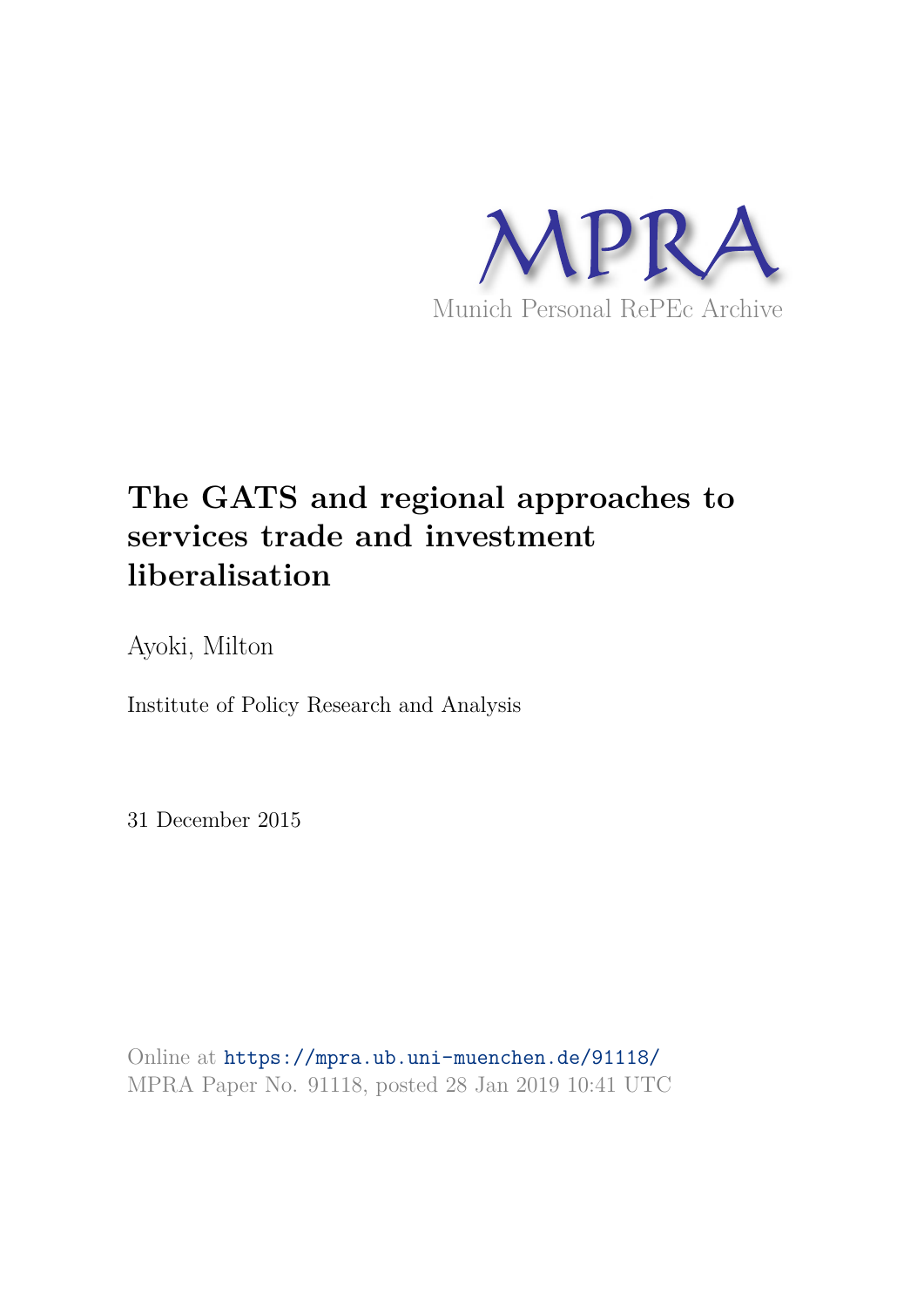# The GATS and regional approaches to services trade and investment liberalisation

Milton Ayoki

Institute of Policy Research and Analysis Kampala, Uganda

IPRA Working Paper 49 Institute of Policy Research and Analysis, Kampala December 2015

Revised, December 2016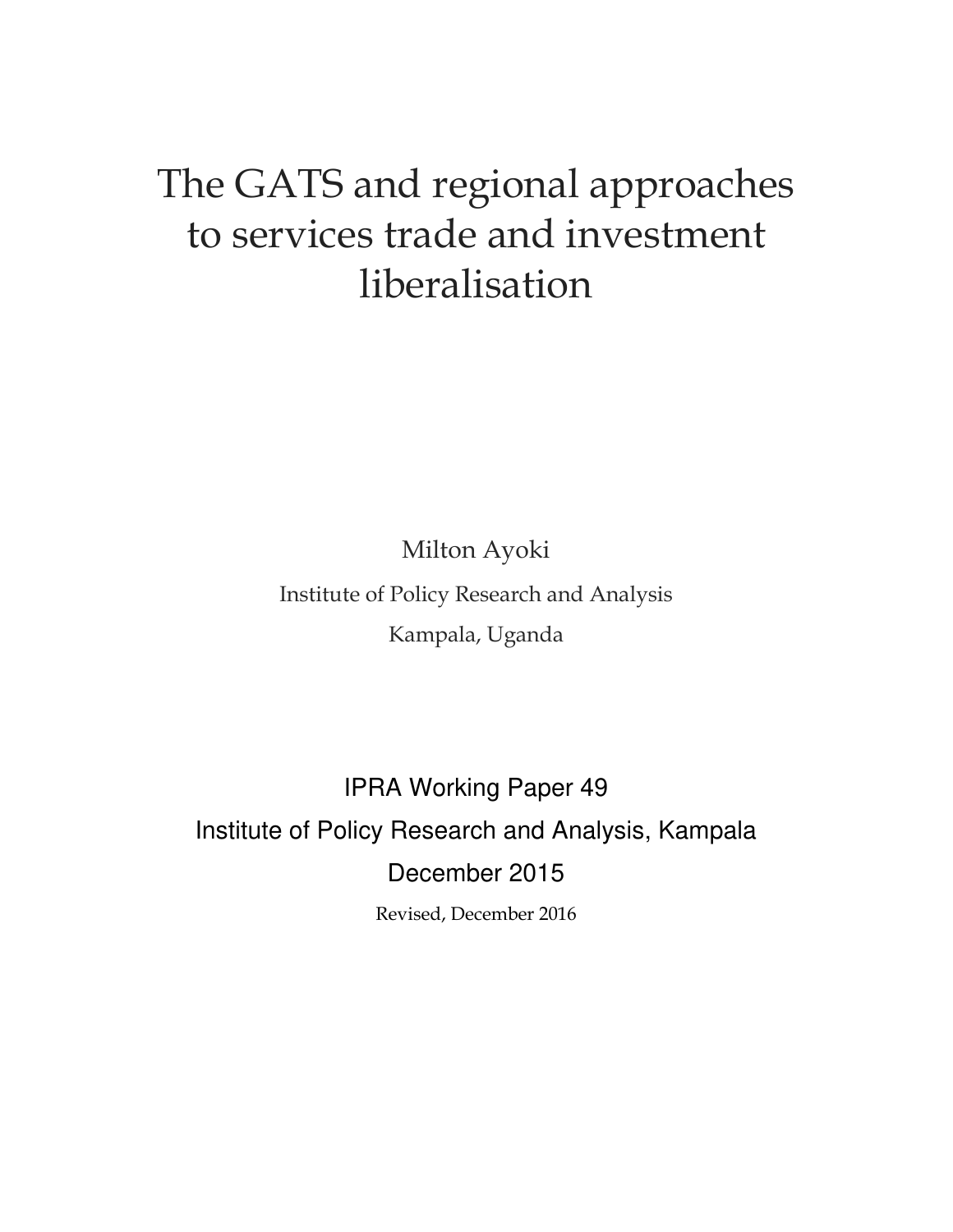## **The GATS and regional approaches to services trade and investment liberalisation**

Milton Ayoki

#### **Abstract**

<span id="page-2-0"></span>This paper examines the approaches to liberalization of trade in services adopted within existing regional agreements (RTAs) as compared to prevailing GATS' commitments. Using examples from Africa, Latin America, and Asia (of total of over 30 RTAs), it explores how the difficult issues associated with services trade and investment liberalisation are tackled in the RTA-type arrangement and how much further access is granted under RTAs. The results show that in all market access areas, RTAs generally offer superior value added over GATS. In nearly all the modes of supply and sectors, RTA commitments tend to go significantly beyond GATS offers in terms of improved and new bindings (although improvements in mode 4 remains modest in scope across all RTAs). Most RTAs, however, are at the same pace with GATS in securing the rulemaking interface between domestic regulation and trade in services and with regard to special treatment for less developed members. RTA commitments tend to lag behind GATS on safeguard mechanism, and disciplines on subsidies.

*JEL Code*: F13, F15.

*Key words*: GATS, regional approaches, RTAs, trade in services, trade and investment liberalisation, developing countries, Africa.

Disclaimer: This is a working paper, and hence it represents work in progress. The views expressed in this paper are those of the author alone, and do not represent the views of the Institute of Policy Research and Analysis.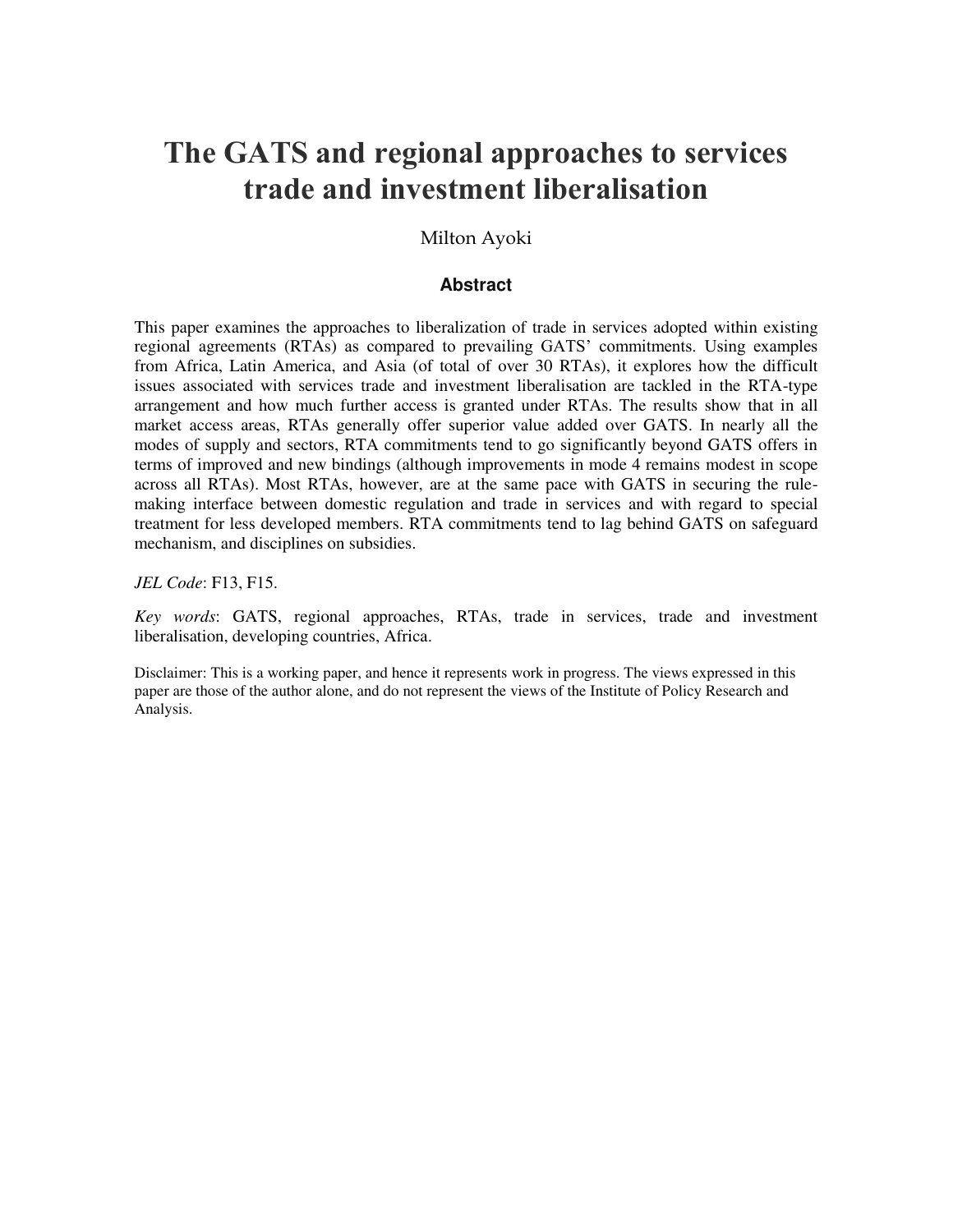## **Content**

| <b>Abstract</b>   |                                                                                                           | ij |
|-------------------|-----------------------------------------------------------------------------------------------------------|----|
| 1                 | <b>Introduction</b>                                                                                       | 1  |
| 2                 | <b>Overview of GATS Commitments</b>                                                                       | 6  |
| 3                 | Services trade liberalization at regional/ bilateral level                                                | 13 |
| 3.1               | Global proliferation of services RTAs                                                                     | 13 |
| 3.2               | Approach to services liberalization by Africa's RTAs                                                      | 16 |
| 3.3               | Services liberalization by the Gulf States                                                                | 23 |
| 3.4               | Approach to services liberalization by other RTAs                                                         | 27 |
| 4                 | A general comparison of RTAs and GATS in achieving<br>liberalization commitments                          | 28 |
| 4.1               | Cross-border trade in services and treatment of mode 4                                                    | 28 |
| 4.2               | Rule-making interface between domestic regulation and trade in<br>services                                | 29 |
| 4.3               | Necessity test and domestic regulation                                                                    | 29 |
| 4.4               | Key infrastructure areas (basic telecommunication,<br>financial services) and areas of policy sensitivity | 31 |
| 4.5               | Mutual recognition                                                                                        | 32 |
| 4.6               | Emergency safeguards and subsidies                                                                        | 33 |
| 5                 | <b>WTO Doha Round GATS negotiations</b>                                                                   | 34 |
| 5.1               | Timeline and negotiating tracks                                                                           | 34 |
| 5.2               | Special and differential treatment                                                                        | 38 |
| 5.3               | Special treatment for LDCs                                                                                | 41 |
| 5.4               | The rule-making negotiations                                                                              | 43 |
| 6                 | <b>Conclusions</b>                                                                                        | 45 |
| <b>References</b> |                                                                                                           | 45 |
|                   | <b>Tables and figures</b>                                                                                 | 48 |
| <b>Appendices</b> |                                                                                                           | 49 |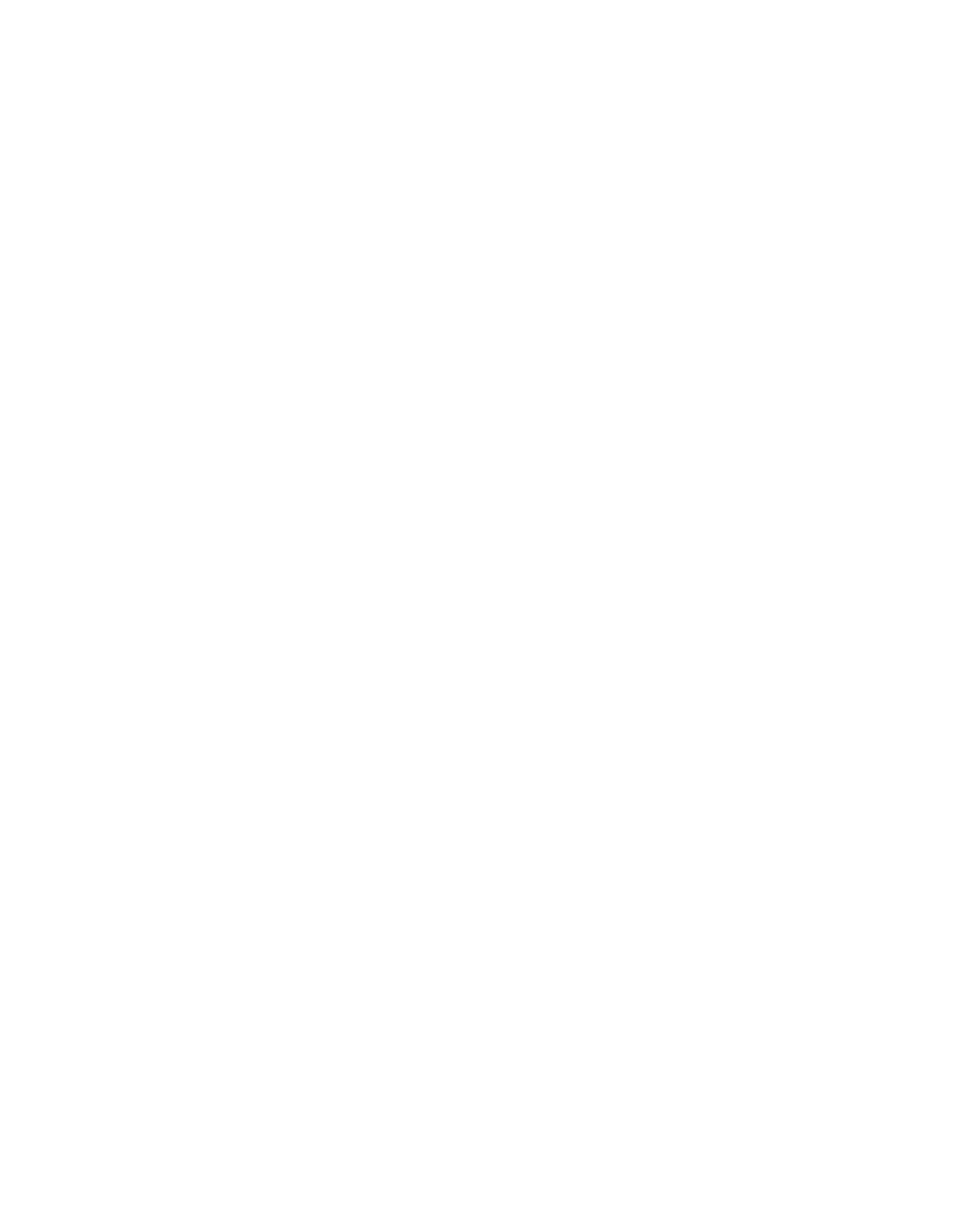#### <span id="page-5-0"></span>**1 Introduction**

The service sector is the most important economic sector for the majority of countries when measured as a share of overall production, and is the single largest source of employment. The World Trade Organization's (WTO) General Agreement on Trade in Services (GATS), adopted in January 1995, represented the first attempt at multilateral level to lay the groundwork for services liberalization. The GATS mandates WTO members to progressively open up trade in services through successive rounds of negotiations. Part IV of the GATS carries the heading, *Progressive Liberalization* and the associated text talks of achieving "a progressively higher level of liberalization" through successive rounds of negotiations. However, the level of liberalization achieved or committed to is quite modest so far. At the same time, since the entry into force of the GATS on January 1, 1995, WTO Members around the world have concluded no fewer than 100 regional and sub-regional arrangements containing disciplines on trade in services. A critical question that must obviously be asked is whether the difficult issues associated with services trade and investment liberalisation actually had any impact is causing this shift, and potential implications for the multilateral trading systems—GATS as a vehicle for further liberalization.

This paper reviews the approaches to liberalization of trade in services adopted within existing sub-regional arrangements as compared to prevailing GATS' commitments. It looks at how the RTAs have tackled the difficult issues associated with services trade and investment liberalization. In so doing, the paper hopes to contribute to growing empirical literature on services trade and investment liberalization, and to offer lessons for future services negotiations.

The GATS is intended to offer for services trade a similar legal stability that arises from mutually agreed rules, binding market access and non-discriminatory commitments that the GATT has provided for goods trade for over half a century (Sida, 2004)—applying the same fundamental principles of the GATT–national treatment, Most-Favoured Nation (MFN) treatment, transparency in domestic regulation, and fair application of laws. However, the services sector differs fundamentally from the goods sector. First, while cross-border flows of goods are easy to quantify and origins are relatively easy to track, services sector products are diffuse and difficult to track. Consequently, many services require proximity between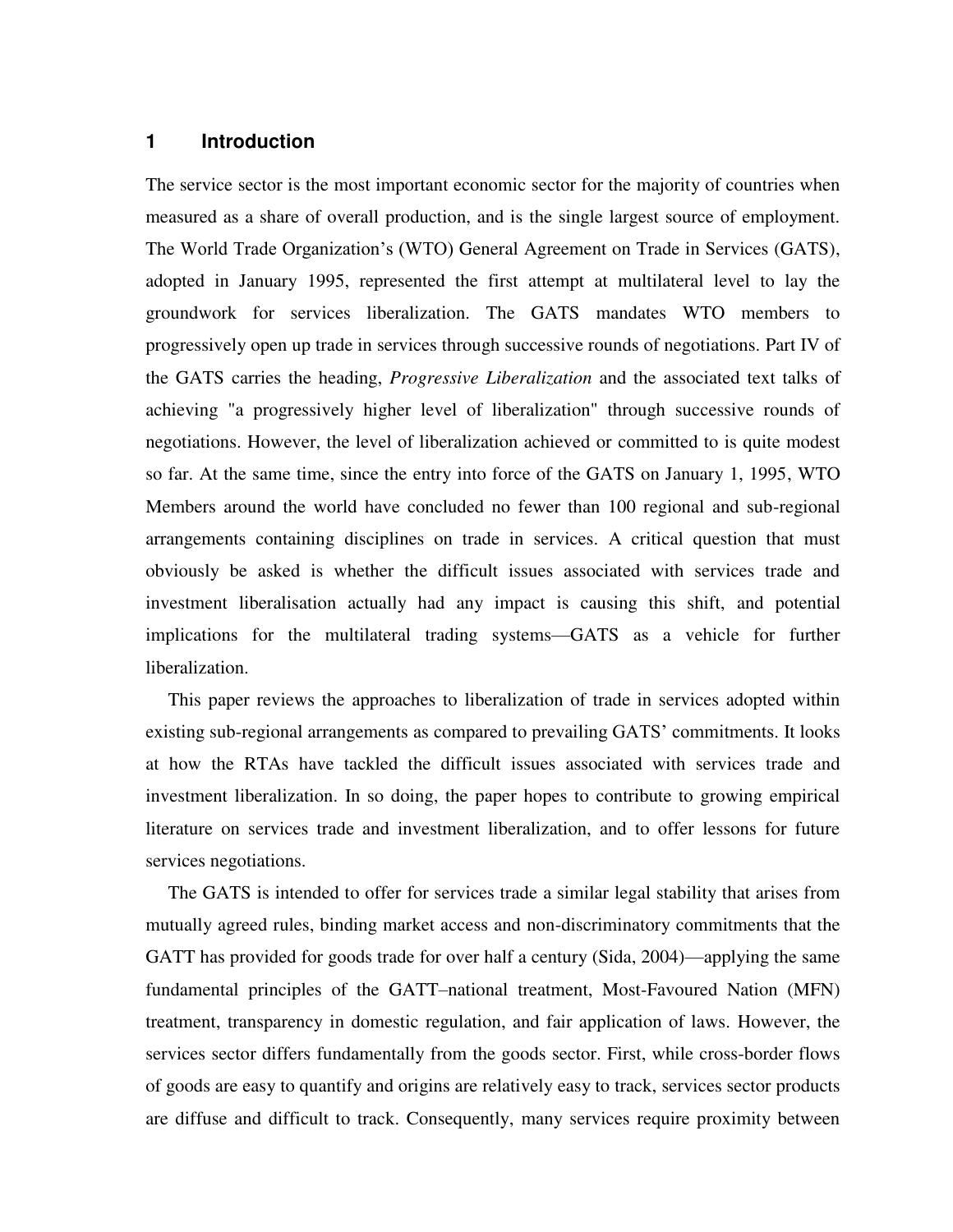the supplier and the consumer, and hence factor mobility is necessary for a number of services transactions.

Second, services liberalization is not only limited to the elimination of discriminatory restrictions that affect both services and service providers, but extends to a number of nontrade measures geared to the protection of health, environment, public order, and morals, as well as issues related to immigration, competition and consumer protection (Cattaneo et al, 2010). In other words, service trade liberalization does not stop and, often, does not even start at the border. Effective access to services markets involves interplay of a large number of policies measures, including those not typically falling within the scope to the services trade frameworks—requiring coordination between government agencies responsible for policy formulation in transport sector, tourism, telecommunications, health, justice, and so on. Adding to this complexity, the international movement of natural persons to deliver services requires the involvement of immigration authorities. The limited scope for "border" restrictions in international services means that domestic regulations remain the key factor in achieving trade in services (Mattoo and Fink, 2002).

To move liberalization process forward in trade in goods, Members have sometimes agreed to a formula on the basis of which they cut tariffs. In the Tokyo Round (1973-79), and more recently, in the WTO's Doha Round, a weighted formula has been used for goods trade so that higher tariffs would have a deeper cut than lower ones. This approach had the effect of moving the liberalisation process ahead on multiple fronts. Such an approach works well with a single policy instrument – the tariff, not where different policy instruments are involved. In services sphere, trade protection does not take the simple form of a tariff (tax) on trade flows, but consists of a myriad of laws and regulations affecting services and service suppliers. The limitations attached to WTO members' GATS commitments cover a broad range of measures, including numerical quotas, limits on foreign ownership, and discriminatory subsidies. Many different instruments determine the prevailing degree of liberalization, and the lack of adequate nomenclature may complicate efforts to ensure uniformity of commitments among Members.

Most, if not all WTO members recognize the crucial importance of services for the growth and development of their national economies and for world trade, and seem to welcome the idea that services must form an essential part of any Doha Round outcome.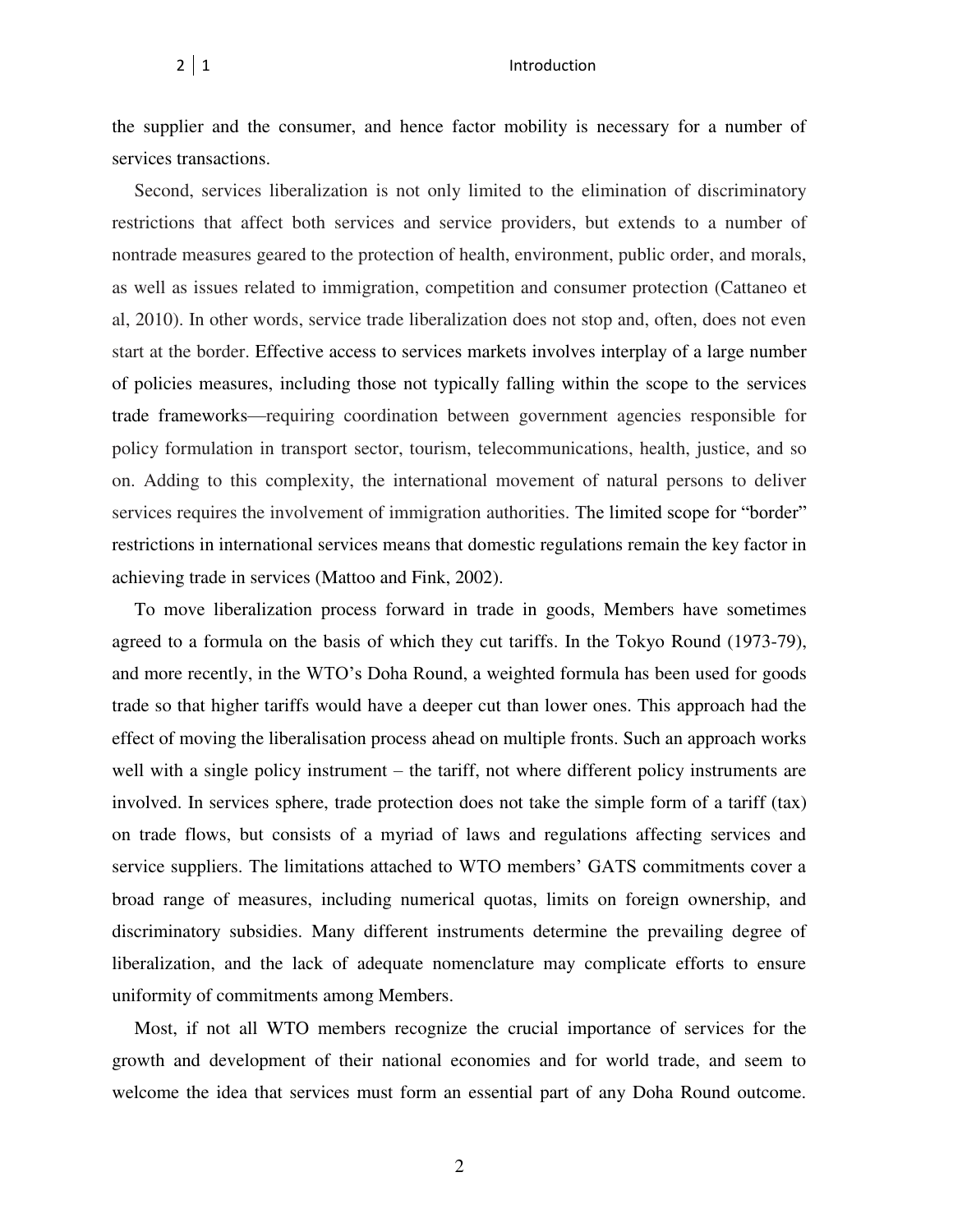What remains a sticky issue is, the desirable levels of improved coverage or depth of commitments. The service sector plays an important role in economic growth, export competitiveness, employment creation and poverty reduction. The services sector now accounts for more than two-thirds of the world economy: 70 percent of the services value added in gross domestic product (GDP) in high-income countries, 54 percent in middleincome countries, and 40 percent in low-income countries (Figure 1).

<span id="page-7-0"></span>**Figure 1.** Services, value added (% of GDP), 1977–2017



*Source: World Development Indicators (WDI) Database.* 

In 2017, services accounted for over 70 percent of employment in developed countries and over 33 percent in developing countries. In the United States, services sector accounts for 78 percent of employment. In India, it employs over 20 percent of the total workforce.

The emerging trend is that there is increasing shift of employment (moving) from agriculture and industry sectors to the services sector. In 1997–2007, this inter-sectoral shift accounted for a 5 percentage points gain in services employment in high income countries (WTO, 2010: p.8; cited in Kategekwa, 2014), while middle income countries such as Mauritius and Malaysia registered a much higher growth of about 8 percentage points. Other economies such as Mongolia, Nicaragua and Turkey recorded growth in services employment of over 10 percentage points during the same period.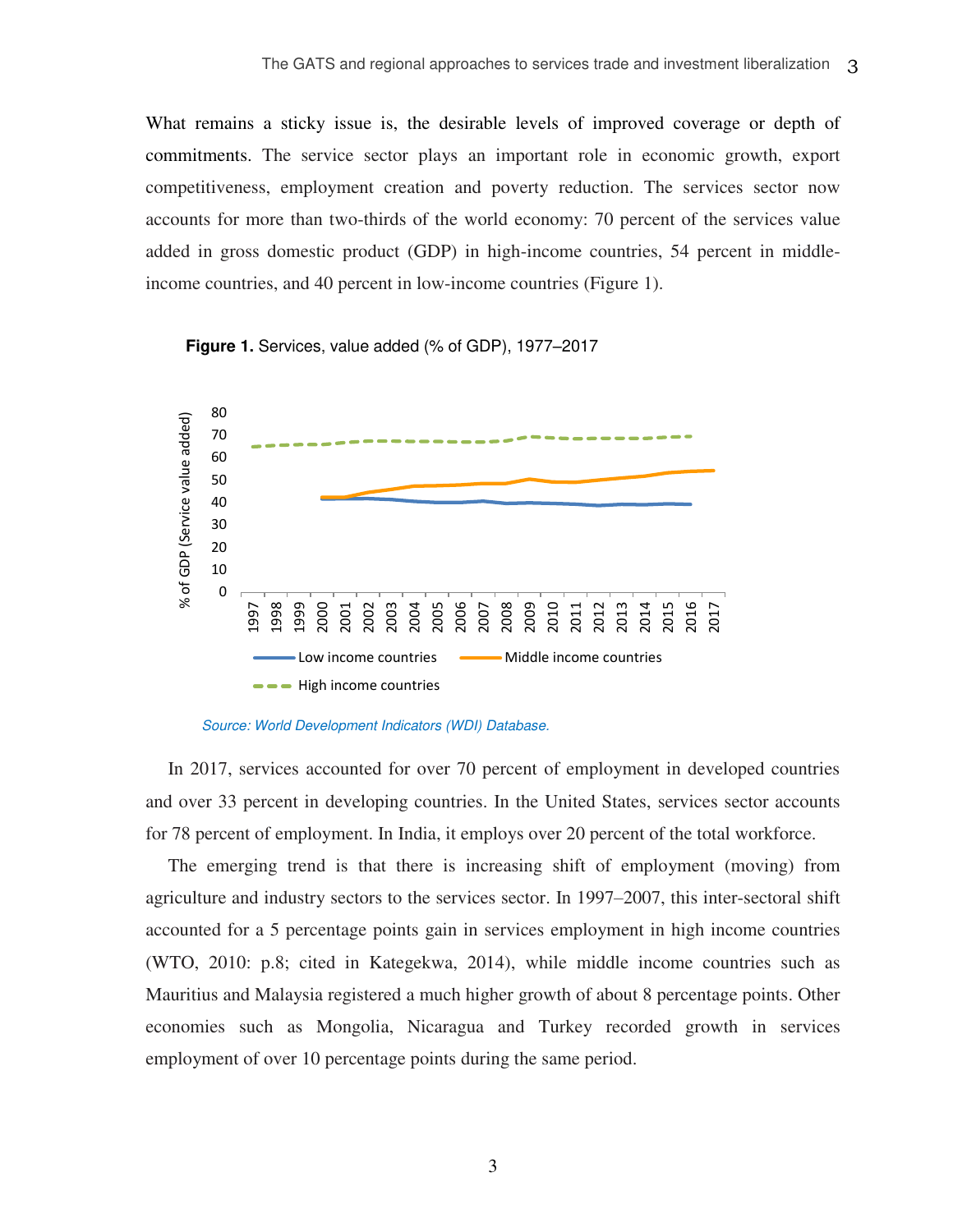The growing importance of the services sector has been driven by income-related demand shifts and growth in information and communication technology as well as the growing importance of basic infrastructural services, including communication and finance. While the services share in economic value added has increased worldwide, this growth has been particularly strong in developing countries. In 1980–2017, the services share in world GDP rose by about 5 percentage points; and by about 10 percentage points for the increase for low and middle income countries.

The intensity of services in world production, however, is not reflected in its share of world trade. As noted in Figure 2, the share of the trade in services in overall trade although has been increasing for much of the last four decades, still remain below 20 percent of GDP.



<span id="page-8-0"></span>

Nonetheless, trade in services has grown faster than the trade in goods, and adds approximately 10 percent to global GDP annually. The European Union and the United States, together, still account for over 60 percent of service exports in the world, but developing economies' exports of commercial services have grown relatively faster than exports in developed countries as a result of the greater mobility of people and technological change. This growth in global trade in services increases the scope for specialization in

*Source: World Development Indicators (WDI) Database.*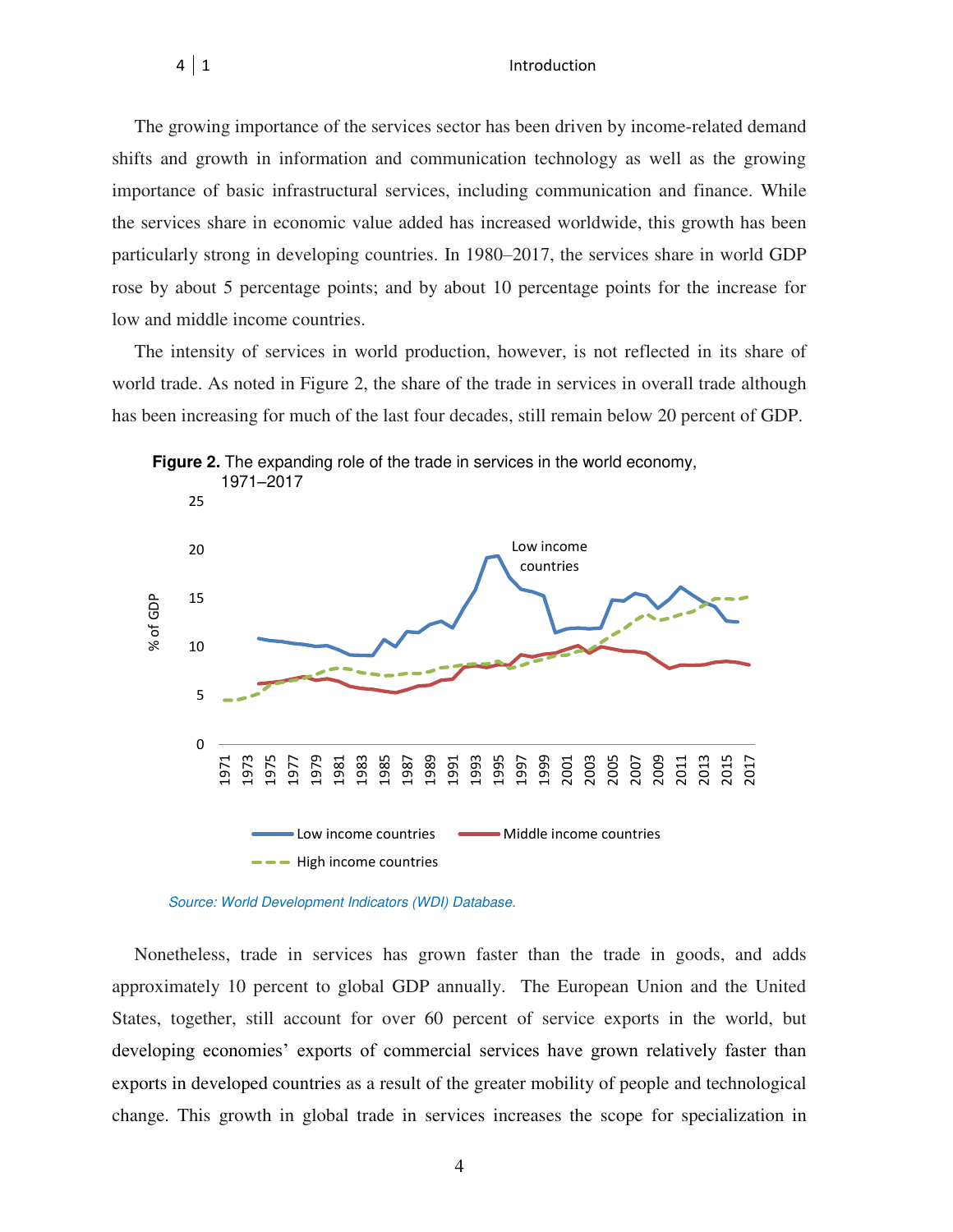production and trade, but the competitiveness of firms in domestic and export markets largely depends on the availability, cost, and quality of supporting services such as finance, transport, and telecommunications (Eschenbach and Hoekman, 2006).

The non-tradability of a significant share of services has been due mainly to technical constraints faced in supplying the foreign markets. While the advent of information and communication technologies and rapidly changing the situation, market access restrictions and regulations in foreign markets remain key determinants of growth of global trade. While it is widely accepted that further liberalisation of the trade in services will produce gains which are both substantial for developing economies and global economy, many countries have since been reluctant to schedule bound commitments under the GATS. Indeed, most service liberalization around the world has been pursued unilaterally.

The aim of this paper is to understand the factors causing this shift, whether merely driven by a domestic agenda rather than a trade agenda, or by a desire to find potential ways around the challenges and difficulties presented in the multilateral negotiating framework. By looking at the approaches to liberalization of trade in services adopted within existing sub-regional arrangements as compared to prevailing GATS' commitments, the paper aims to establish, how much further access is granted under PTAs and whether FTAs are indeed succeeding in meeting these challenges. This way, the paper provides aim is to provide a fresh understanding of whether it is easier to solve the problems of trade and investment liberalisation in services among smaller groups of trading partners on a bilateral basis in free trade agreements (FTAs) with major trading partners or in a plurilateral regional arrangement.

We begin in Section 2 with an overview of the GATS commitment—the coverage, clarity and depth of commitments. Section 3 evaluates the depth of the new or improved commitments in RTAs—against sets of market access and rule-making benchmarks including tackling rule-making interface between domestic regulation and trade in services, emergency safeguards and subsidies issues, cross border trade in services (mode 1), handling areas of policy sensitivities, and temporary movement of persons (mode 4). Section 4 focuses on WTO Doha Round GATS negotiations, and Section 5 concludes.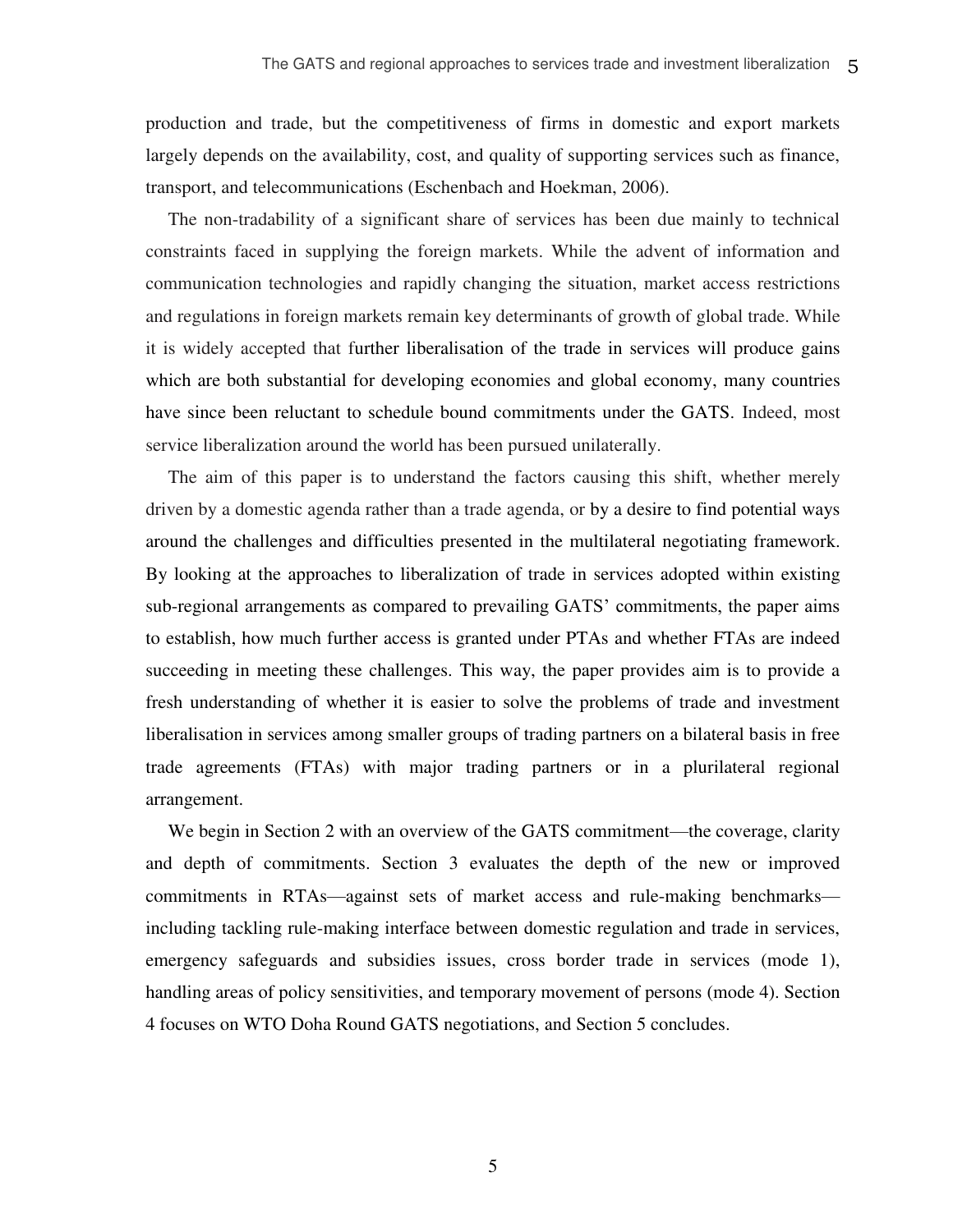#### <span id="page-10-0"></span>**2 Overview of GATS Commitments**

#### **2.1 Sector coverage, commitment and scheduling**

The 11 broadly defined services sectors in the framework of the General Agreement on Trade in Services (GATS) of the World Trade Organization are listed in Table 1. These 11 sectors are further divided into approximately 160 sub-sectors (of which about two-thirds of the WTO Members have committed on 60 subsectors or less.

<span id="page-10-1"></span>

| <b>Table 1.</b> The Scope of Services Covered in GATS                                                                                                  |                                                                                                                                                            |  |  |  |  |  |  |
|--------------------------------------------------------------------------------------------------------------------------------------------------------|------------------------------------------------------------------------------------------------------------------------------------------------------------|--|--|--|--|--|--|
| 1. Business (& professional) services /1<br>2. Communication services /2<br>3. Construction & related engineering services<br>4. Distribution services | 7. Financial services<br>8. Health-related and social services<br>9. Tourism and travel-related services<br>10. Recreational, cultural & sporting services |  |  |  |  |  |  |
| 5. Educational (& training) services                                                                                                                   | 11. Transport services                                                                                                                                     |  |  |  |  |  |  |
| 6. Environmental services                                                                                                                              | 12. Other services not elsewhere included<br>(e.g.<br>energy, etc)                                                                                         |  |  |  |  |  |  |

Source: WTO database

Notes: /1 including accountancy services, advertising services, architectural and engineering services, computer and related services, legal services /2 including audiovisual services, postal and courier services, telecommunications. The GATS covers all services with the exception of those provided in the exercise of governmental authority and greater part of the air transport sector. The backbone services include, primarily, communications, financial intermediation, and transport.

Figure 3 provides a summary of current commitment. Out of 160 service sectors, WTO members have, on average, listed about 50 in their schedules of commitments.

<span id="page-10-2"></span>**Figure 3.** Average number of committed sectors, by group of WTO members



*Source: WTO Secretariat*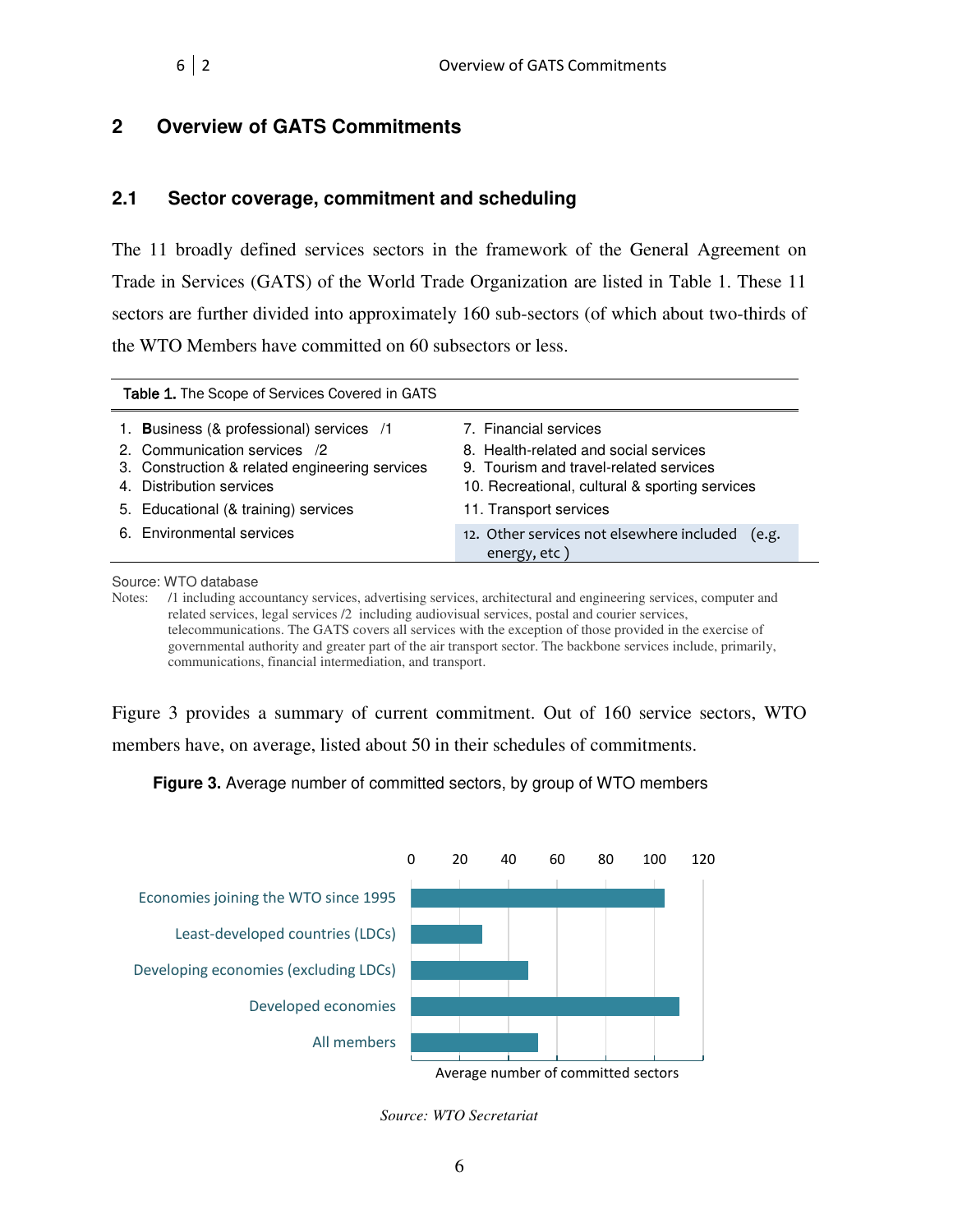Developed countries have commitments in nearly four times as many sectors (some 110) as least-developed countries (LDCs). Members that joined the WTO after 1995 have committed to a significantly higher number of sectors than the "original" members at similar levels of development.

Among the 11 broad services sectors, tourism has drawn by far the highest number of bindings (Figure 4). More than 90 percent of WTO Members have included at least one subsector of tourism in their schedules.



#### <span id="page-11-0"></span>**Figure 4.** Number of WTO members with commitments, by sector, 2015

*Source: WTO/World Bank World Integrated Trade Intelligence (I-TIP) Services database, June 2015.*

The second most included sector is infrastructure services (financial services, business services, and telecommunications). The reason for inclusion of these sectors might be governments' interest in attracting foreign direct investment. However, cursory look at the services schedules reveal significant number of restrictions in sectors such as basic telecommunications, banking and insurance services. For example, a high number of commitments undertaken on basic telecommunications are subject to restrictions on foreign equity participation, and many of the bindings scheduled for banking and other financial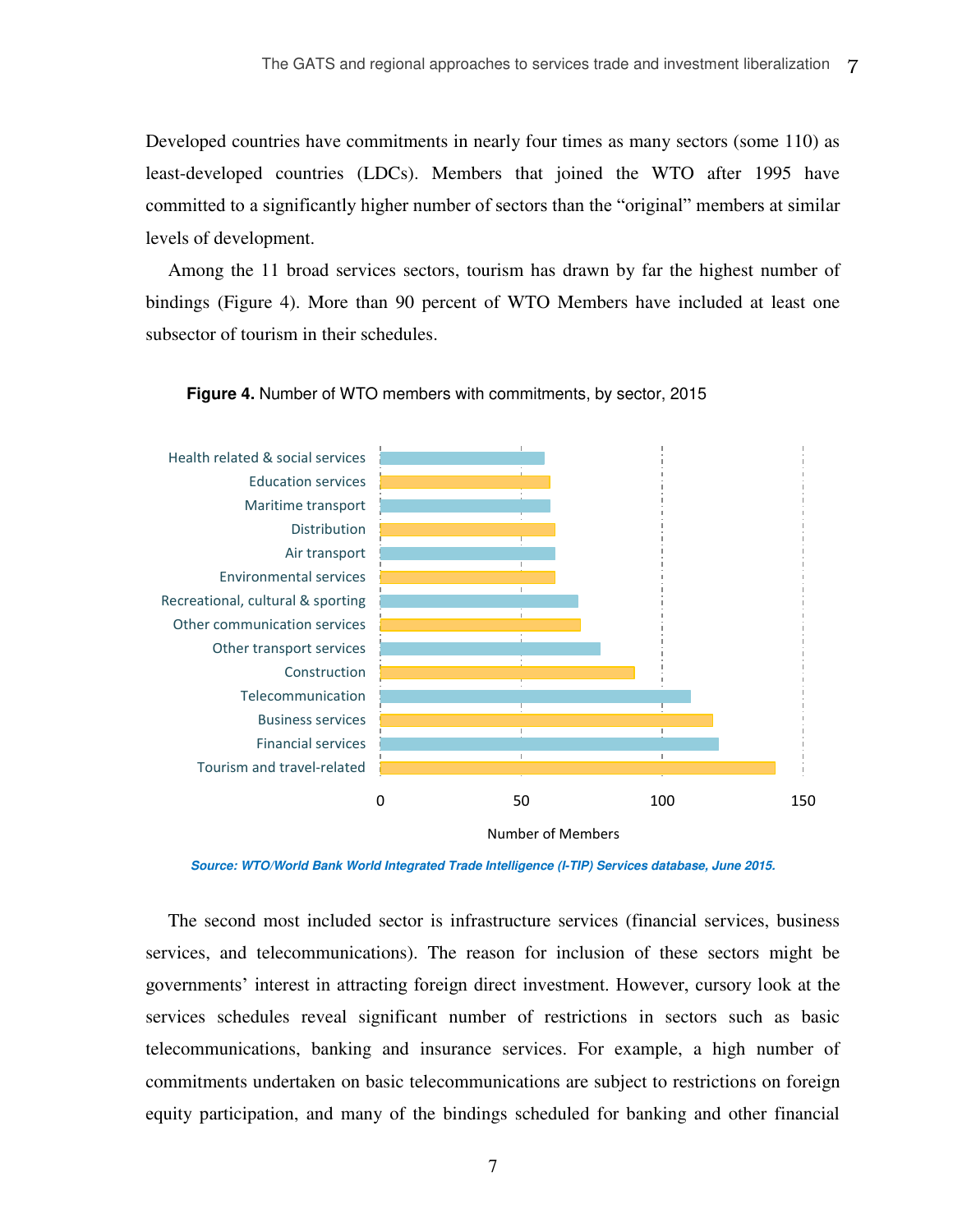services provide for limitations on the number of suppliers. The sectors least frequently included in commitments are education and health services, largely reflecting the high levels of direct government provision in these services. The low level of inclusion of distribution services highlights apparent restrictions of new entry in these services, possibly reflecting deeply seated policy concerns about competitiveness of domestic firms in the whole sale and retailing activities.

The overall scope of the GATS can be summed up as: provisions of the GATS, plus its Annexes plus Members schedules of specific commitments (Kategekwa, 2014).

#### *Scheduling of commitments*

The GATS takes a model approach to defining *trade in services*. The supply of a service is defined to include "the production, distribution, marketing, sale and delivery of a service," as contained in Article XXVIII (a). The GATS defines trade in services as taking place under four different modes of supply:

- Mode 1: Cross-border supply, from the territory of one Member into that of another (This corresponds to the traditional movement of goods across borders), an example is business processing outsourcing;
- Mode 2: Consumption abroad, in which the service is supplied in the territory of one Member to the consumer of another (e.g. a Ugandan receiving medical treatment in India);
- Mode 3: Supply through commercial presence, in which the service supplier is legally established in the export market (e.g. a Nigerian based Eco Bank operating a branch in Uganda, Kenya, etc, and a South Africa's Woolworth opening up a shop in Uganda; and
- Mode 4: Supply through the movement of natural persons, meaning the temporary presence of individuals without legal personality, to supply services in a Member's market (e.g. Ugandans seeking temporary employment in the United Arab Emirates).

These modes are also used for scheduling purposes. WTO Members may make commitments guaranteeing the right to supply services under any or all of these modes (WTO, 2001). The entry "none" against Members' commitment under each of the four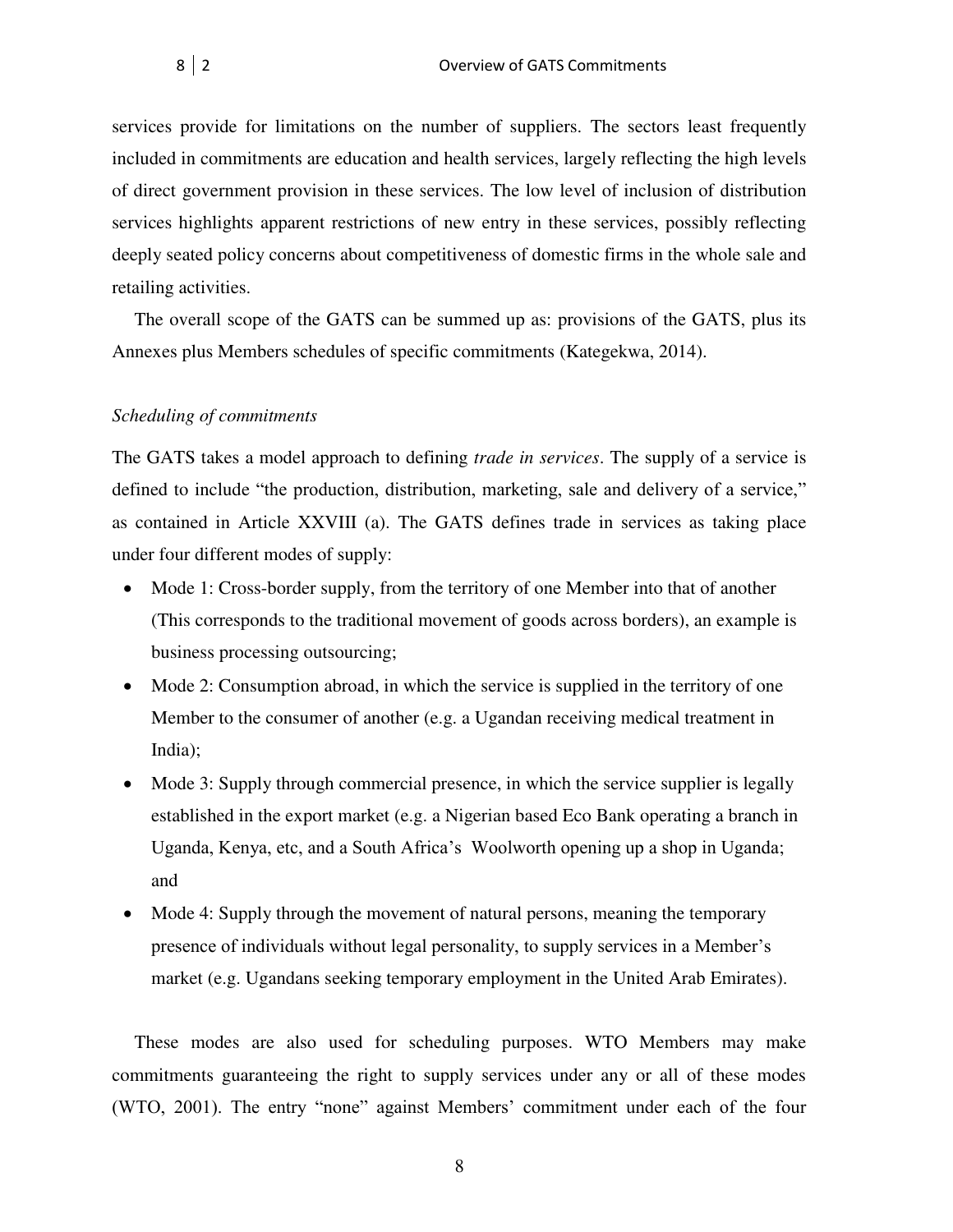modes signifies full access (no limitations are maintained). "Unbound" indicates that no commitment is made on the mode of supply concerned. In this case, Member is free to introduce restrictions. Between these two extremes are partial commitments.

Comparing bindings undertaken across the four modes, they are significantly more liberal for mode 2 than those for other modes. The apparent sensitivity of mode 4 is reflected in lowest share of unlimited access in mode 4—close to 0, and more importantly, in high number of horizontal limitations that have been made in individual schedules to apply to all committed sectors—close to 100 compared to 20 for mode 2.

A services schedule consists of horizontal and sectoral commitments. Sectoral commitments are presented in a four-column format. The first column defines the sector or subsector concerned, the second column presents any limitations on market access and the third column, any limitations on national treatment. The fourth column presents "additional commitments" made under Article XVIII on measures not subject to scheduling under Article XVI or XVII. A good example is the regulatory principles, providing safeguards against abusive or anti competitive behavior by monopolies and dominant suppliers, which was subscribed by nearly all members in the negotiations on basic telecommunications in the 1997. Commitments or limitations, which relate to all sectors are recorded as "horizontal commitments" in the first part of the national schedule, in the same four-column format. However, it is reasonable to mention that the information provided in the schedules does not (on the face of it) reflect the substance of the legal commitment being undertaken. Even the most comprehensive schedules contain a large number of restrictive limitations which will be a target for negotiating partners.

Measures by members affecting trade in services is defined to include restrictions in respect of (1) the purchase, payment or use of a service; (2) the access to and use (in connection with the supply of a service) services, which are required by those Members to be offered to the public generally; (3) the presence, including commercial service in the territory of another Member. The four modes of supply, therefore, face different kind of measures: Restrictions on commercial establishment (i.e. foreign ownership caps, joint venture obligations), restrictions on types of commercial presence and number or type of services that can be provided, discriminatory registration requirements and licensing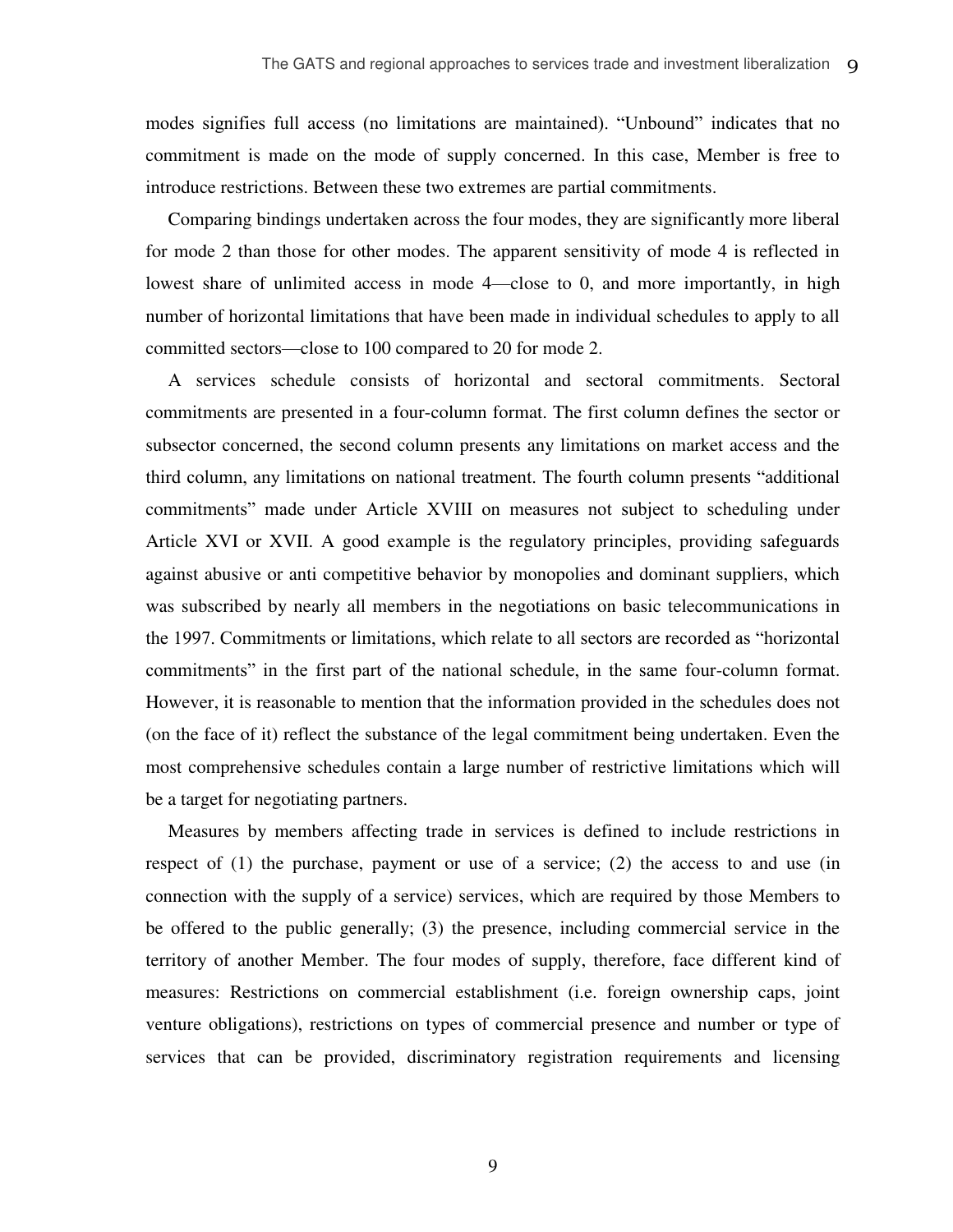procedures, nationality and residency requirements, economic needs tests and discriminatory treatment advantaging domestic companies over the foreign ones.

In the Uruguay Round, Members identified categories of restrictions, mainly of a quantitative and discriminatory nature, which were made subject to the disciplines of Articles XVI and XVII. In sectors where they have no specific commitments, Members are free to impose market access and national treatment restrictions. However, in sectors where specific commitments have been undertaken, all restriction falling within the scope of Articles XVI and XVII are prohibited, unless they have been inscribed in a Member's schedule. Within Members' right to regulate, that right is not absolute either. Article VI (Domestic Regulation) has provisions calling for the minimisation of the trade restrictive effects of domestic regulation which did not fall within the scope of Articles XVI and XVII.

Article VI of the GATS contains: (a) some binding provisions; (b) a mandate for the development of multilateral disciplines; and (c) a mechanism for the provisional application of the main principles underlying the future disciplines. Paragraph 1 of Article VI requires Members to administer all measures of general application affecting trade in services in a reasonable, objective and impartial manner in sectors where specific commitments have been undertaken. Paragraph 2 provides for the establishment of mechanisms for the review of administrative decisions affecting trade in services. Members are required to maintain or institute judicial, arbitral or administrative tribunals or procedures, which if not independent of the agency entrusted with the administrative decision concerned, shall at least provide for an objective and impartial review.

#### **2.2 Clarity of scheduled commitment**

Many practitioners and commentators have singled out several aspects of the design of schedules and scheduling techniques that are subject of interpretative ambiguity in the GATS, making the agreement less effective as a system of rules and vehicle for further liberalization.

The first area of ambiguity concerns the relationship between market access and national treatment. Article XVI list six different types of limitations on market access, which must be scheduled (regardless of whether or not they contain any elements of discrimination against foreign services and service suppliers – as set out in Table 2. Article XVII on national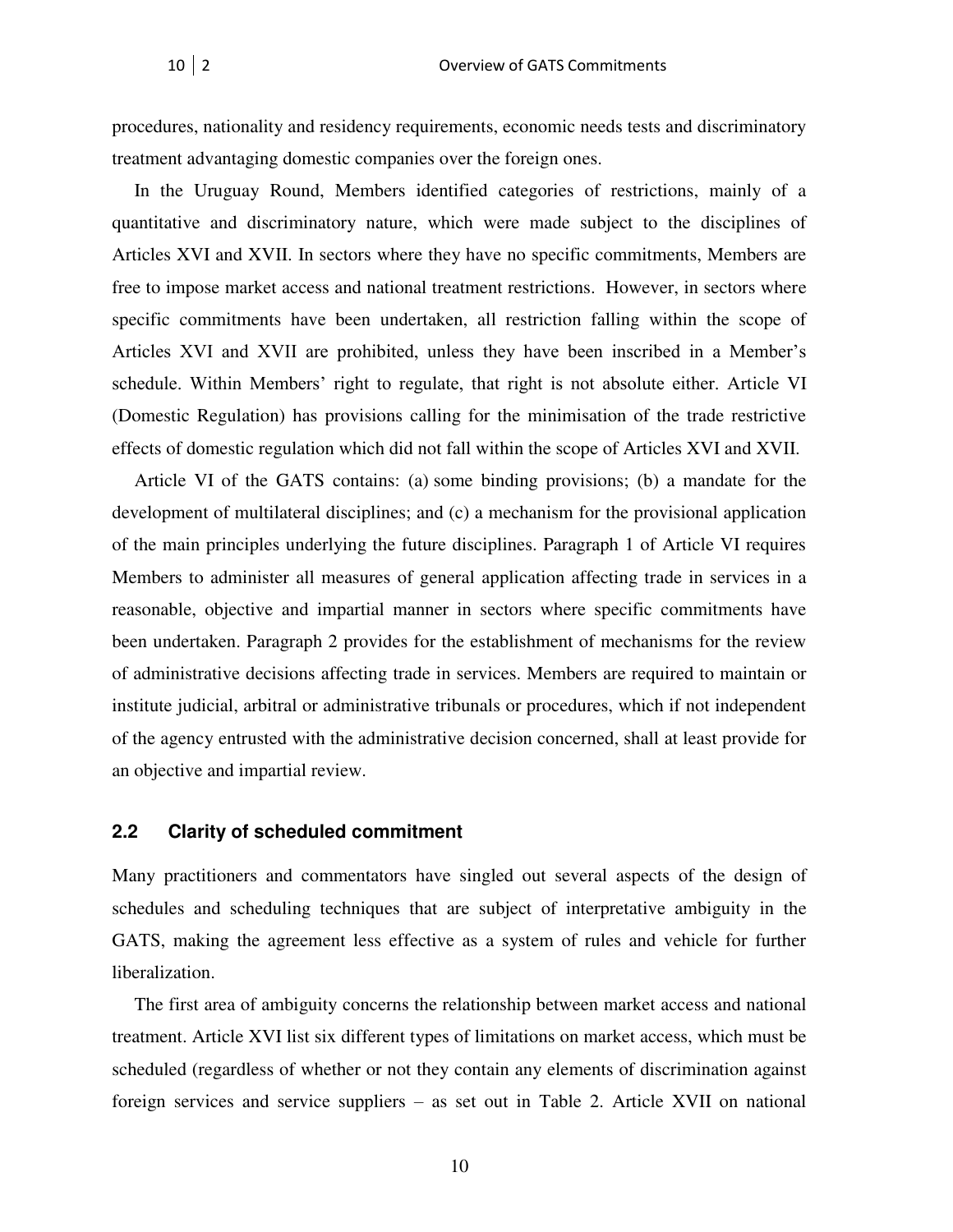treatment also permits WTO Members to schedule and maintain limitations (discriminatory measures). This approach of distributing measures between market access limitations and discriminatory measures creates confusion about the nature of Members' scheduled commitments.

This confusion is compounded by Article XX:2, which provides for scheduling of discriminatory market access limitations when they fall within the scope of both Articles XVI and XVII. Article XX:2 prescribes that the relevant measures be inscribed in the market access (Article XVI) column of the schedule and would be understood to provide a condition or qualification to Article XVII (national treatment) as well. This presents a challenge. It is not easy to tell whether the measures concerned are non-discriminatory or discriminatory.

| Market-access limitations                                                                                                                                                                                                                                                                                                          | Example                                                                                                                          |  |  |
|------------------------------------------------------------------------------------------------------------------------------------------------------------------------------------------------------------------------------------------------------------------------------------------------------------------------------------|----------------------------------------------------------------------------------------------------------------------------------|--|--|
| (a) Limitations on the number of service suppliers whether<br>in the form of numerical quotas, monopolies, exclusive<br>service suppliers or the requirements of an economic<br>needs test:                                                                                                                                        | Licences for new restaurants subject to<br>economic needs test based on<br>population density                                    |  |  |
| (b) Limitations on the total value of service transaction or<br>assets in the form of numerical quotas or the<br>requirement of an economic needs test;                                                                                                                                                                            | Foreign bank subsidiaries limited to x<br>percent of total domestic assets of all<br>banks.                                      |  |  |
| (c) Limitations on the total number of service operations<br>or on the total quantity of service output expressed in<br>terms of designated numerical units in the form of<br>quotas or the requirement of an economic needs test;                                                                                                 | Restrictions on the broadcasting time<br>available for foreign films.                                                            |  |  |
| (d) Limitations on the total number of natural persons that<br>may be employed in a particular service sector or that a<br>service supplier may employ and who are necessary<br>for, and directly related to, the supply of a specific<br>service in the form of numerical quotas or the<br>requirement of an economic needs test; | Foreign labour should not exceed x<br>percent of the work force and/or not<br>account for more than y percent of total<br>wages. |  |  |
| Measures which restrict or require specific types of<br>(e)<br>legal entity or joint venture through which a service<br>supplier may supply a service;                                                                                                                                                                             | Commercial presence excludes<br>representative offices                                                                           |  |  |
| Limitations on the participation of foreign capital in<br>(f)<br>terms of maximum percentage limit on foreign share-<br>holding or the total value of individual or aggregate<br>foreign ivestment.                                                                                                                                | Foreign equity participation in<br>domestic insurance companies should<br>not exceed x percent.                                  |  |  |

<span id="page-15-0"></span>Table 2. GATS Article XVI: Limitations on market access

Source: WTO (2001)

With the overlap between Article XVI and Article XVII, the scope of the national treatment obligation becomes blurred. Besides, should a Member only undertake to provide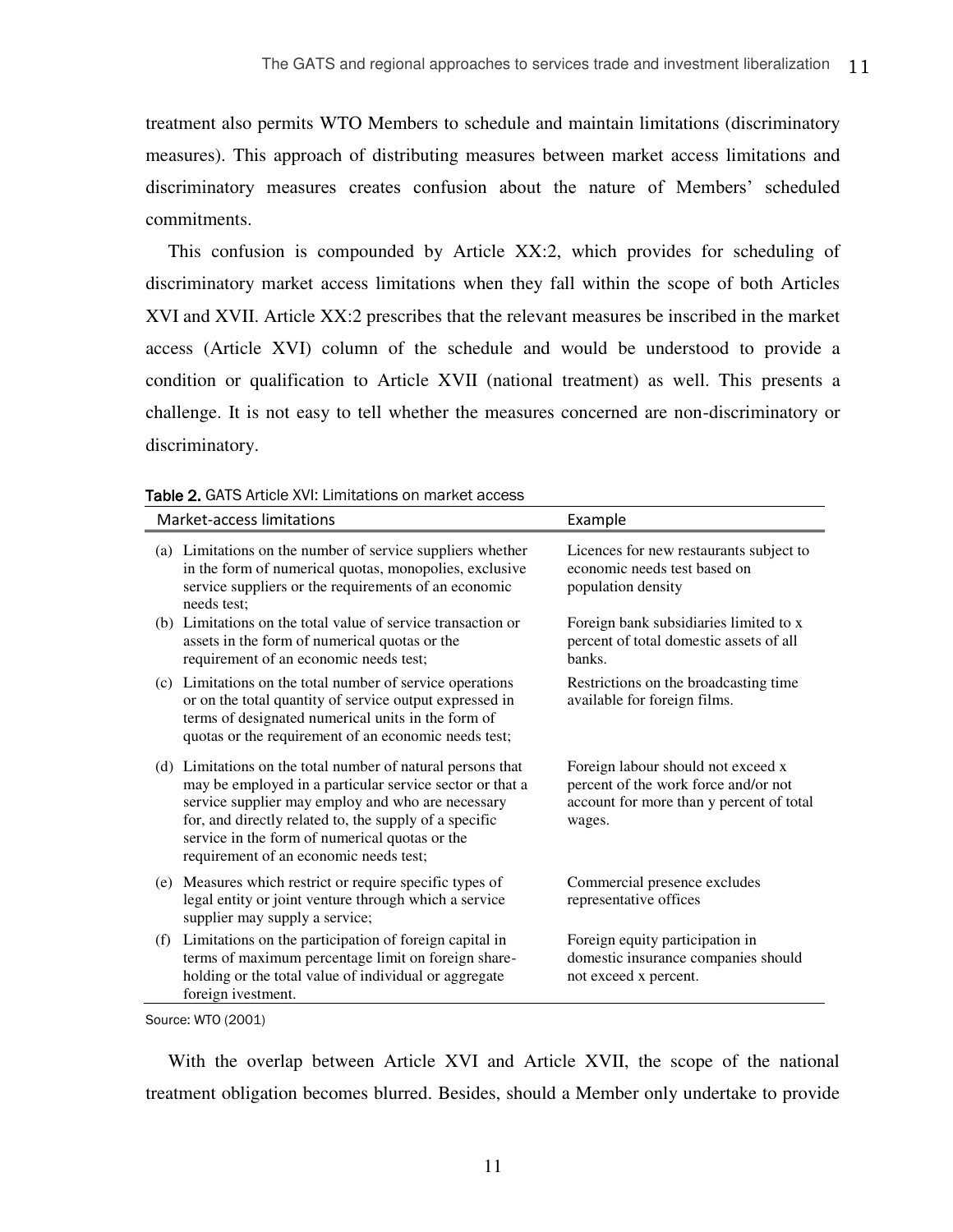national treatment and not full market access, there is no way of knowing whether any unscheduled improvements in market access would have to respect full national treatment. The challenge is bigger in mode 3 where securing market can be visualised as a two-stage process, requiring first, a set of measures to define the terms of entry for foreign investor and another that establish the conditions for post-entry activity.

Ambiguity is also apparent in the current system of defining specific commitments in terms of modes of supply. The challenge stems from the overlap between modes 1 and 2 and the difficulty of interpretation associated with the definition of "likeness" of foreign and national services and service suppliers across modes of delivery and with regard to the right acquired through specific commitments at the model level. For example, there has been debate about whether a cross border financial service transaction should be treated as mode 1 or mode 2 transaction. Depending on where the transaction is initiated, the services supplied may fall under either of the two modes.  $<sup>1</sup>$ </sup>

In addition to issue of interpretation, there is a possibility that a commitment on a particular service in one mode can be undermined by an intervention in another, for instance, a government may accord unrestricted access to foreign supply of a service under mode 1 in respect of both market access and national treatment on one hand, and offer a subsidy to domestic producers on the other.

Another area of ambiguity relates to the question of neutrality in scheduling (i.e. the idea that a commitment covers all means by which the service in question might be delivered within a mode of supply). The GATS is unclear on whether a commitment is intended to be technology-neutral. This became apparent in the negotiations on basic telecommunications and in discussions in the WTO on electronic commerce and in the committee on Specific Commitments – where Members seem to have agreed that a commitment on a service should be invariant with respect to the means by which the service is delivered.

Ambiguity also exists in the relationship between scheduled commitments and domestic regulation; particularly the distinction between Article XVI and Article VI – regarding whether a public policy measure falls under one or other of these provisions. This issue

 $\overline{a}$ 

<sup>&</sup>lt;sup>1</sup> If the transaction is deemed to have originated with a supplier in one jurisdiction selling a service to a consumer in another, then from the point of view of the jurisdiction in which the consumer is located, this would be classified as cross border delivery, or a mode 1 transaction. If, on the other hand, the consumer initiates the transaction or solicits the service, it could be classified as consumption abroad (Low, 2006).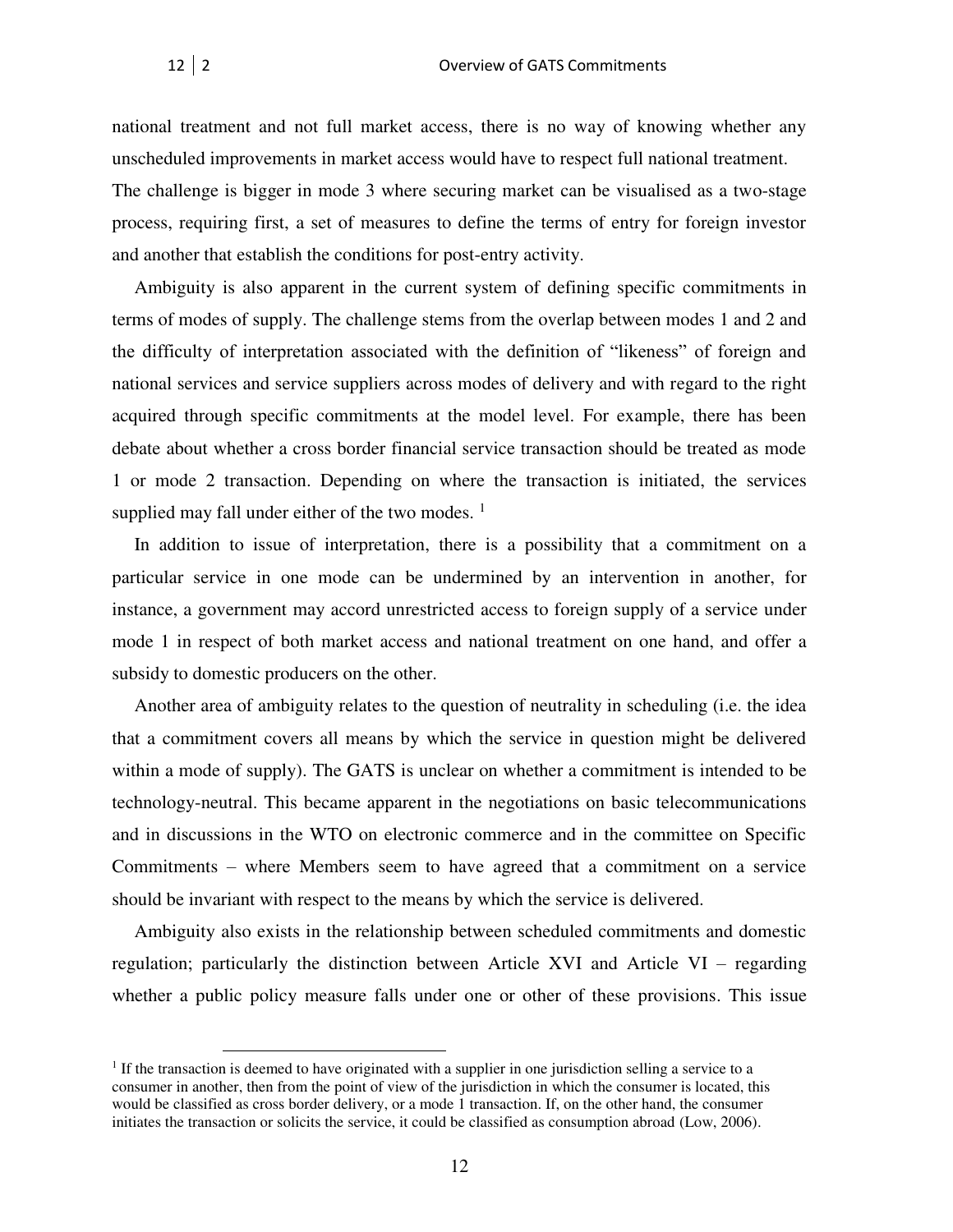remains unclear. Under GATS, Members are expected to distinguish between measures intended as limitations on access to the domestic market by foreign-produced services and service suppliers (falling under Articles XVI and XVII) and measures adopted in pursuit of public policy objectives (Article VI).

The practice is to have all measures on market access restriction under Article XVI and discriminatory measures under Article XVII, or under Article VI, otherwise. The reality is that, regulatory interventions cannot be categorized as wither restricting trade or not restricting trade. Similarly, a discriminatory measure that is "excessive" in the sense of going beyond what is necessary to achieve a public policy objective would not be dealt with as an unnecessary barrier to trade under Article VI, but as a measure in need of liberalization under Article XVII. In the Working Party on Professional Service (WPPS) some members felt that embracing certain regulatory disciplines could imply de facto acceptance of market – access commitments. A range of measures falling within the scope of Article XVI and/or Article XVII were consequently excluded from consideration. Furthermore, the disciplines on Domestic Regulation in the Accountancy subsector drawn up by the WPPS apply only in cases where Members have entered into specific commitments.

#### <span id="page-17-0"></span>**3 Services trade liberalization at regional/bilateral level**

#### <span id="page-17-1"></span>**3.1 Global proliferation of services RTAs**

Article V of the GATS (as in Article XXIV of GATT, which sets out the rule for RTAs covering trade in goods) permits WTO Members to enter into regional services agreements (RSAs). It states in part,

"This Agreement shall not prevent any of its Members from being a party to or entering into an agreement liberalizing trade in services between or among the parties to such an agreement …"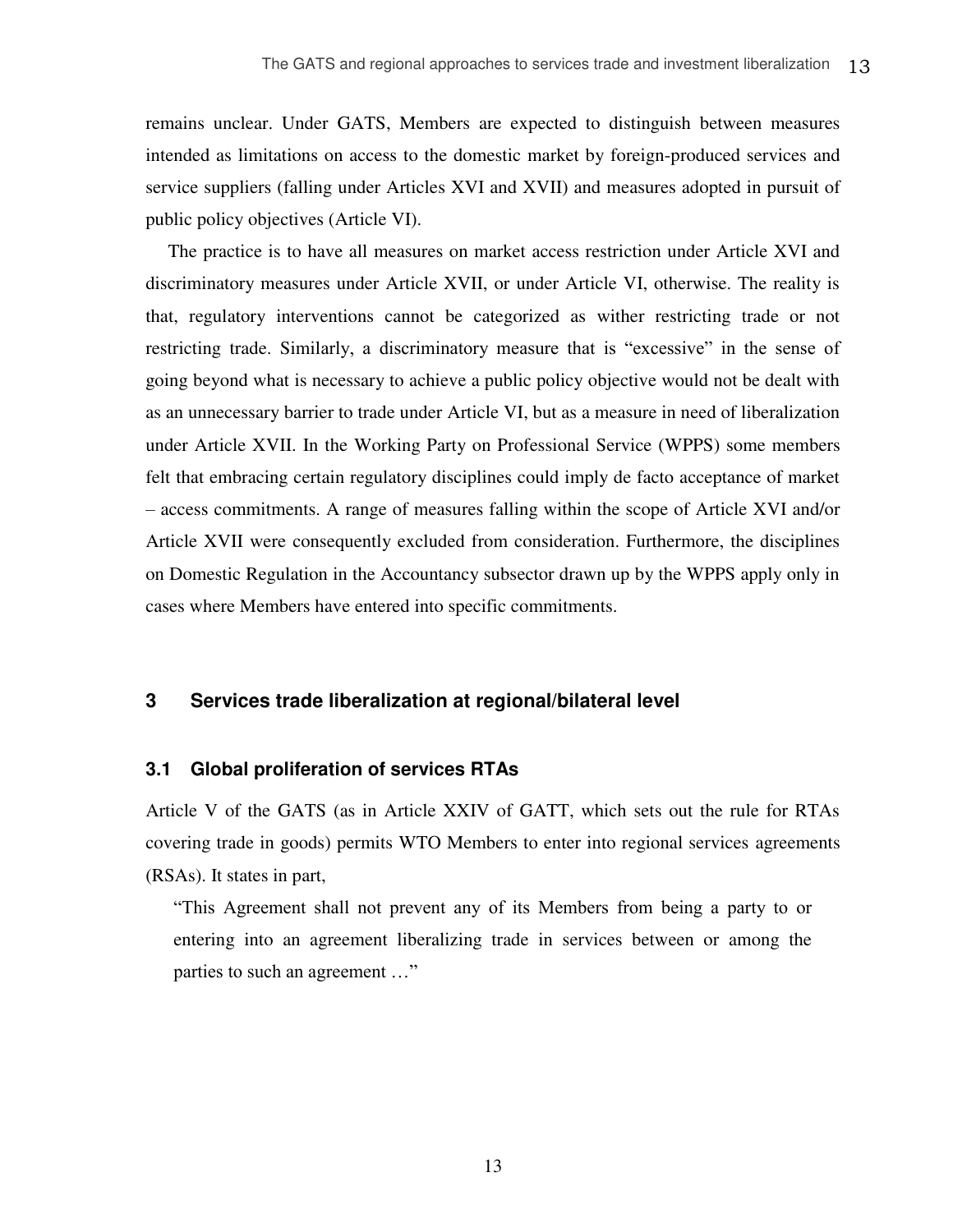As of 31 December 2017, 445 RTAs in force had been notified to the GATT/WTO since 1948 under GATT Article XXIV, the Enabling Clause, or GATS Article V. Up to 376 of these agreements have been notified since  $2000<sup>2</sup>$ 

Of the 149 services notifications made since 1948 (i.e. from 1948–2018), up to 141 of these agreements have been notified since 2001, which shows the rapid proliferation of services RTAs after coming into force of the GATS.

<span id="page-18-0"></span>**Figure 5.** RTA notifications, 1948–2018



Note: Notifications of RTAs: goods and services are counted separately. Source: WTO Secretariat —December 31, 2019

Figure 6 shows the number of notifications of RTAs currently in force. In Figures 5 and 6, it is easy to see that services RTAs are recent phenomena. Out of the 36 new PTAs that were notified under GATS Article V until 2006, more than three-quarters (29 of them) were notified since the start of the WTO services negotiations in 2000, of which 10 were in 2005- 2006 and 12 in 2003-2004, during key phases of the Doha Round. In Figure 6, we still see a huge gap between the notifications of RTAs in force and services notifications, yet almost every RTA (new and old) now has services agreement. Many WTO Members seem to realise that preferential treatment may be hard to confer in services trade under the GATS framework, prompting them to take the regional path (RTAs).

 $\overline{a}$ 

See also information on PTA notifications on the WTO website:

http://www.wto.org/english/tratop\_e/region\_e/region\_e.htm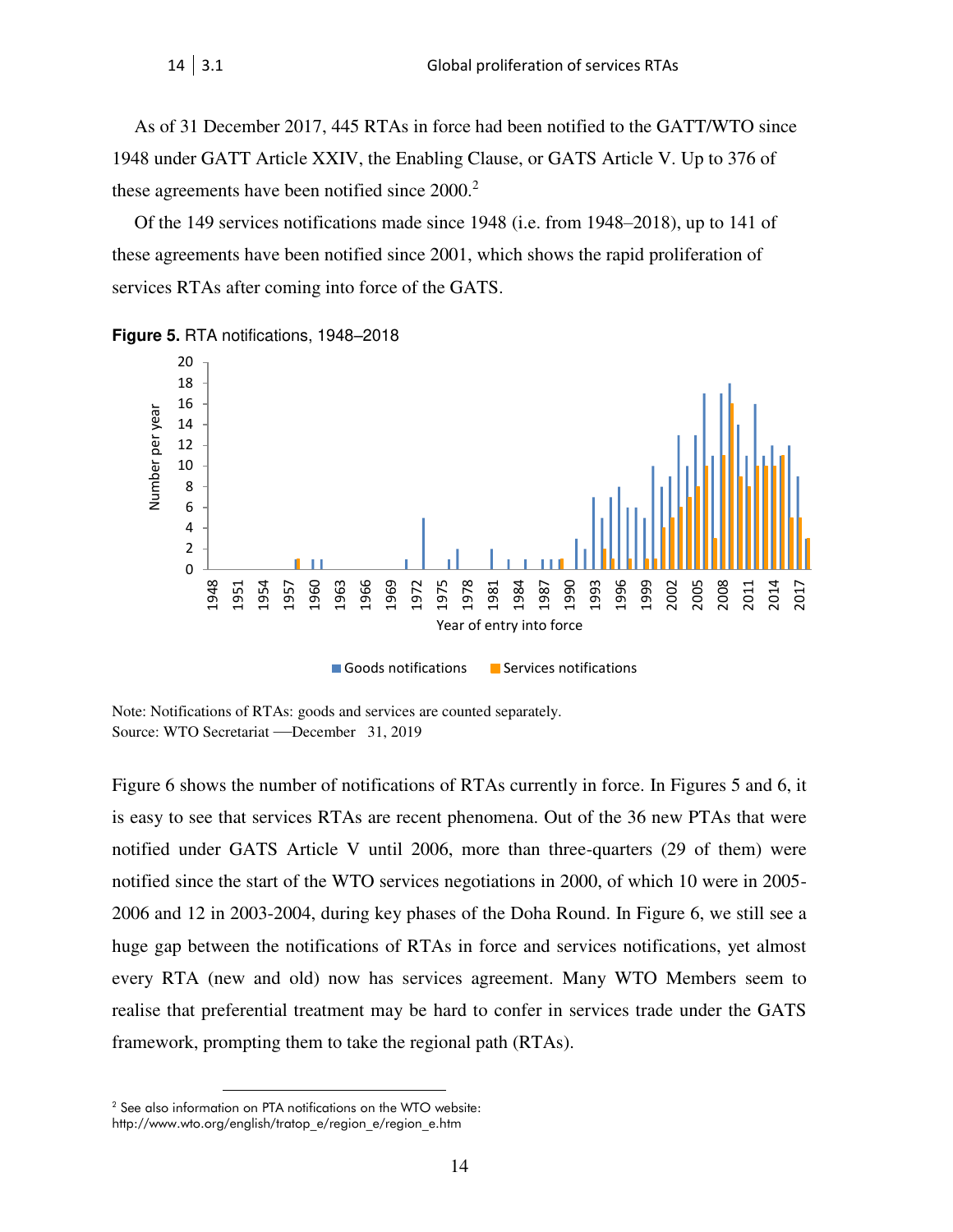

#### <span id="page-19-0"></span>**Figure 6.** Total notifications, 1948–2018



Source: WTO Secretariat —December 31, 2019

The wide variation in RTA intensity across regions of the world (Figure 7 shows the number of RTAs in force and under negotiation by region) reflects, to some extent the differences in the number of bilateral agreements covering new areas of cooperation e.g. investment, competition policy, and government procurement.

<span id="page-19-1"></span>



 $\overline{1}$ 

Ï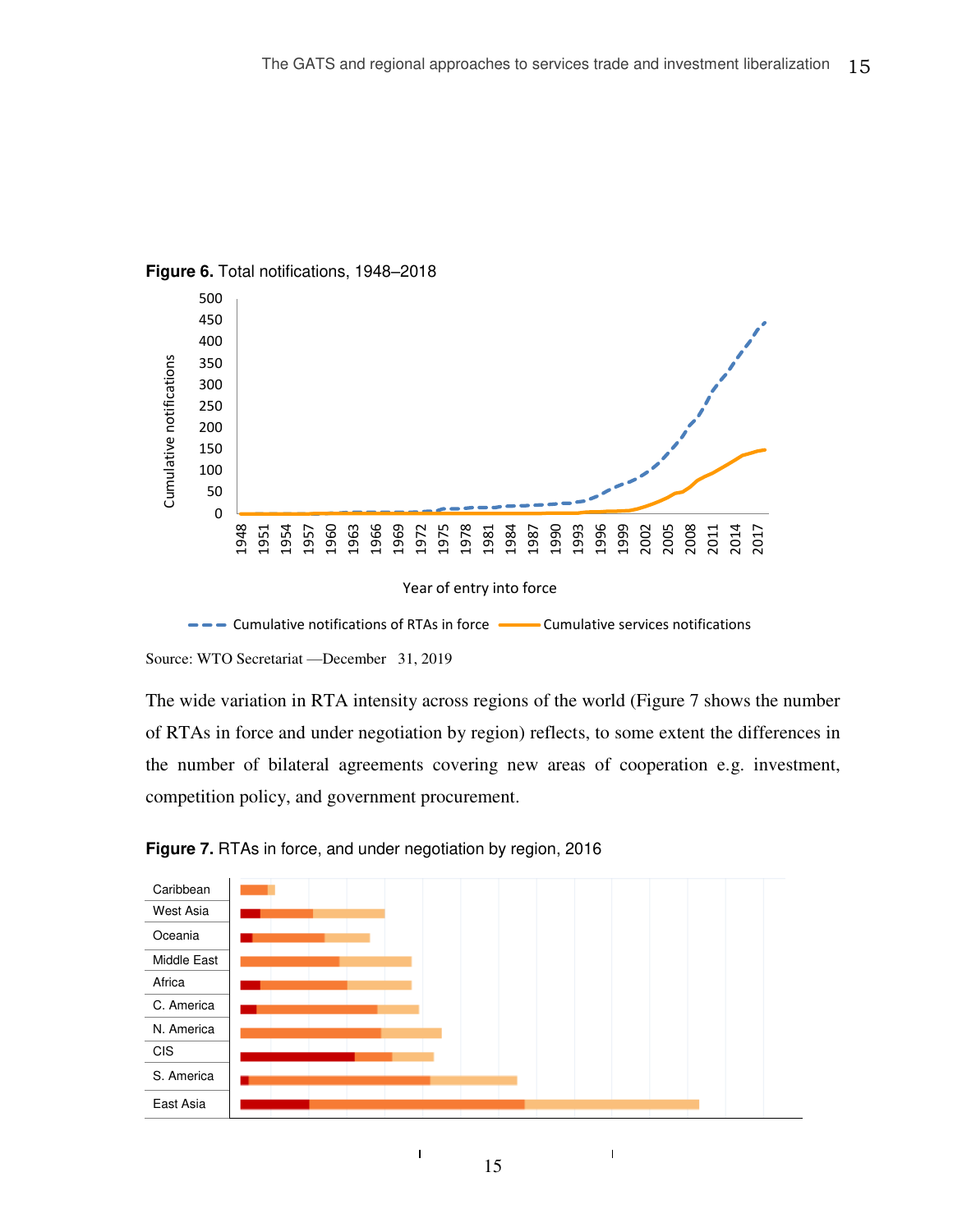

16 3.2 Approach to services liberalization by Africa's RTAs

#### Source: WTO secretariat

Europe accounts for 20 percent of all RTAs in force), followed by East Asia (17 percent), South America (12 percent) and the CIS (Commonwealth of Independent States) region (9 percent). Countries in these regions also continue to be active in RTA negotiations.

With regard to services, parties to some of the regional/bilateral services agreements are key traditional *demandeurs* in the services negotiations, such as the United States, Japan and the EU. By 2016, several new agreements had been concluded United States, Japan and the EU with countries in Latin America, Asia, Africa, and the Middle East. Others had just entered into force but had not yet been notified. Several others were under negotiation or consideration. Other key players in services negotiations – from developing countries - e.g., India, China, Chile, Mexico, India, Hong Kong, Thailand, Malaysia, Korea, and Singapore are doing the same – concluding regional services agreements. Since WTO Members do not strictly follow their notification obligations, the actual number of services PTAs pursued since 2000 is likely to be much higher than what is reported (140). More importantly, many of the most important advocates of liberalization in the multilateral services negotiations are involved in services RTAs.

#### <span id="page-20-0"></span>**3.2 Approach to services liberalization by Africa's RTAs**

We reviewed approach by 3 Africa RTAs (the East African Community<sup>3</sup>, the Southern African Development Community, and the Central African Economic and Monetary Community<sup>4</sup>) based on data from the EAC secretariat as well as WTO database. In the Arabian Gulf, we looked at the Cooperation Council for the Arab States of the Gulf (GCC), Pan-Arab Free Trade Area Agreement (PAFTA), EFTA–GCC Free Trade Agreement, and the GCC-Singapore Free Trade Agreement (GSFTA). In the Americas (North, South and Central America), we reviewed 28 bilateral trade arrangements studied by Roy, Marchetti

 $\overline{a}$ 

<sup>&</sup>lt;sup>3</sup> Comprises Burundi, Kenya, Rwanda, Tanzania, and Uganda

<sup>&</sup>lt;sup>4</sup> Central African Economic and Monetary Community (CEMAC)—comprising Cameroon, the Republic of the Congo, Gabon, the Central African Republic (CAR), and Chad, and Equatorial Guinea.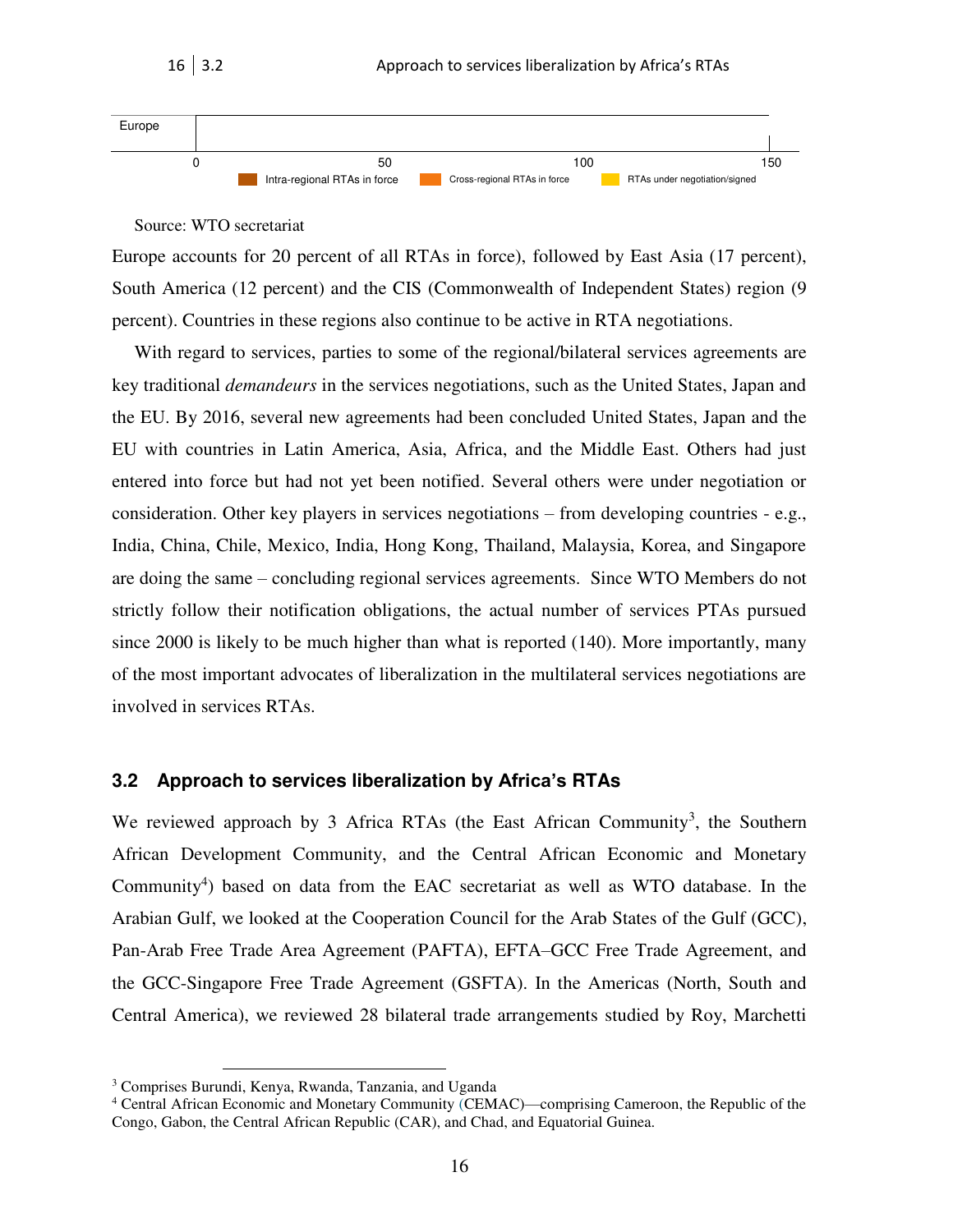and Lim  $(2006)^5$  and based on the WTO database. We assessed, among other things, how much further than the GATS these RTAs/PTAs go in the members' services commitment.

#### **3.2.1 The East African Community**

 $\overline{a}$ 

The East African Community (EAC) follows a GATS-type approach to service liberalisation, and like the GATS, the EAC Common Market Protocol (CMP) mandates EAC Partner States to progressively open up trade in services. Article 23 (1) states, "liberalization shall be progressive and in accordance with the negotiated Schedules of Specific Commitments as provided in Annex V of the Protocol." Annex V of the East African Community Common Market Protocol (CMP) adopts a positive list (as in the GATS), scheduling commitments on market access and National Treatment according to the 4 modes of supply.

Out of the 11 broad services sectors, the EAC Partner States have included seven sectors in their schedules of commitments (Figure 3.3), with business and professional services drawing by far the highest number of commitments, and distribution services the leas bindings (Figure 5).

<span id="page-21-0"></span>**Figure 8.** Average number of committed sectors, by EAC Partners

<sup>5</sup> New Zealand – Singapore, EFTA – Mexico, EC – Mexico, Chile – Costa Rica, Japan – Singapore, Singapore – Australia, US – Chile, US – Singapore, Chile – El Salvador, Republic of Korea – Chile, EC-Chile, EFTA – Singapore, China – HKC, China – Macao China, EFTA – Chile, US – Australia, Thailand – Australia, Panama – El Salvador, Japan – Mexico, US – Bahrain, US – Oman, US – CA + DR, US – Morocco, US – Peru, Japan – Malaysia, Korea – Singapore, US – Colombia, Singapore – India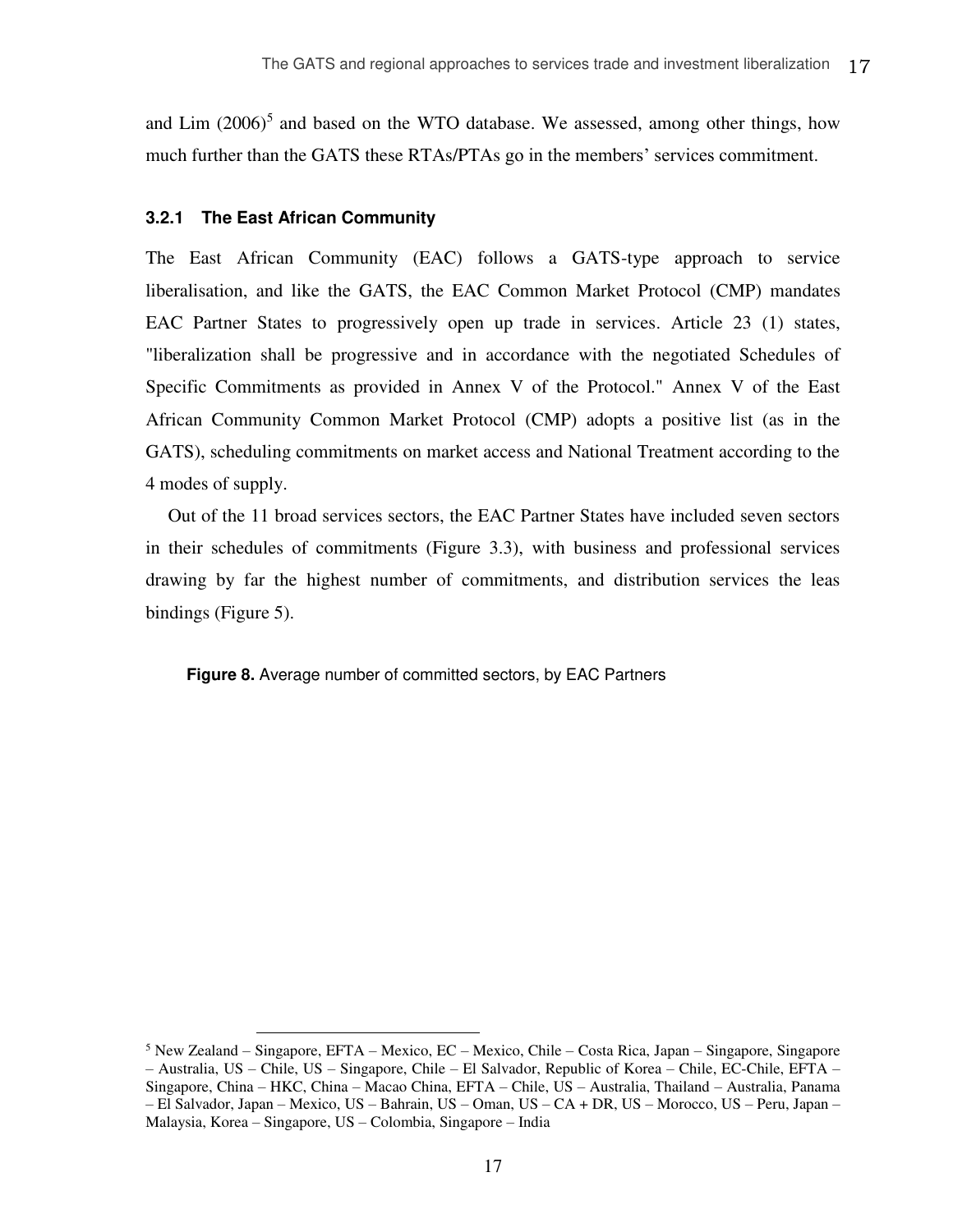

#### *Source:* EAC (2009), EAC Secretariat

The sectors not included in commitments are and health related services; construction; environmental; and recreational, cultural and sporting services—reflecting the high levels of direct government provision in most of these services.

As Figure 4 shows, commitment varies across countries. There is even more variation among members in the sectors they have chosen to schedule (see Figure 6). These reflect the scheduling preferences of these countries. Among them, Rwanda has committed to a significantly higher number than the other partner states.

Distribution services are the least scheduled of the major sectors. It is however, striking that tourism, which is highly promoted in the region is one of the least scheduled services by far (Figure 6). Rwanda and Uganda impose a lot of restrictions on distribution services (commission agents; wholesale trade services; retailing services; and franchising). Uganda's wholesale and retailing services are essentially preserved for the nationals. Non-Ugandans are not permitted to trade outside the city, municipality or town or in goods not declared in his/her license. Tanzania on the other hand, shows no commitment to open up the franchising subsector.

#### <span id="page-22-0"></span>**Figure 9.** Number of committed sectors, by the East African Community Partner States, 2015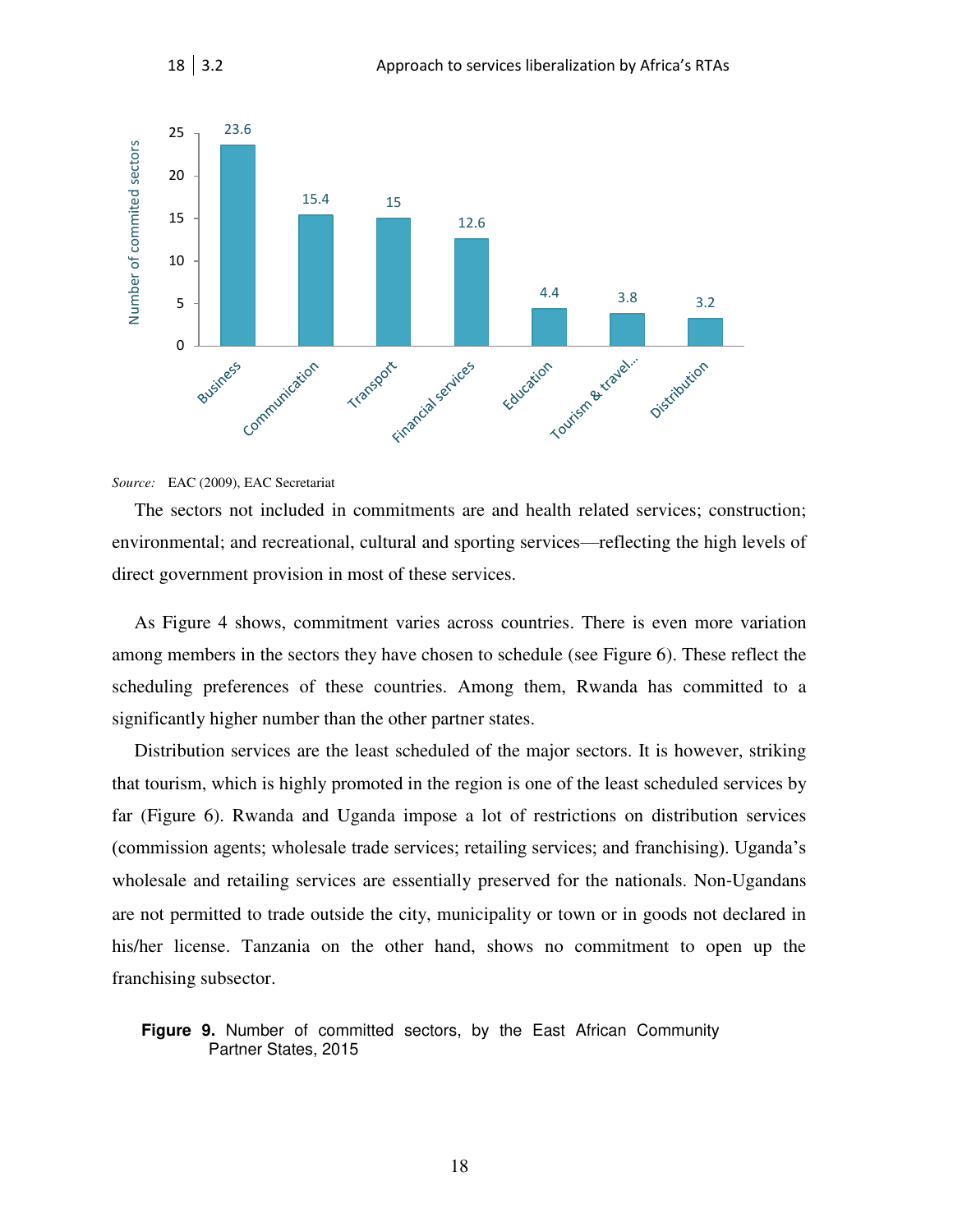

*Source:* EAC (2009), EAC Secretariat

The tourism sector especially in Tanzania is subject to numerous taxes and fees, including a Tourist Agency Licensing (TALA) fee. Together, the hotel subsector attracts 14 types of taxes/fees, while 11 types of taxes/fees apply to the travel and tour subsector. Zanzibar has its own tourism policy, with different tax and incentive regimes. The industry is regulated by the Zanzibar Commission for Tourism.



<span id="page-23-0"></span>

Entry for foreign investors in Hotels and Restaurants is open for 3 stars categories and above (for Islands, National Parks and Game Reserves it is from 4 stars and above). Investment is subject to economic needs test, with higher licensing fee for foreigners. For travel operators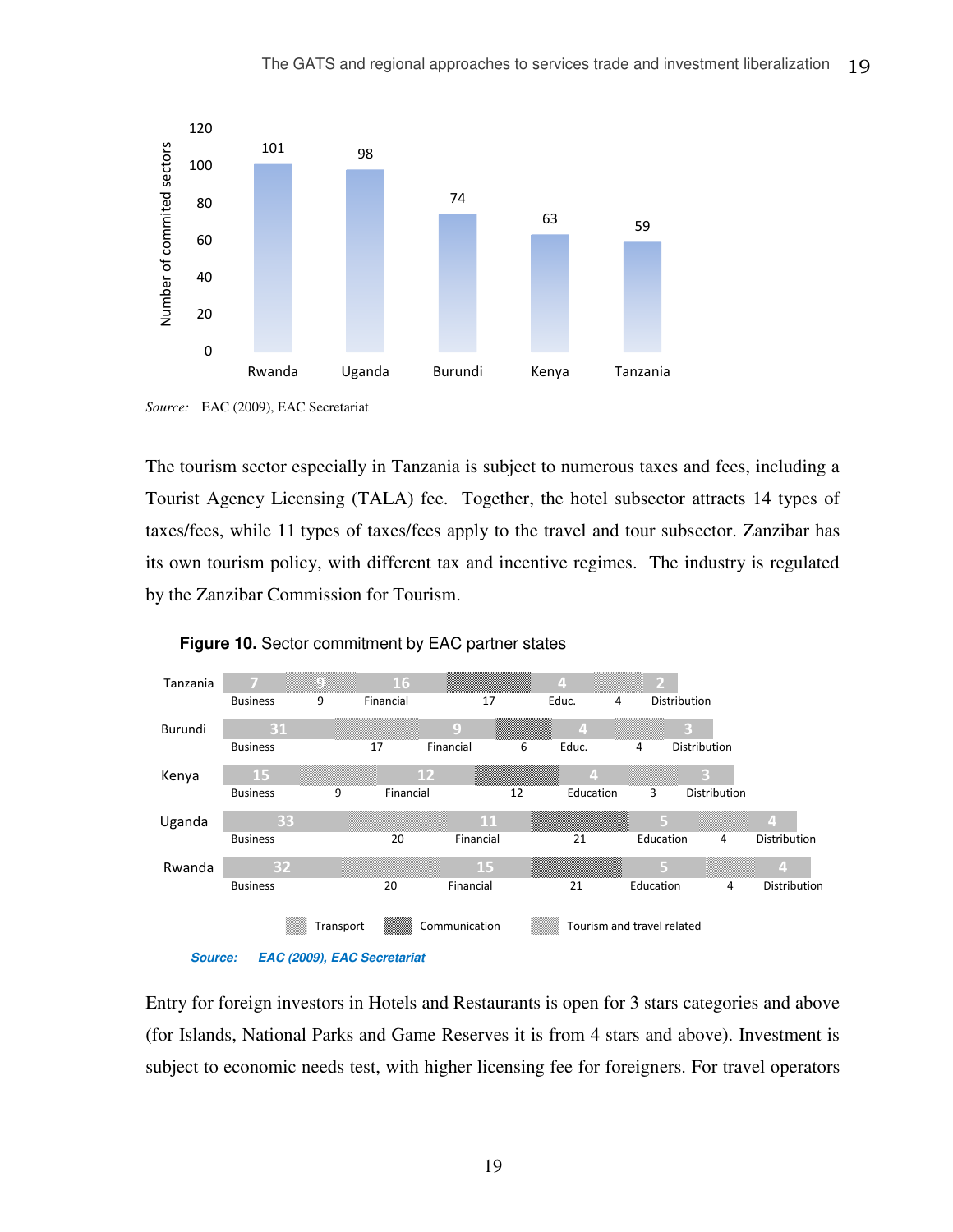(except island), there is higher licensing charges for foreigners. Travel agent services, trekking and tour guides, and car-hire services are reserved for Tanzanian citizens.

In Tanzania, foreign investment in Courier Services requires 35% local shareholders. In areas of audio visual services especially Radio and Television Transmission Services foreign investment must include 51% local shareholder.

Figure 11 presents the results for one country: Uganda reviewed for modes 1-4. By looking at the proportion of new and improved commitments for each sector, the figure illustrates the value-added of each sector's RTA commitments over the existing GATS schedule. Of the 11 sector (sub-sector) presented, only 3 had some improvement in the RTA schedule in both market access and national treatment (hotels and restaurants, travel and agency and tour operators services, and telecommunication); and 3 sub-sectors that were included in the RTA offer (schedule) are excluded from the existing GATS schedule (tourist guides services, courier services, and audio visual services).

<span id="page-24-0"></span>

**Figure 11.** Uganda's sectoral commitments under the GATS and EAC framework

#### **3.2.2 The Southern African Development Community**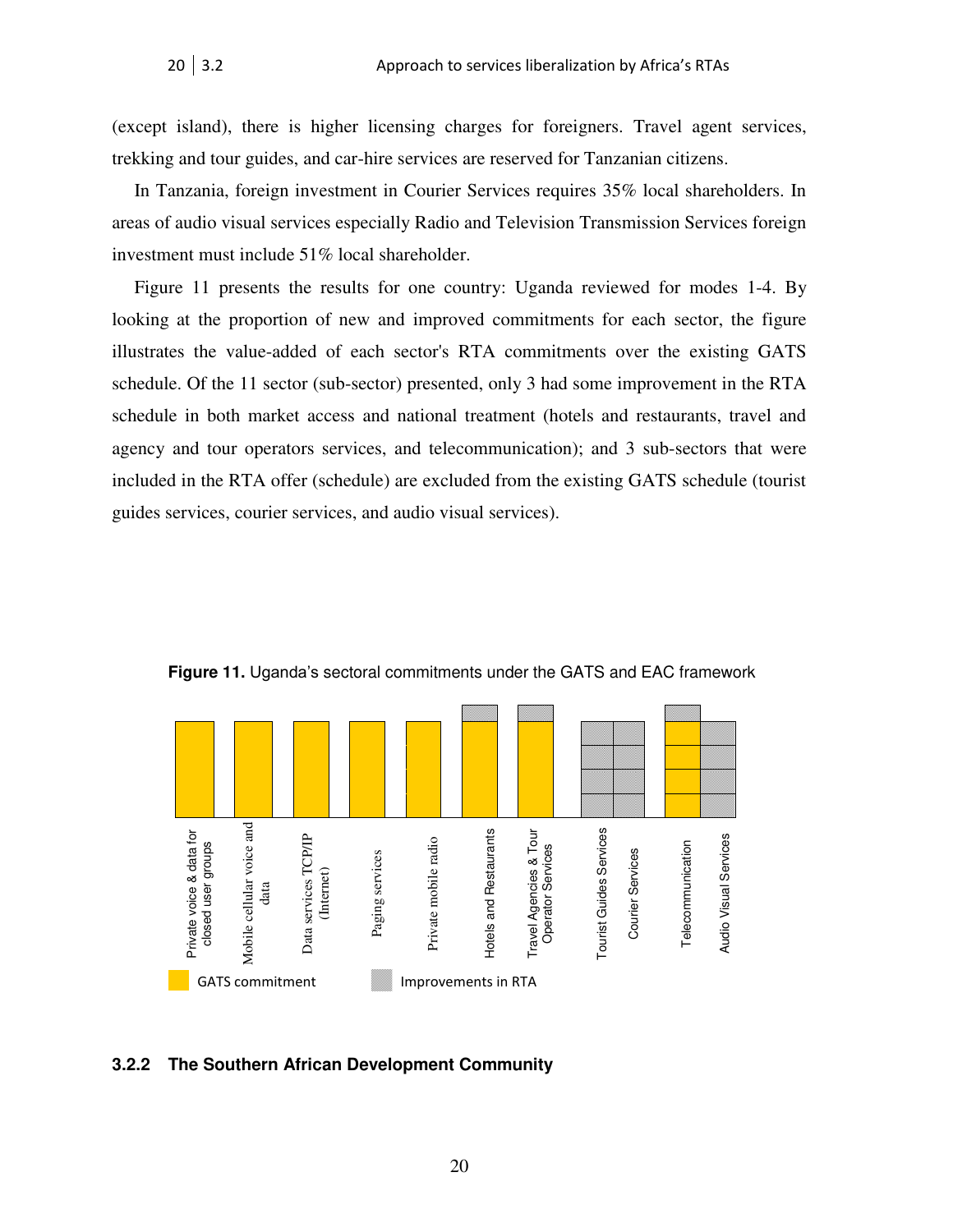Article 23 of its Protocol on Trade provides for services liberalization. SADC States have since developed a specific Protocol on Trade in Services. Sectoral protocols related to specific services sectors include Protocols on Transport, Communications and Meteorology (1996), Energy (1996), Education and Training (1997), Development of Tourism (1998), Movement of Persons (2005) and Protocol on Finance and Investment (2006).<sup>6</sup> Botswana, Lesotho, Swaziland and Mozambique have opted to negotiate on trade in services with the EU.

Like the GATS, the Protocol on Trade in Services provides—in Articles 2 and 16—for progressive trade liberalisation through successive negotiating roundsjust. Article 2 states the first objective of the Protocol as that to,

Progressively liberalise intra-regional trade in services on the basis of equity, balance and mutual benefit with the objective of achieving the elimination of substantially all discrimination between State Parties and a liberal trading framework for trade in services with a "view of creating a single market for trade in services.

Article 16 of the Protocol carries the heading, *Progressive Trade Liberalization* (same as Part IV of GATS) and it states in paragraph 1:

State Parties shall enter into successive rounds of negotiations three years after completion of the previous one with a view of achieving an integrated regional market for services. Such negotiations shall be in conformity with Article V of the GATS and aim at promoting economic growth and development for all Member States.

Article 3 of the Protocol on Trade in Services defines the cross-border supply of services in line with the four GATS modes of supply.

#### *Sector coverage*

 $\overline{a}$ 

Article 16 stipulates that the first round of negotiations will cover six priority sectors, namely communication services, construction services, energy services, financial services, tourism and travel, and transport services. Future negotiations will cover all sectors, subject to provision of Article 3. Article 16(5) states that Parties which are "disadvantaged by reason of size, structure, vulnerability and level of development of their economy shall benefit from flexibility for the implementation of the commitments negotiated under each round. Assistance to and facilitation of the participation of LDCs and disadvantaged

<sup>6</sup> Sectoral annexes to the Trade in Services Protocol are being negotiated to align the Services Trade Protocol to the individual sector Protocols.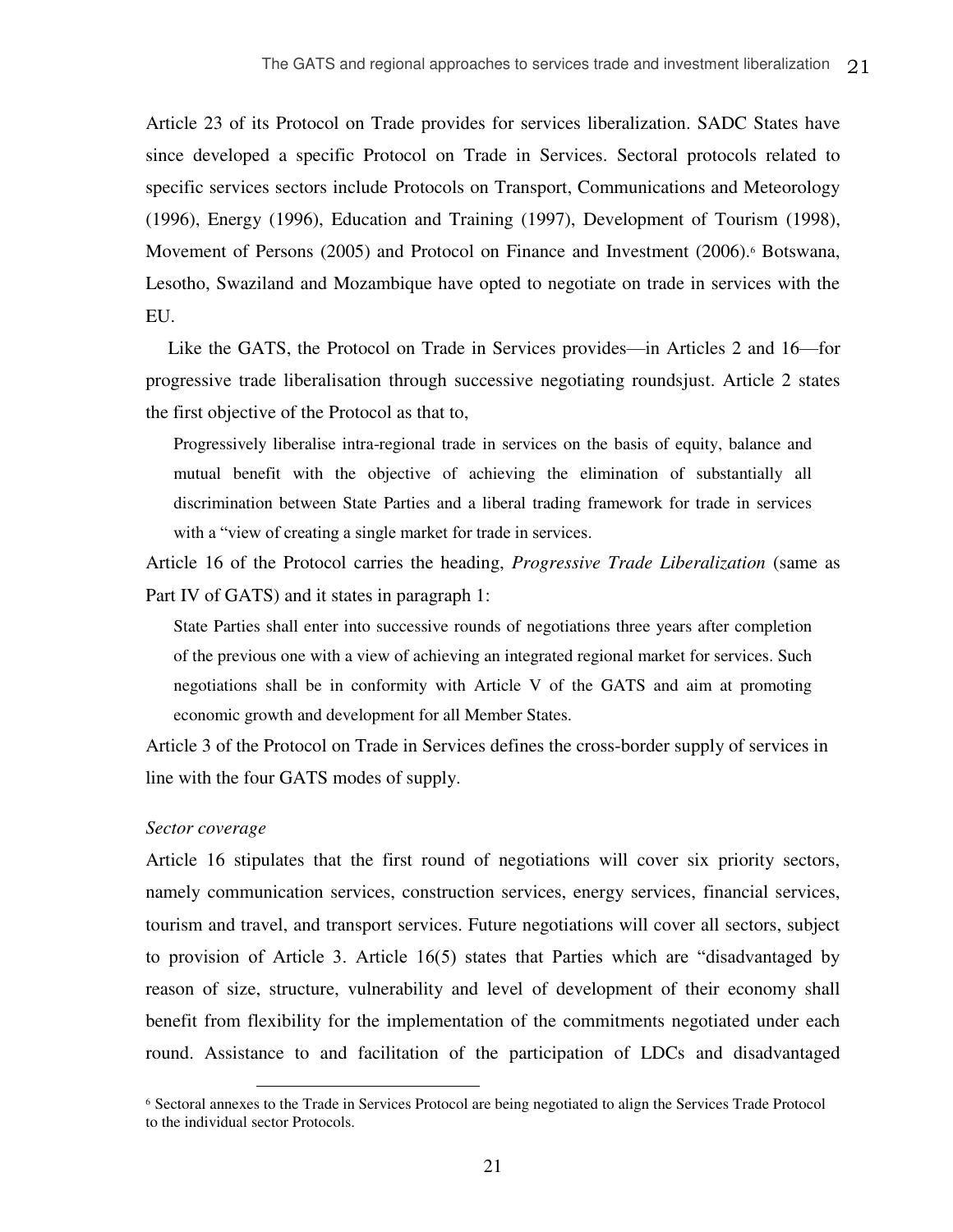countries is also emphasised in Articles 7(3) (Mutual Recognition) and Article 8(3b) (Transparency).

Four of the six priority sectors for the first round of the SADC negotiations communication, construction, financial and tourism and transport services—are also amongst the broad sectors in which most sub-sectoral acommitments were made under the GATS. The six priority services sectors for liberalisation are "deemed to cover the subsectors included in the 1991 WTO Services Sectoral Classification List" (SADC, 20019, p1). The 1991 WTO Services Sectoral Classification List is based on the UN's 1991 Provisional Central Product Classification (CPC) and has no broad sector with sub categories specified for energy sector. It is interesting to see whether this may not limit the sub-sectoral coverage for the energy services to three sub-sectors: services incidental to mining, energy distribution and pipeline transport, and transportation of fuels.

The negotiating and scheduling guidelines state that the starting point for the first round of SADC negotiations will be the existing GATS commitments of member states and that the offer-request method of negotiation will be followed (SADC, 2009, p.2). Each party is expected to offer "some improvements" to existing GATS obligations in each of the priority sectors by the end of the first round of negotiations. It is yet early to know the extent of the additional commitments expected. The SADC negotiating guidelines re-emphasise the principle of asymmetry set out in the Protocol on Trade in Services stating that "[d]isadvantaged State Parties shall be granted the flexibility to open fewer sectors and liberalise fewer types of transactions" (SADC, 2009, P.2-3)—hence replicating the differential treatment provided in the GATS.

#### **3.2.3 The Central African Economic and Monetary Community**

 $\overline{a}$ 

In the CEMAC region<sup>7</sup>, foreign suppliers of professional services pay twice the rate paid by CEMAC nationals in handling fee to supply certain services. Access by foreign suppliers depends on the existence of a reciprocity agreement with the country of origin and the possession of a permit to reside permanently in one of the member States. Foreigners may establish a tax consultancy with CEMAC nationals on condition that the latter represent a two-thirds majority by numbers and capital investment (WTO, 2O13). To exercise the

 $7$  Central African Economic and Monetary Community (CEMAC)—Cameroon, the Republic of the Congo, Gabon, the Central African Republic (CAR), and Chad, and Equatorial Guinea.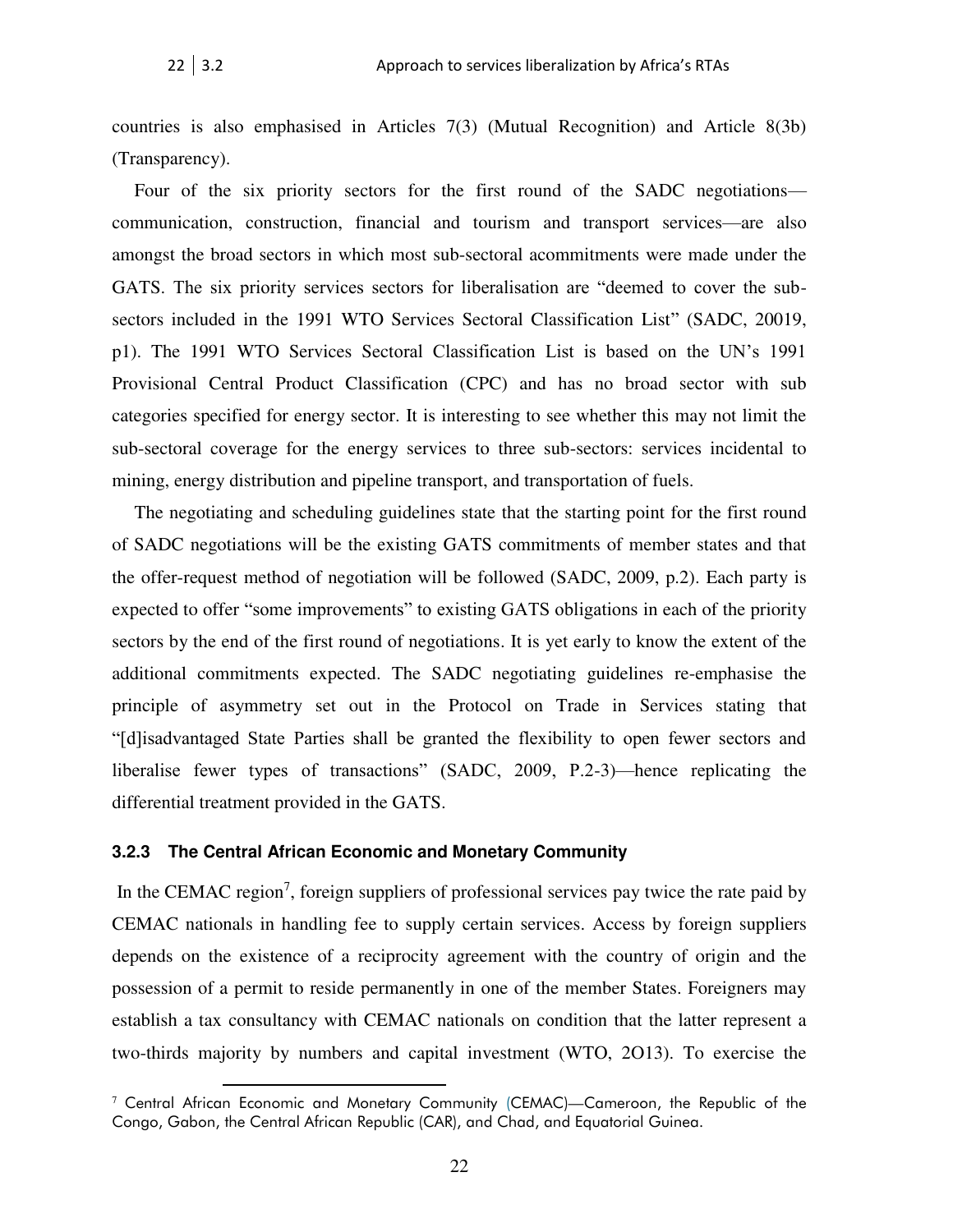profession of chartered accountant the Law requires one to secure the approval of the Council of Ministers. Foreign nationals are not allowed to exercise the profession individually or join together to set up an accountancy firm. However, they may work as salaried employees in an accountancy firm or set up an accountancy firm with CEMAC nationals, provided that the latter represent a two-thirds majority share holders and capital investment.

Only chartered accountants and accountancy firms are allowed to perform the functions of a statutory auditor. The profession of legal expert in accountancy is also reserved for accountants approved by the Council of Ministers. The latter are required to enrol on a list maintained by the ordinary court or court of appeal which seeks their expertise. Customs clearing service is open to foreigners on condition that nationals of one of the CEMAC States benefit from the same concession in the foreign country (WTO, 2013). None of the CEMAC member States has made specific commitments on telecommunications under the GATS, and none participated in the WTO negotiations on telecommunications services (after the Uruguay Round), concluded in 1997. However, the domestic legislations applicable to the telecommunications sector do not contain any special restrictions with respect to market access for foreign suppliers. Mobile phone services are generally open to competition, in particular from abroad. However, fixed-line telephone services still remain a public monopoly in most of the States. Efforts at CEMAC level to create a common regulatory framework have not been replicated at the national level yet.

Most CEMAC Member countries maintain a State monopoly, often with a foreign partner, on the supply of fixed telephone services. The persistence of public monopolies in this sector is engineered by the failure to reform these enterprises; to make them profitable and attractive to private investors than a deliberate policy of public intervention.

#### <span id="page-27-0"></span>**3.3 Services liberalization by the Gulf States**

#### **3.3.1 Cooperation Council for the Arab States of the Gulf**

Established on 25 May 1981 (with the Unified Economic Agreement signed on 11 November 1981) in Abu Dhabi by the Kingdom of Bahrain, the State of Kuwait, Oman, Qatar, the Kingdom of Saudi Arabia and the United Arab Emirates, the Cooperation Council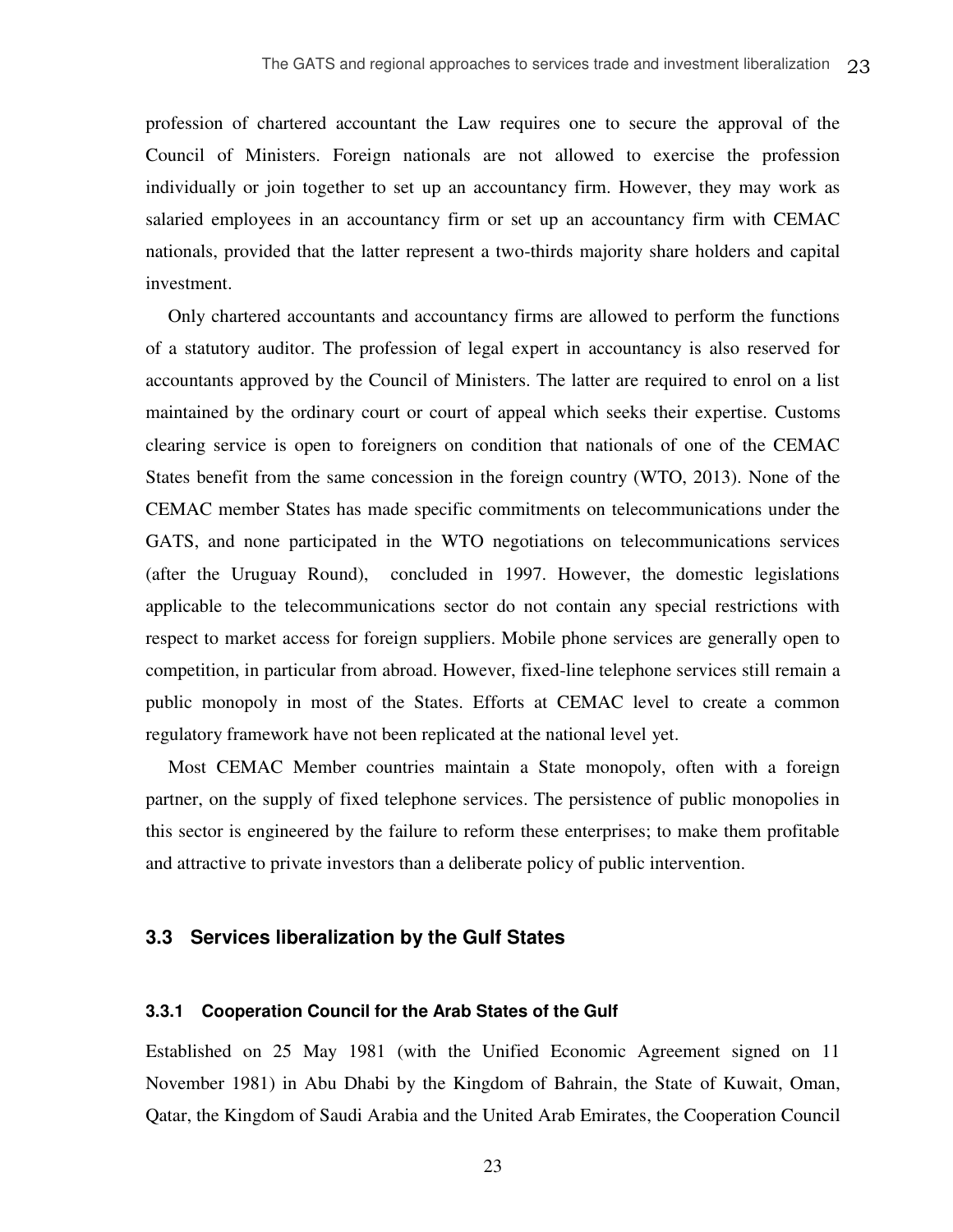for the Arab States of the Gulf (GCC) created a free trade area exempting from customs duties all goods originating from within the GCC. In January 2008 the common services market was created.

According to the new law, companies established in the UAE are required to have a minimum of 51 percent UAE national ownership except for free zones, where 100 percent foreign ownership is allowed. The provisions of the Commercial Agencies Law require that foreign principals distribute their products in the UAE only through exclusive commercial agents that can be UAE nationals or companies wholly owned by UAE nationals. The foreign entity can appoint one agent for the entire UAE or for a particular emirate or group of emirates. Distribution of imported goods may only be undertaken by trade agencies which must be owned by UAE nationals or by companies wholly owned by UAE nationals.

The UAE made no commitments on telecommunications under the GATS.

The Telecommunications Law provides that no person may supply telecommunications services to the public or conduct a regulated activity unless licensed to do so, and it also prevents the Telecommunications Regulatory Authority (TRA), from issuing licences to any entity having less than 51% local ownership.

#### **3.3.2 Pan-Arab Free Trade Area Agreement (PAFTA)**

The PAFTA agreement, which created an Arab Free Trade Area, also known as the Greater Arab Free Trade Area, entered into force at the beginning of 1998.

|                                                                                                                                                                                                        |      |                | Limitations on market access Mode                                                                                                                                                                                         |                                                                       | Limitations on national treatment Mode |      |      |                                                                       |
|--------------------------------------------------------------------------------------------------------------------------------------------------------------------------------------------------------|------|----------------|---------------------------------------------------------------------------------------------------------------------------------------------------------------------------------------------------------------------------|-----------------------------------------------------------------------|----------------------------------------|------|------|-----------------------------------------------------------------------|
|                                                                                                                                                                                                        |      | $\overline{2}$ | 3                                                                                                                                                                                                                         | 4                                                                     |                                        | 2    | 3    | 4                                                                     |
| <b>7 FINANCIAL</b><br><b>SERVICES</b>                                                                                                                                                                  |      |                |                                                                                                                                                                                                                           |                                                                       |                                        |      |      |                                                                       |
| 7.B Banking and<br>other<br>financial services<br>(excluding<br>insurance)<br>(not including<br>settlement and<br>clearing services<br>for<br>financial assets)<br><b>HORIZONTAL</b><br><b>SECTION</b> | None | None           | i) No limits for<br>establishment of<br>representative<br>offices<br>ii) Unbound new<br>licences for<br>operating bank<br>branches<br>iii) Unbound for<br>expansion of<br>activities of<br>existing financial<br>entities | Unbound,<br>except as<br>indicated<br>in the<br>horizontal<br>section | None                                   | none | none | Unbound,<br>except as<br>indicated in<br>the<br>horizontal<br>section |
| Mode 3                                                                                                                                                                                                 |      |                |                                                                                                                                                                                                                           |                                                                       |                                        |      |      |                                                                       |

<span id="page-28-0"></span>

| <b>Table 3. UAE WTO financial services commitments</b> |  |  |
|--------------------------------------------------------|--|--|
|--------------------------------------------------------|--|--|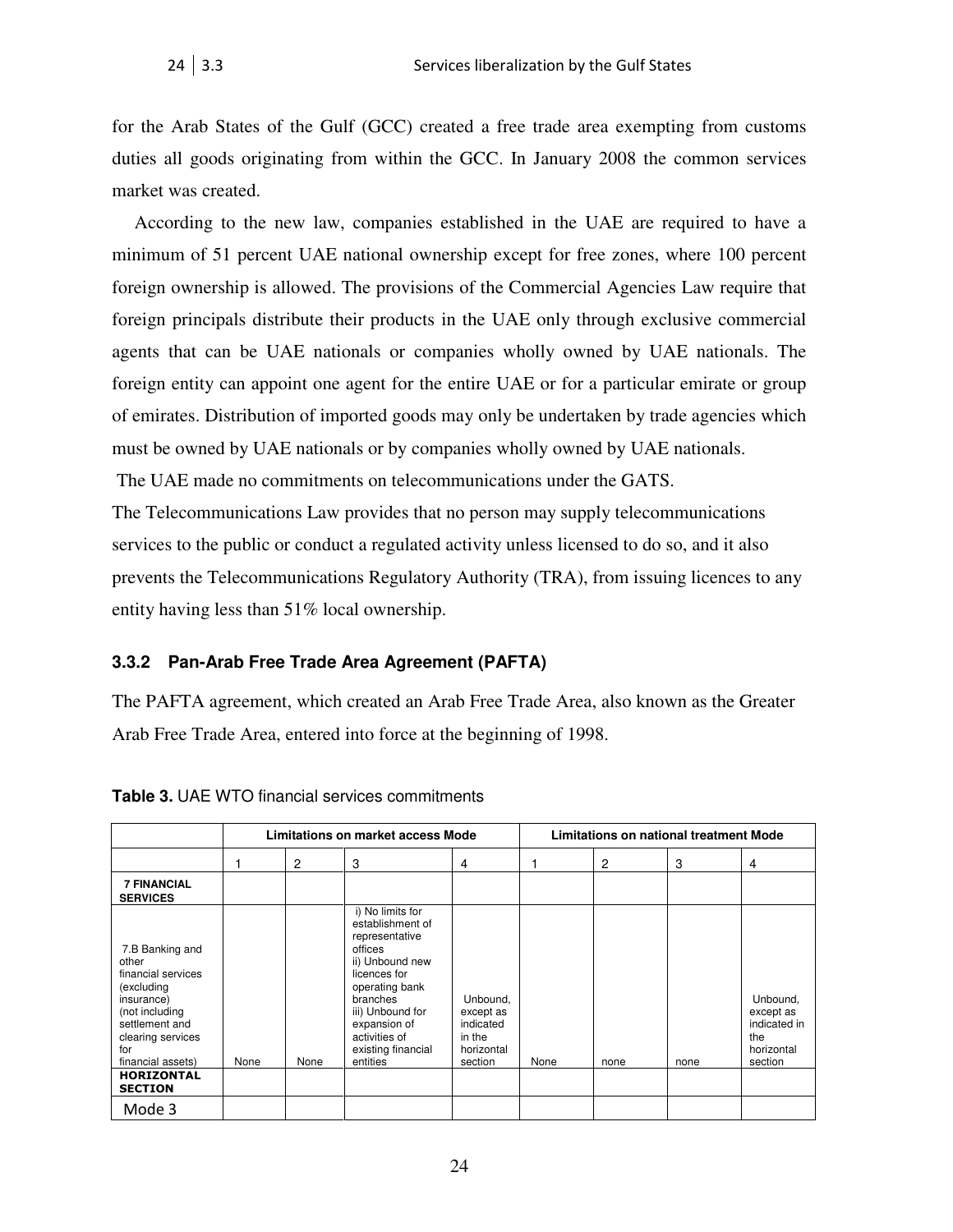| Market access: Commercial presence for all sectors will be through either (i) a representative office or (ii) an incorporation as a company with<br>maximum foreign equity participation of 49% subject to UAE law.<br>National Treatment: (i) Acquisition of land and real estate is not permitted to foreigners or to companies in which foreign<br>nationals have a shareholding.<br>(ii) Foreign nationals or companies with foreign shareholdings may be required to pay direct taxes on<br>income derived from work or operations in the UAE, whereas local services suppliers or local UAE<br>companies may not be required to pay similar taxes keeping in view the provisions of paragraph (d) of<br>Article XIV.<br>(iii) Government subsidized services may only be extended to UAE nationals.                                                                                                                                                                                                                                                                                                                                                                                                                                                                                                                                                                                                                               |  |  |  |  |  |  |  |  |
|-----------------------------------------------------------------------------------------------------------------------------------------------------------------------------------------------------------------------------------------------------------------------------------------------------------------------------------------------------------------------------------------------------------------------------------------------------------------------------------------------------------------------------------------------------------------------------------------------------------------------------------------------------------------------------------------------------------------------------------------------------------------------------------------------------------------------------------------------------------------------------------------------------------------------------------------------------------------------------------------------------------------------------------------------------------------------------------------------------------------------------------------------------------------------------------------------------------------------------------------------------------------------------------------------------------------------------------------------------------------------------------------------------------------------------------------|--|--|--|--|--|--|--|--|
| Mode 4                                                                                                                                                                                                                                                                                                                                                                                                                                                                                                                                                                                                                                                                                                                                                                                                                                                                                                                                                                                                                                                                                                                                                                                                                                                                                                                                                                                                                                  |  |  |  |  |  |  |  |  |
| Market access: Unbound except for measures concerning entry and temporary stay of natural persons who fall into one of the<br>following categories:<br>(i) Business visitors: persons not based in the territory of the UAE and receiving no remuneration from a source within the<br>UAE, who visit the UAE on behalf of a service supplier for business negotiations (and not for selling services directly to the<br>public) or for doing preparatory work for establishing commercial presence in the UAE. Entry for persons in this category shall<br>not be for more than ninety days.<br>(ii) Intra-corporate transferees: managers, executives and specialists (as defined below) who have been in the employment<br>of a juridical person of another Member outside the UAE, for a period of not less than one year prior to the date of application<br>for entry into the UAE and are being transferred to a branch or affiliate in the UAE of the aforesaid juridical person. Entry will<br>be subject to the following conditions:<br>a) The number of managers, executives and specialists shall be limited to 50% of the total number of managers, executives<br>and specialists of each service supplier.<br>b) Their entry shall be for a period of one year subject to renewal for two additional years with a maximum of three years.<br>c) Their stay in the UAE will be subject to UAE labour and immigration laws. |  |  |  |  |  |  |  |  |

Source: WTO, World Bank I-TIP online database.

#### **3.3.3 EFTA–GCC Free Trade Agreement**

The EFTA-GCC Free Trade Agreement entered into force on 1 July 2015. The Agreement covers trade in goods, trade in services, government procurement and competition. On services, the GCC members have taken commitments in 11 GATS sectors. The Chapter on trade in services has a similar structure to the GATS. It covers all four modes of supply of a service, as defined under the GATS, and addresses different services sectors. The Chapter deals with general disciplines, whereas more specific provisions for certain sectors or aspects are contained in Annexes (such as on Mutual Recognition, Movement of Persons, Financial Services and Telecom).

<span id="page-29-0"></span>

|  | Table 4. UAE WTO construction-related services commitments |  |  |
|--|------------------------------------------------------------|--|--|
|--|------------------------------------------------------------|--|--|

|                                                                                                                         |      | Limitations on market access Mode |      |                                                                    |      |      | Limitations on national treatment Mode                             |                                                                       |
|-------------------------------------------------------------------------------------------------------------------------|------|-----------------------------------|------|--------------------------------------------------------------------|------|------|--------------------------------------------------------------------|-----------------------------------------------------------------------|
|                                                                                                                         |      | 2                                 | 3    | 4                                                                  |      | 2    | 3                                                                  | 4                                                                     |
| <b>BUSINESS SERVICES</b>                                                                                                |      |                                   |      |                                                                    |      |      |                                                                    |                                                                       |
| 1.D Architectural services<br>1.E Engineering services<br>1.G Urban planning and<br>landscape architectural<br>services | None | None                              | None | Unbound.<br>except as<br>indicated in the<br>horizontal<br>section | None | none | None.<br>except as<br>indicated in<br>the<br>horizontal<br>section | Unbound.<br>except as<br>indicated<br>in the<br>horizontal<br>section |
| <b>3 CONSTRUCTION AND RELATED ENGINEERING SERVICES</b>                                                                  |      |                                   |      |                                                                    |      |      |                                                                    |                                                                       |
| 3.A General construction<br>work for buildings                                                                          | None | None                              | None | Unbound,<br>except as<br>indicated in the<br>horizontal<br>section | None | None | None.<br>except as<br>indicated in<br>the<br>horizontal<br>section | Unbound.<br>except as<br>indicated<br>in the<br>horizontal<br>section |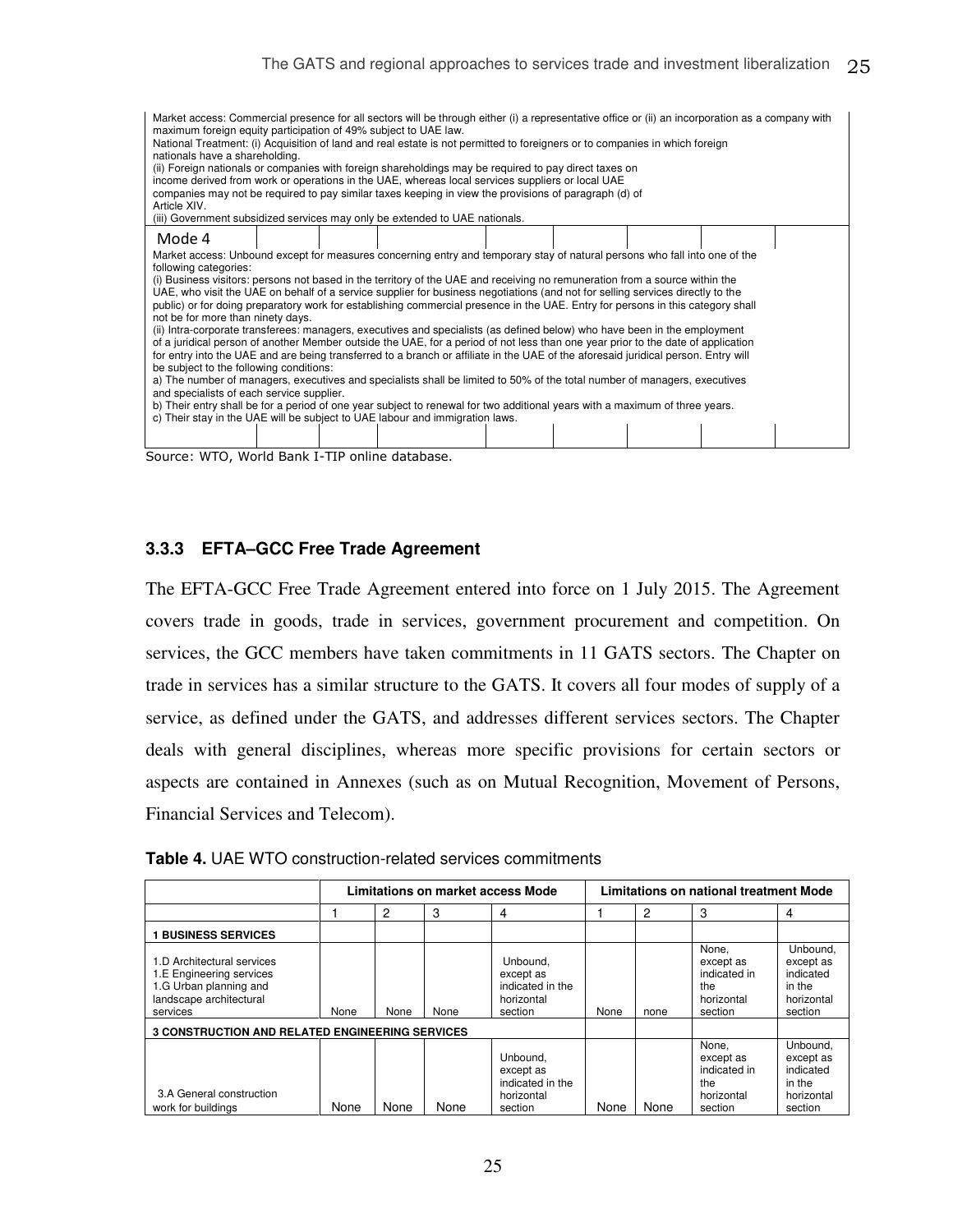| 3.B General construction<br>work for civil engineering<br>3.C Installation & assembly work<br>3.D Building completion<br>and finishing work<br>3.E Other                                                            |                                                |  |  |  |  |  |  |  |  |
|---------------------------------------------------------------------------------------------------------------------------------------------------------------------------------------------------------------------|------------------------------------------------|--|--|--|--|--|--|--|--|
| <b>HORIZONTAL SECTION</b>                                                                                                                                                                                           |                                                |  |  |  |  |  |  |  |  |
| Mode 3                                                                                                                                                                                                              |                                                |  |  |  |  |  |  |  |  |
| Market access: Commercial presence for all sectors will be through either (i) a representative office or (ii) an incorporation as a company with<br>maximum foreign equity participation of 49% subject to UAE law. |                                                |  |  |  |  |  |  |  |  |
| National treatment: (i) Acquisition of land and real estate is not permitted to foreigners or to companies in which foreign                                                                                         |                                                |  |  |  |  |  |  |  |  |
| nationals have a shareholding.                                                                                                                                                                                      |                                                |  |  |  |  |  |  |  |  |
| (ii) Foreign nationals or companies with foreign shareholdings may be required to pay direct taxes on<br>income derived from work or operations in the UAE, whereas local services suppliers or local UAE           |                                                |  |  |  |  |  |  |  |  |
| companies may not be required to pay similar taxes keeping in view the provisions of paragraph (d) of                                                                                                               |                                                |  |  |  |  |  |  |  |  |
| Article XIV.                                                                                                                                                                                                        |                                                |  |  |  |  |  |  |  |  |
| (iii) Government subsidized services may only be extended to UAE nationals.                                                                                                                                         |                                                |  |  |  |  |  |  |  |  |
| Mode 4 - following categories:                                                                                                                                                                                      |                                                |  |  |  |  |  |  |  |  |
| (i) Business visitors: persons not based in the territory of the UAE and receiving no remuneration from a source within the UAE,                                                                                    |                                                |  |  |  |  |  |  |  |  |
| who visit the UAE on behalf of a service supplier for business negotiations (and not for selling services directly to the public) or for                                                                            |                                                |  |  |  |  |  |  |  |  |
| doing preparatory work for establishing commercial presence in the UAE. Entry for persons in this category shall not be for more<br>than ninety days.                                                               |                                                |  |  |  |  |  |  |  |  |
| (ii) Intra-corporate transferees: managers, executives and specialists (as defined below) who have been in the employment of a                                                                                      |                                                |  |  |  |  |  |  |  |  |
| juridical person of another Member outside the UAE, for a period of not less than one year prior to the date of application for entry                                                                               |                                                |  |  |  |  |  |  |  |  |
| into the UAE and are being transferred to a branch or affiliate in the UAE of the aforesaid juridical person. Entry will be subject to                                                                              |                                                |  |  |  |  |  |  |  |  |
| the following conditions:                                                                                                                                                                                           |                                                |  |  |  |  |  |  |  |  |
| a) The number of managers, executives and specialists shall be limited to 50% of the total number of managers, executives and<br>specialists of each service supplier.                                              |                                                |  |  |  |  |  |  |  |  |
| b) Their entry shall be for a period of one year subject to renewal for two additional years with a maximum of three years.                                                                                         |                                                |  |  |  |  |  |  |  |  |
| c) Their stay in the UAE will be subject to UAE labour and immigration laws.                                                                                                                                        |                                                |  |  |  |  |  |  |  |  |
|                                                                                                                                                                                                                     | Source: WTO, World Bank I-TIP online database. |  |  |  |  |  |  |  |  |

On investment, there are no specific provisions contained in the Agreement on Investment, but a side letter, forming part of the Agreement, sets forth the Parties' obligation to conduct negotiations on business establishment in non-services sectors within two years of the entry into force of the Agreement.

Cross-border supply of insurance services is not possible for companies located abroad.

All assets and risks in the UAE must be insured domestically. Maximum foreign ownership of domestic insurance companies is set by law at 49%. Representative offices may not engage in business or act as agents.

#### **3.3.4 GCC – Singapore Free Trade Agreement**

The GCC-Singapore Free Trade Agreement (GSFTA) entered into force on 1 January 2015.<sup>8</sup> The Agreement covers trade in goods and services, customs procedures, technical regulations and standards, rules of origin, ecommerce, and government procurement.<sup>9</sup> On services, the GSFTA builds on the commitments made by Singapore and the GCC countries

 $\overline{a}$  $8_{21}$  For more information see Singapore Government online information at: http://www.fta.gov.sg/fta\_C\_gsfta.asp?hl=49.

 $9$  <sub>22</sub> WTO documents WT/COMTD/N/45/Rev.1 and S/C/N/807/Rev.1, 14 July 2015 - Notification under of the Enabling Clause, Paragraph 4(a) and GATS, Article V:7(a).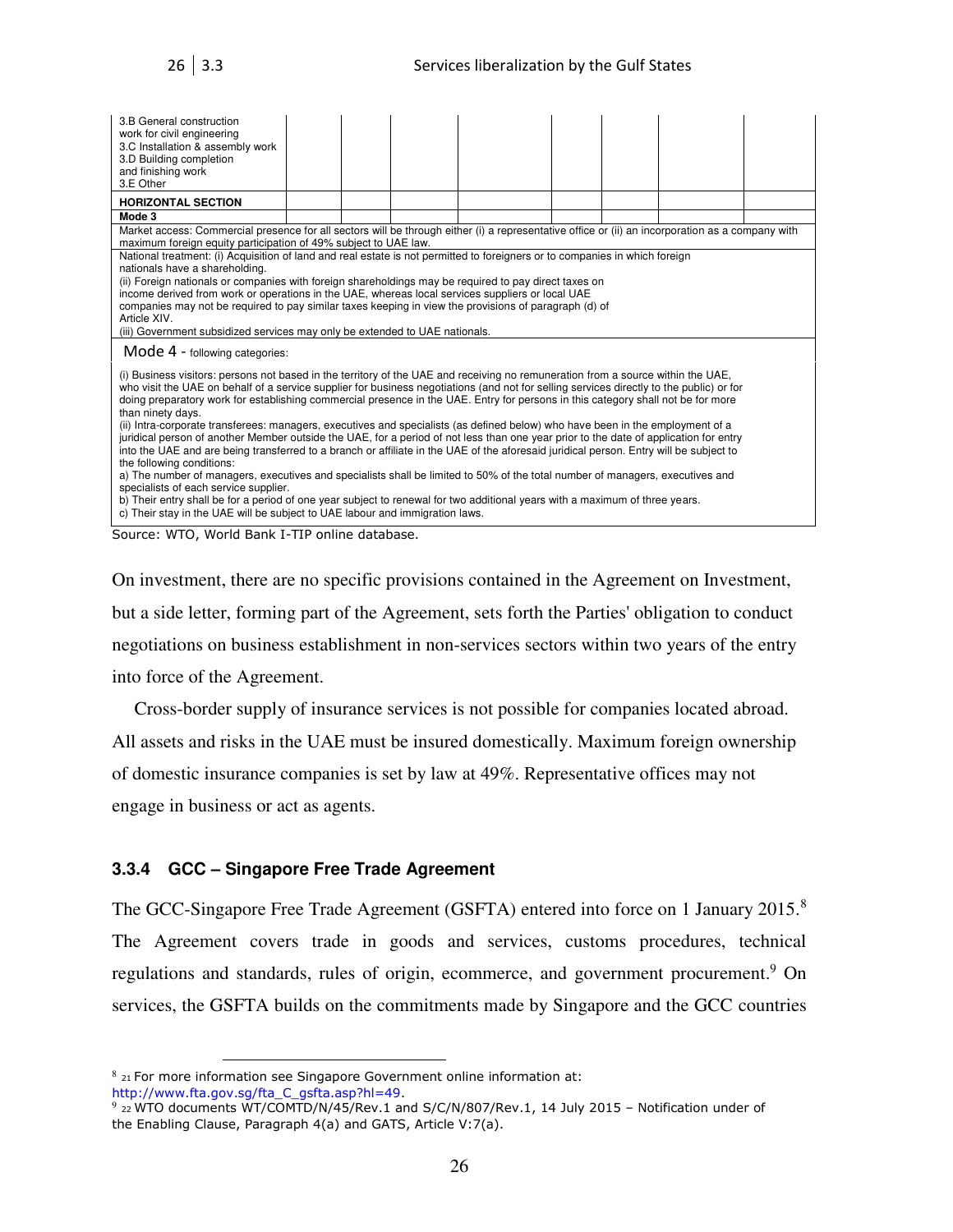at the multilateral level, in particular, the WTO General Agreement on Trade in Services (GATS). Specifically, Singapore and the GCC have committed to liberalize various services sectors beyond its WTO commitments. Broadly, the schedule of specific commitments include the following sectors: business services: professional services, computer and related services, rental and others; communication services; construction and related engineering services; distribution services; educational services; environmental services; financial services; health related and social services; tourism; recreational, cultural and sporting services; and transport services.<sup>10</sup>

#### <span id="page-31-0"></span>**3.4 Approach to services liberalization by other RTAs**

The results of the 28 bilateral PTAs notified after 2000 studied by Roy, Marchetti and Lim (2006) show much diversity among the countries reviewed in what the PTAs were able to achieve. Some countries made significant improvements in their PTA commitments especially those that had signed a PTA with the United States (e.g. Bahrain, Central American countries, Chile, Colombia, Dominican Republic, Morocco, Oman, Peru, and Singapore). Taken together, PTA commitments exceeded GATS offers in terms of improved and new bindings. The proportion of new or improved commitments was much greater in PTAs than in GATS (when compared to existing GATS commitments).

Most countries had mode 1 (cross border movement) and mode 3 (commercial presence) bindings in their GATS schedules/offers in less than half of all services sub-sectors. They made significant improvement in terms of sector coverage. On average, they had PTA commitments for both modes of supply (modes 1 and 3) in more than 80 percent of all services sub-sectors. Those with a higher number of sectors already bound in their GATS schedules/offers had improved the level of binding for a good proportion of them.

Overall, with exception or rules (safeguard mechanism, disciplines on subsidies or domestic regulation), PTAs appear to offer superior value added over GATS. Most PTAs reviewed also include comprehensive sets of disciplines on government procurement, although these are not specific to services and are stand alone in their own chapter.

 $\overline{a}$ 

 $10$  <sub>24</sub> For more information see Singapore Government online information at: http://www.fta.gov.sg/fta\_C\_gsfta.asp?hl=49.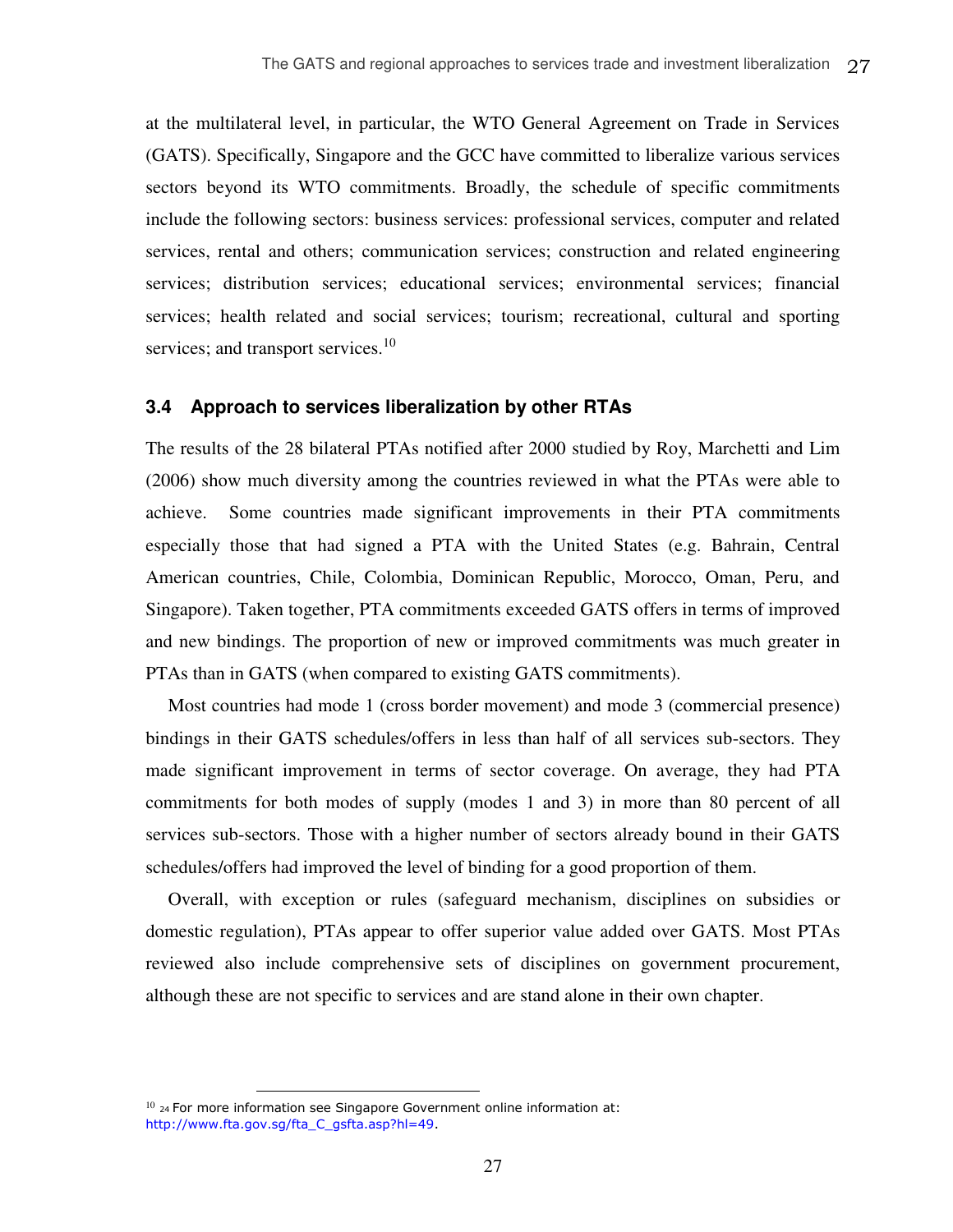## <span id="page-32-0"></span>**4 A general comparison of RTAs and GATS in achieving liberalization commitments**

There are relatively few studies available to date which compare the disciplines of the GATS with the liberalising thrust or otherwise of the services provisions in FTAs. This section assesses the depth of commitments in PTAs/RTAs—against sets of market access and rule-making benchmarks—drawing substantially from Sauvé (2003).

#### <span id="page-32-1"></span>**4.1 Cross-border trade in services and treatment of mode 4**

Many RTAs have gone a step further to complement disciplines on cross-border trade in services (modes 1 and 2) with additional set of rules on investment and the temporary movement of business people though in a generic manner. RTAs and GATS both differ in their approaches in regard to the interplay between cross-border trade and investment in services. The GATS for example is silent on matter of investment protection although it incorporates services as one of the four modes of service delivery. In the case of the EAC, protection of cross border investments appears within the scope of co-operation in Article 5 of the Common Market Protocol, Paragraph 3(b); with Article 29, whole devoted to Protection of Cross-Border Investments. The SADC Protocol on Trade in Services does not have specific provision on matter of investment protection though it recognises commercial presence (Article 3) as one of the four modes of services delivery. The Protocol also incorporates *promotion of investment in services* in Article 18, but mostly in the context of providing a conducive business environment.

Under mode 4 (movement of natural persons) RTAs (e.g. NAFTA) are ahead of GATS as regards the broader range of professional categories benefiting from temporary entry privileges. RTAs have been able to draw much needed policy attention to the essential trade facilitating role that labour mobility provisions can play alongside trade and investment liberalisation. Except that they are also exposed to political sensitivities on display at multilateral level in area of labour mobility. Under mode 4, movement of natural persons, the EAC has bound measures affecting supply, by a limited range of senior professional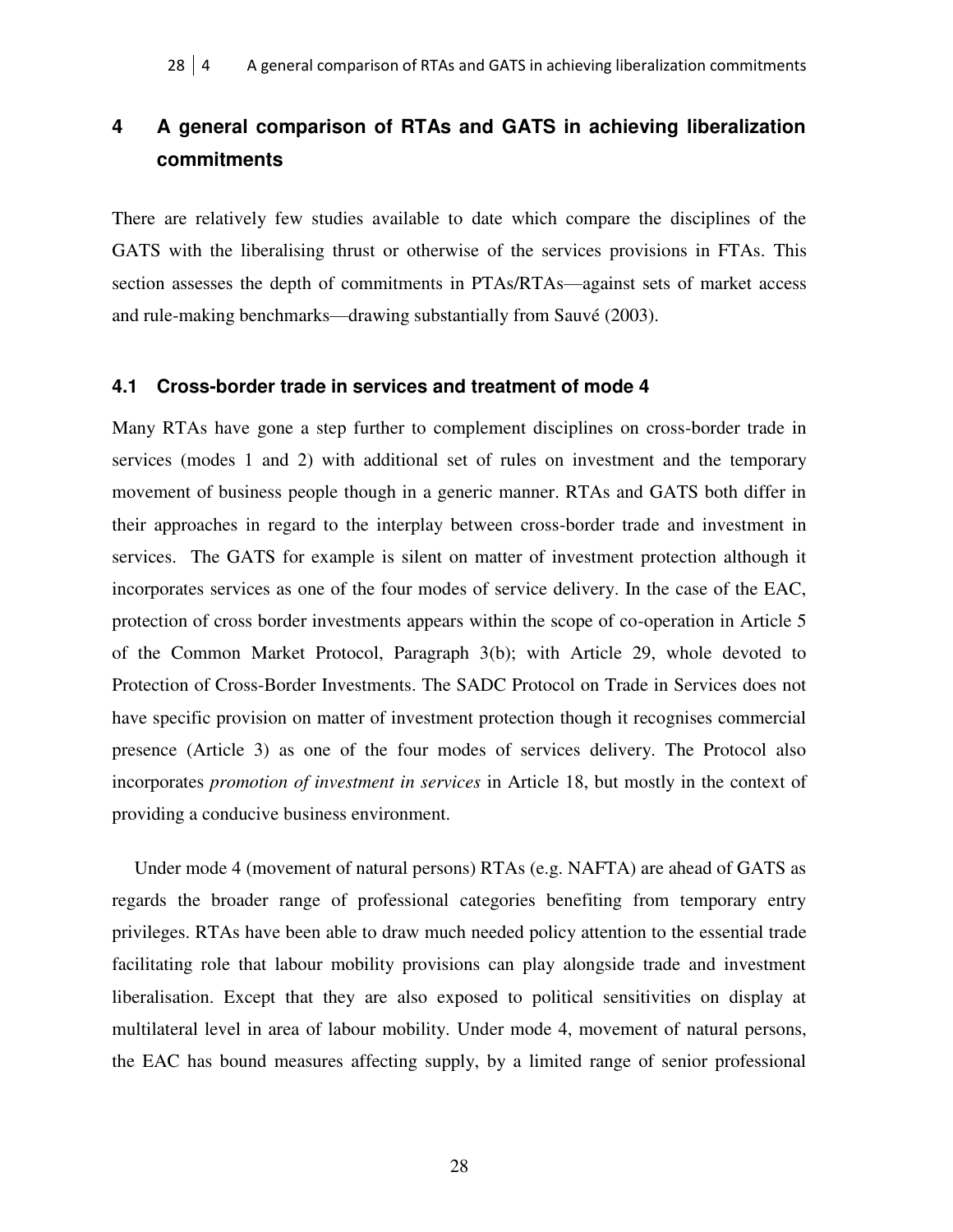staff, in engineering, medical, computer, management consulting, hospital, and hotel and catering services.

#### <span id="page-33-0"></span>**4.2 Rule-making interface between domestic regulation and trade in services**

Most RTAs have made limited progress compared to GATS in tackling rule-making interface between domestic regulation and trade in services. This is consistent with earlier observation by Sauvé (2003) in a study of Latin America and the Caribbean. Article 20 of the Protocol on the Establishment of the East African Community (EAC) Common Market, paragraph 1 allows the Partner States to regulate their services sectors in accordance with their national policy objectives provided that the measures are consistent with the provisions of the EAC protocol and do not constitute barriers to trade in services. Paragraph 2 requires the Partner States to "ensure that all measures of general application affecting trade in services are administered in a reasonable, objective and impartial manner", which is similar to provisions arising under Article VI of the GATS. Most RTAs, however, contain weaker provisions with narrow focus that look mainly on professional services than those arising under Article VI of the GATS.

#### <span id="page-33-1"></span>**4.3 Necessity test and domestic regulation**

 $\overline{a}$ 

Article VI:4 of the GATS adopts "necessity" as the central rule to assess the compatibility with the GATS of trade restrictive domestic regulatory measures.<sup>11</sup> The chapeau of Article VI:4 identifies the main objective of the disciplines on domestic regulation, which the Council for Trade in Services is called upon to develop: to ensure that "measures relating to qualification requirements and procedures, technical standards and licensing procedures do not constitute unnecessary barriers to trade in services."

The disciplines for the accountancy sector developed by the Working Party on Professional Services (WPPS) contain a binding necessity test, which only applies to nondiscriminatory and non-quantitative measures. Section I, paragraph 2 (*General Provisions*) states that:

<sup>&</sup>lt;sup>11</sup> Article VI of the GATS (Domestic Regulation) provides a mandate for negotiating disciplines that would ensure that domestic standards and licensing requirements are not "more burdensome than necessary to ensure the quality of the service."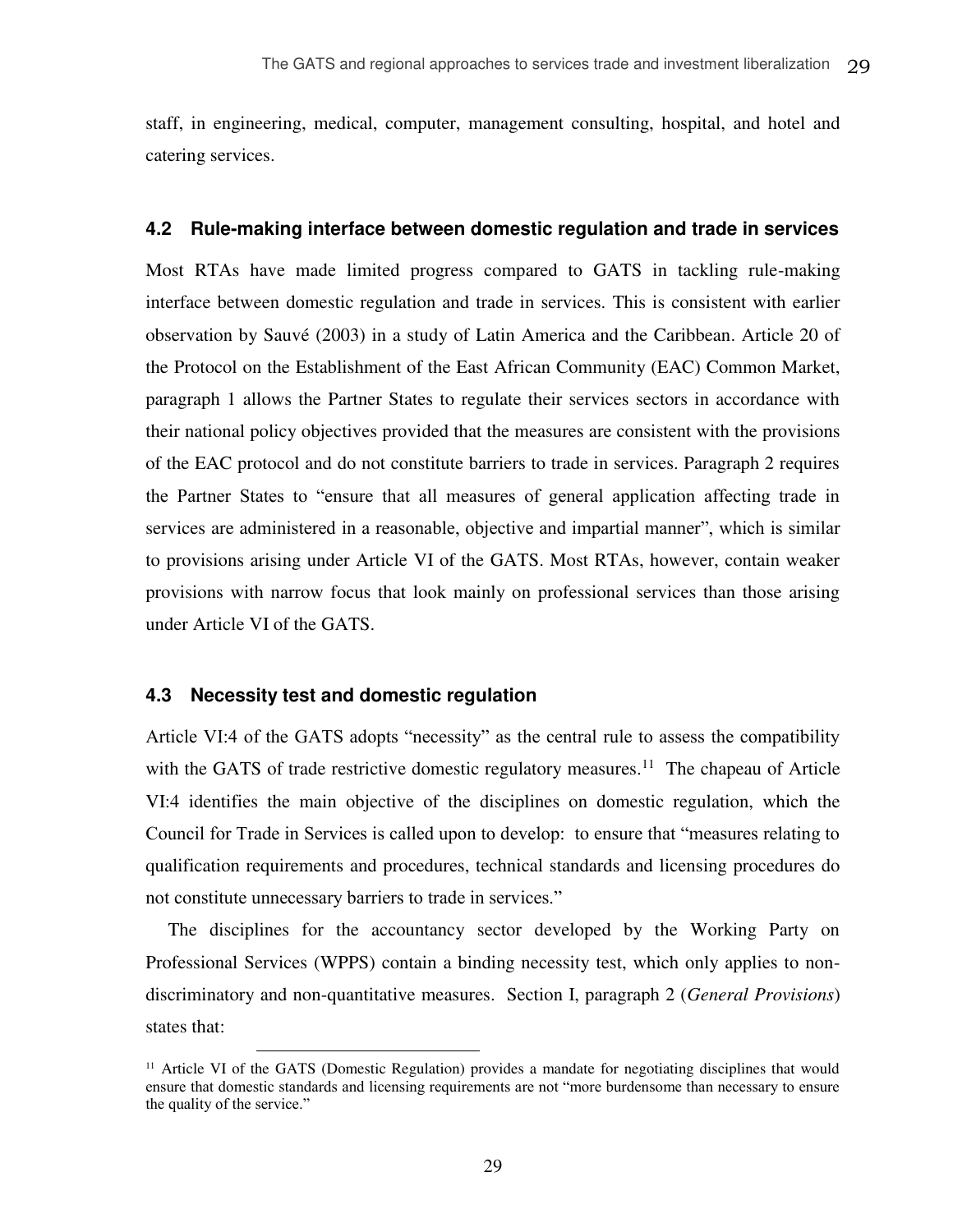"Members shall ensure that measures not subject to scheduling under Articles XVI or XVII of the GATS, relating to licensing requirements and procedures, technical standards and qualification requirements and procedures are not prepared, adopted or applied with a view to or with the effect of creating unnecessary barriers to trade in accountancy services. ... Members shall ensure that such measures are not more trade-restrictive than necessary to fulfil a legitimate objective. Legitimate objectives are, *inter alia*, the protection of consumers (which includes all users of accounting services and the public generally), the quality of the service, professional competence, and the integrity of the profession."

The necessity test links the measure with a legitimate policy objective as exists also in other WTO Agreements, for instance, the 1994 Panel Report on "United States – Taxes on Automobiles" found that the first step in the analysis under Article  $XX(g)$  of the GATT was to determine:

"… whether the *policy* in respect of which these provisions were invoked fell within the range of policies to conserve exhaustible natural resources."<sup>12</sup>

The 1990 Panel Report on "Thailand – Restrictions on importation of and internal taxes on cigarettes" examined the legitimacy of policy objective invoked by the Member, before testing the necessity of the measure to achieve that objective.<sup>13</sup>

The determination of whether a policy objective qualifies as a legitimate one is simpler when dealing with an exception as the policy objectives listed in Article XX of the GATT (and XIV of the GATS) are a closed group. The policy objectives in Article VI:4 disciplines might not be a closed group. They have to be related to the broad objective of ensuring the quality of the service, which is stated in indent (b) of Article VI:4. For instance, objectives such as consumer protection and ensuring professional competence would qualify as legitimate objectives.

Fifteen years ago, it was only the EU and agreements reached between the EU countries in central and eastern Europe that had made some progress in delineating the possible elements of a necessary test as is potentially foreseen under the GATS' Article VI:4 mandate (Sauvé, 2003). The same applies to regulatory harmonisation where RTAs had not

 $\overline{a}$ 

<sup>12</sup> DS31/R, (unadopted) 11 October 1994, para. 5.56.

<sup>13</sup> WTO, *DS10/R - 37S/200,* p.20, para 73, adopted on 7 November 1990: https://www.wto.org/english/tratop\_e/dispu\_e/gatt\_e/90cigart.pdf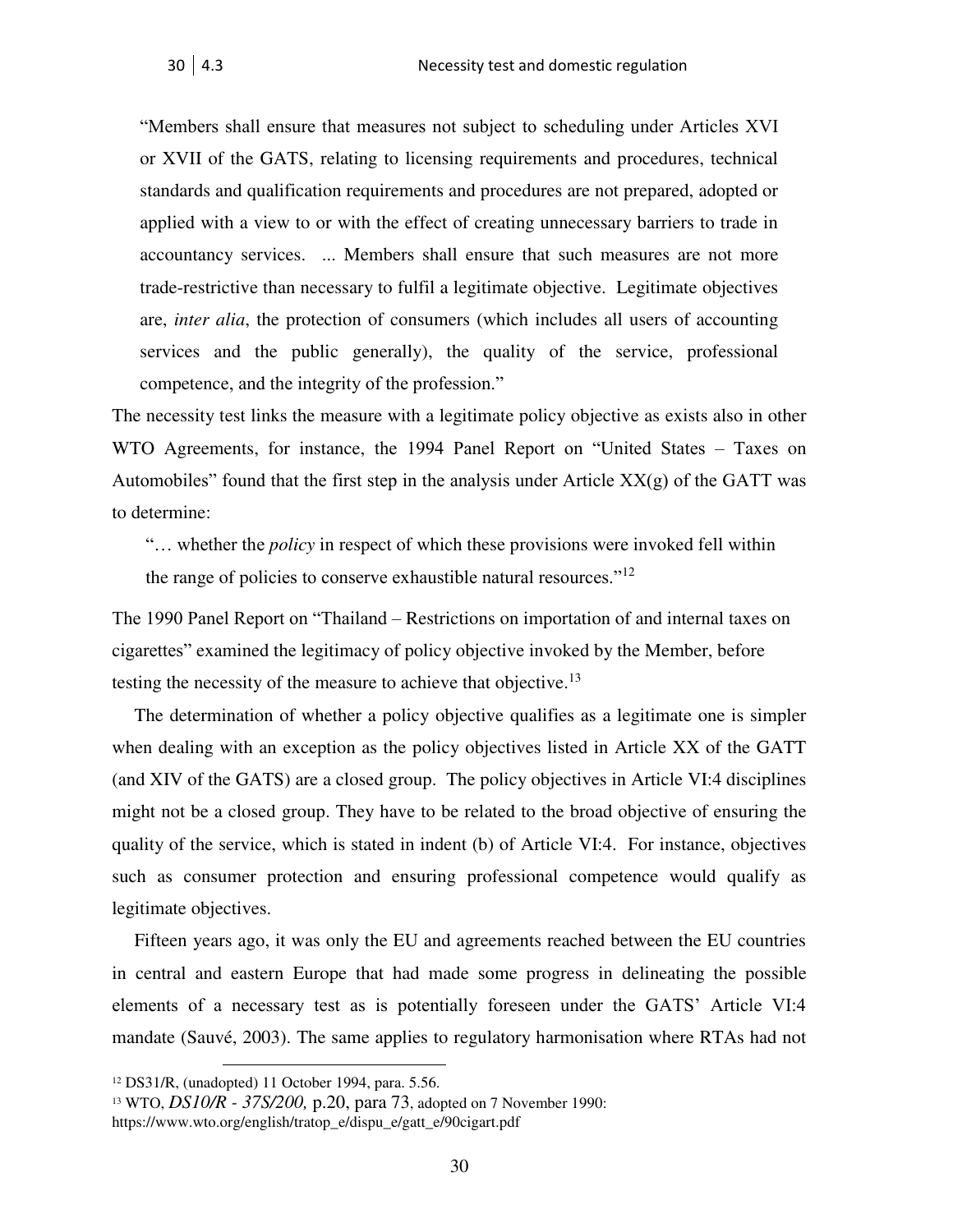generally succeeded apart from EU and the Australia New Zealand Closer Economic Agreement (ANZCERTA) as observed in Sauvé (2003). Most RTAs, by then, did not have article on domestic regulation per se in their service chapters, but only narrowly drawn disciplines relating to licensing and certification of professional services. Most major RTAs now have article on Domestic Regulation, for instance, the East African Community (EAC) Common Market Protocol has Article 20 devoted to Domestic Regulation. Protocol on Trade in Services of the Southern African Development Community (SADC) also has Article 6, whole devoted to Domestic Regulation. Both articles are cast in similar language and tone as GATS Article VI.

Although the progress in area of domestic regulation has been slow in both regional and multilateral level, from this observation, it is reasonable to say the gap between the GATS and RTAs are closing, and RTAs could in near future overtake GATS in this area.

Finally, although no WTO Member inscribed an economic needs test in its schedule of commitments in the post-Uruguay Round negotiations on basic telecommunications and financial services, perhaps indicating a willingness on the part of Members to dispense with this instrument of trade restriction, economic needs test is frequently inscribed in schedule of commitments in RTAs.

## <span id="page-35-0"></span>**4.4 Key infrastructure areas (basic telecommunication, financial services) and areas of policy sensitivity**

GATS had until recently, by far achieved higher level of bound liberalisation in the area of basic telecommunications and financial services, than that on offer in most RTAs. Sauvé (2003) noted, and rightly so that the issue of timing is crucial in assessing progress. Services at RTAs are evolving (liberalisation has been in progressive manner across all RTAs). For a number of countries, ten years ago, it was difficult to contemplate far-reaching liberalisation in basic telecommunication services that we see in some of these countries. It was possible to achieve this with GATS at the time GATS Agreement on Basic Telecommunications was concluded in 1997.

Limited progress has been seen at regional level in sectors such as maritime transport, audio visual services, or energy service. In fact, RTAs have generally made limited progress to open up those sectors that have to date proven particularly difficult to address at the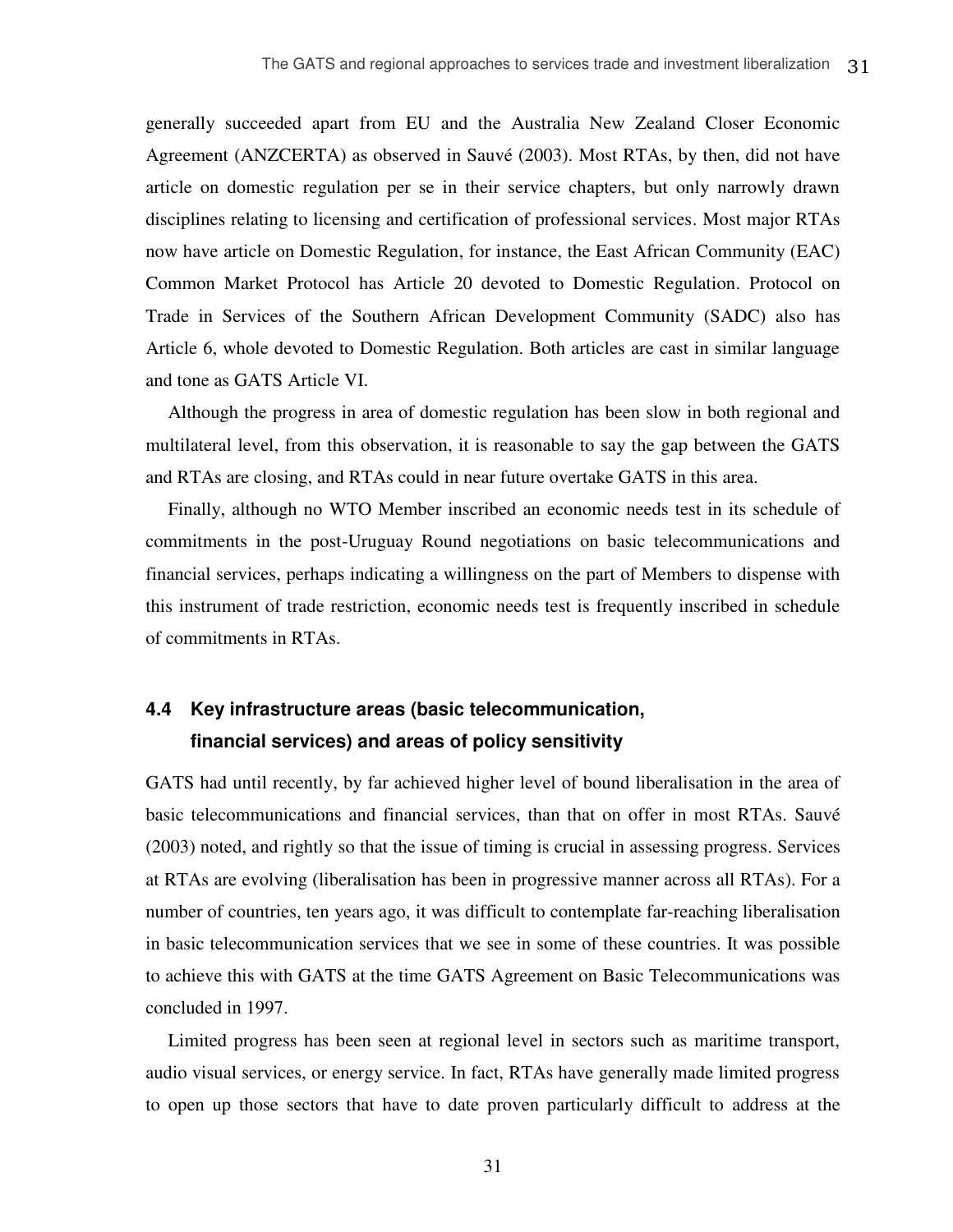multilateral level. Most RTAs have tended to exclude the bulk of transportation services from their coverage. On air transport services, only EU has included intra-EU traffic. In the case of the EAC, Article 38 of the Common Market Protocol deferred the making of the regulation applicable to (a) railway transport; (b) maritime transport and port operations; (c) pipeline transport; (d) air transport; (e) non-motorized transport; and (f) multimodal transport and logistics to some later dates within three years upon entry into force the Common Market Protocol. The Protocol came into force on 1 July 2010, but no regulation has since materialized, which shows the level of political sensitivities attached to these issues. In the case of the Southern African Development Community (SADC), Article 3 of the Protocol on Trade in Services paragraph 3 curves out the traffic rights and services directly related to exercise of traffic rights as the area of air transport that are not subject to the Protocol.

#### <span id="page-36-0"></span>**4.5 Mutual recognition**

Lack of progress is also associated at regional level with regulatory harmonisation and mutual recognition in services. Only some progress has been made within EU and the Australia New Zealand Closer Economic Agreement (ANZCERTA), although they have had slow progress with regard to the recognition of professional qualifications despite the perceived 'common labour market policies' or integrated single markets. North America and East Africa Community have made some progress by concluding mutual recognition agreements (MRAs) in a number of professions such as accountancy, architecture and engineering, though variable levels of disparity in compliance exist among sub-national licensing bodies. Progress in concluding MRAs has proven slow and difficult for most RTAs, particularly where they are pursued between countries with federal systems. One area where RTAs have made speeder headway is in opening up procurement market for services (although this has been made in procurement negotiations).

With regards to financial services, acceptance of home-country rules and supervision, together with harmonization of essential rules, is the basis of the EU single-market program for the financial sector. Outside the European Union, however, few recognition arrangements exist for financial services.

In the case of the EAC, one area where the region has made progress is in mutual recognition of academic and professional qualifications. Annex VI on Mutual Recognition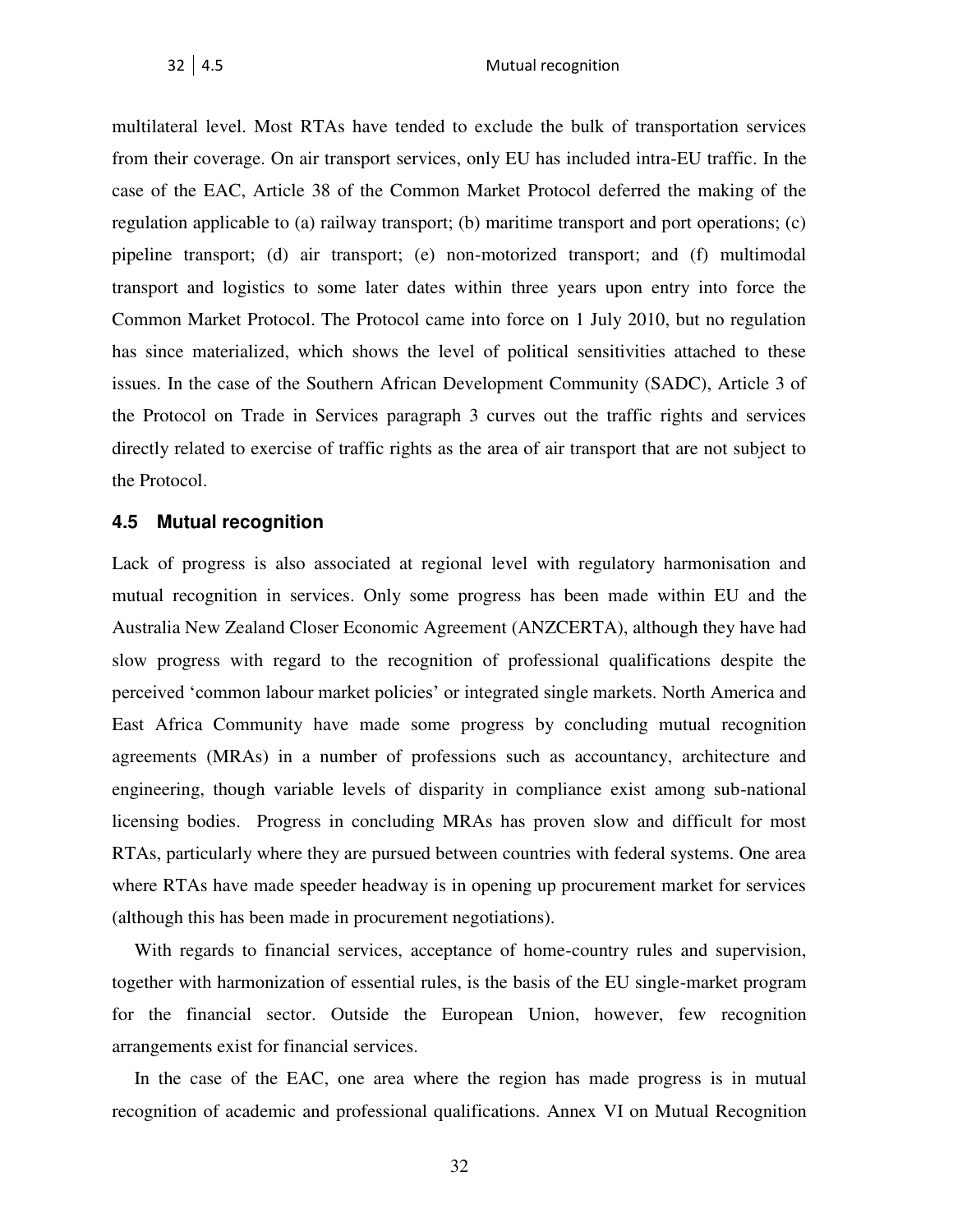of Academic and Professional Qualifications was adopted and Bilateral Memorandum of Understanding has been concluded by lawyers, medical boards, architects, and accountants in the EAC Partner States. In a bid to facilitate free movement of labour, under Article 11 of the Common Market Protocol, Partner States agreed to harmonize and mutually recognize academic and professional qualifications granted, experience obtained, requirements met, licences or certification granted, in other Partner States. They also agreed to harmonise curriculum, examinations, standards, certification and accreditation of educational and training institutions. The flip side of the current MRAs is that EAC nationals holding foreign qualifications cannot benefit from the mutual recognition agreement. The underlying intention is to encourage the development of regional qualifications but this is causing some difficulties to individual EAC nationals. Template on mutual recognition was adopted, and the benchmarks for Recognition of Foreign Academic and professional qualifications that have been developed are yet to be adopted. In addition, Partner States are in the process of enacting legislation to regulate professionals that are not regulated. Other challenge that is hampering the implementation of commitments in the Common Market Protocol is slow processing of work permits which has had an impact on the effectiveness of the mutual recognition agreement to promote mobility.

In the SADC region, Article 7 of SADC Protocol on Trade in Services establishes a framework for negotiation of agreement providing for the mutual recognition of requirements, qualifications, licenses and other regulations.

#### <span id="page-37-0"></span>**4.6 Emergency safeguards and subsidies**

Disciplines on emergency safeguards and subsidies for services have eluded both the RTAs and trade liberalisation in services at multilateral level – which shows same technical and political challenges faced at both levels. In the case of the EAC safeguards measures are provided for under Article 26 of the Common Market Protocol (CMP). Paragraph 1 and 2 spells out the circumstances under which such measures can be allowed: to counter the negative consequences of a foreign exchange policy of a Partner State, and in case of balance of payment difficulties. Paragraph 1 allows a Partner State to take safeguard measures in a situation where the movement of capital leads to disturbances in the functioning of the financial markets of the Partner State. However such measure must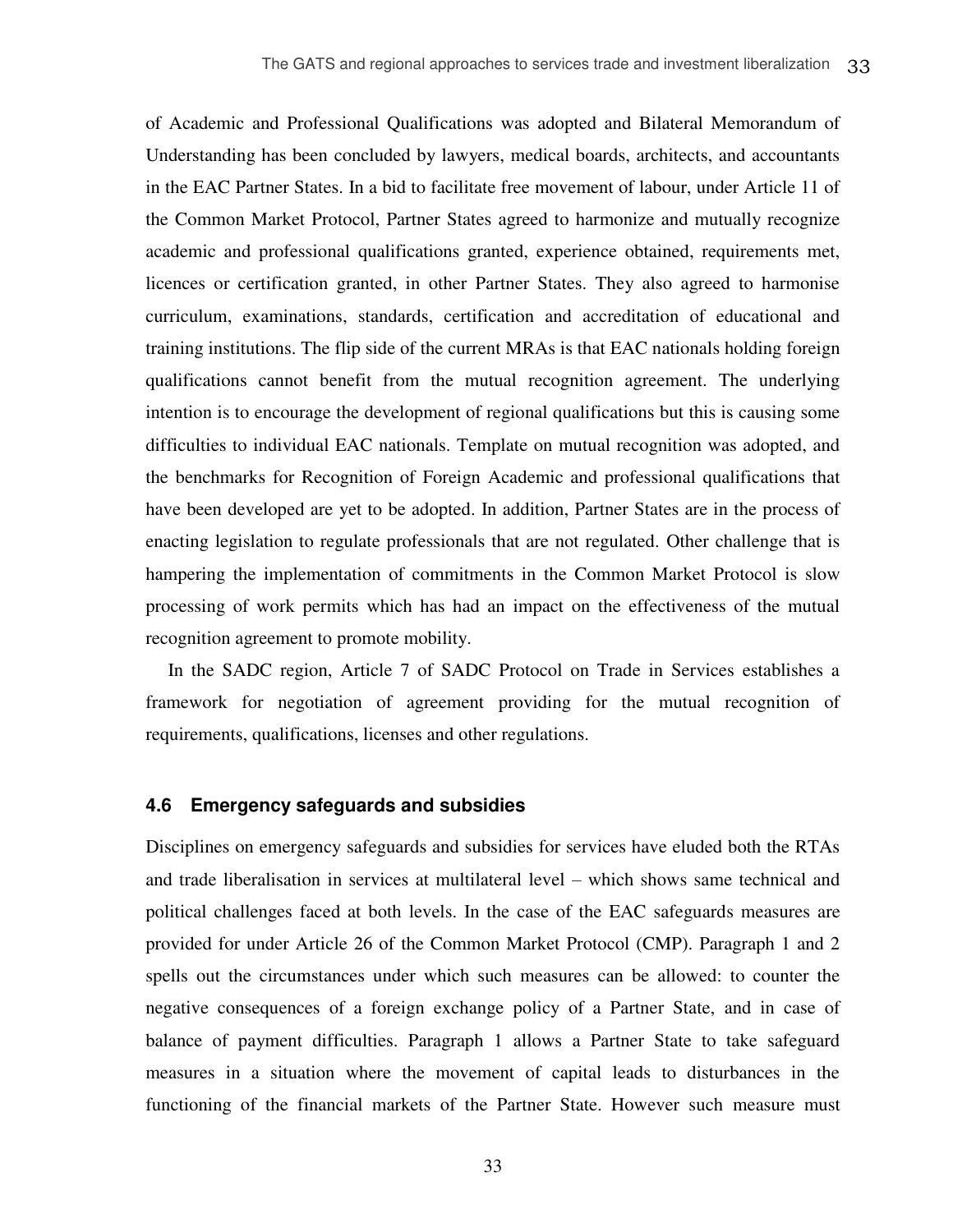adhere to the conditions provided under Article 27 of the CM Protocol. Under Paragraph 2, safeguard measures are allowed where a competent authority of a Partner State makes an intervention in the foreign exchange market, which seriously distorts the conditions of competition. Again, such necessary measures to counter the consequences of the intervention must be for a strictly limited period. Paragraph 3 also allows a Partner State to take safeguard measures, where the Partner State is in difficulties or is seriously threatened with difficulties, as regards its balance of payments position.

In the SADC region, Article 11 of the Protocol on Trade in Services permits State Parties to provide subsidies to their domestic service suppliers, without clear mechanism on how to avoid trade distortive-effect of subsidies. While States agreed to negotiate disciplines to avoid trade distortive effect of subsidies the Protocol does not provide timeline on such negotiation when it should be expected to begin or the framework for the negotiation. As such it would be unlikely that subsidies disciplines might be expected any time in near future.

#### <span id="page-38-0"></span>**5 WTO Doha Round GATS negotiations**

After the Uruguay Round, sectoral negotiations took place in the WTO: on the movement of natural persons (1995), on telecommunications (1997) and on financial services (1997). During the sectoral negotiations, participating countries took new commitments specifically in those sectors. These new schedules replaced the corresponding section in the original schedules. Not all WTO members participated in the sectoral negotiations.

#### <span id="page-38-1"></span>**5.1 Timeline and negotiating tracks**

The new negotiations on services were formally launched by a special session of the Services Council on 25 February 2000. The negotiations are overseen by the Council for Trade in Services, meeting in special session, and its subsidiary bodies, in particular the Working Party on Domestic Regulation and the Working Party on GATS Rules. The purpose of the successive rounds of negotiations on services trade mandated by Article XIX of the GATS is to achieve a "progressively higher level of liberalisation", meaning the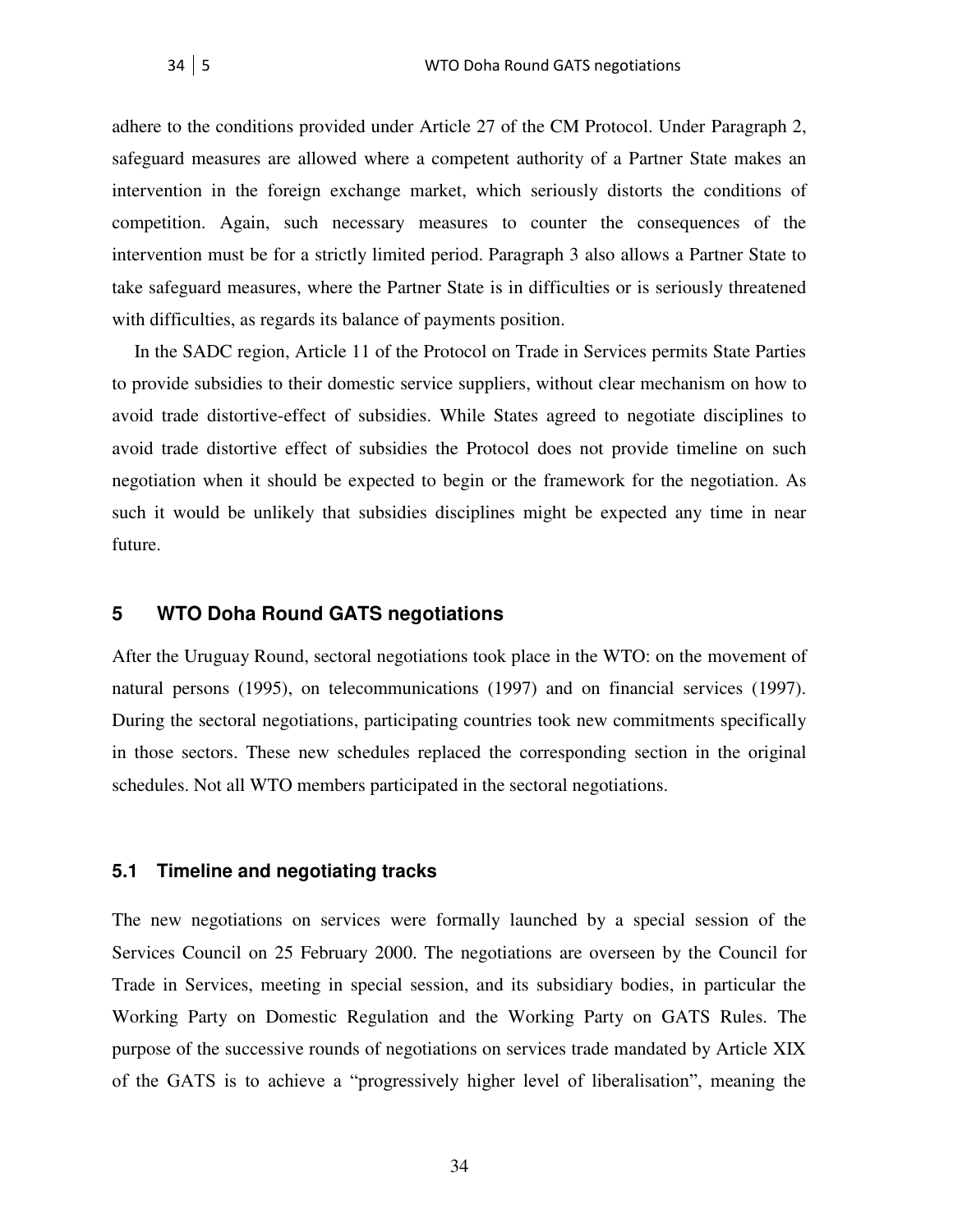improvement of market access by extending the sectoral coverage of schedules and reducing or eliminating the restrictive effects of scheduled measures.

The GATS Negotiations began in 2000 and progressed under two negotiating tracks: market access track and rule-making (Emergency Safeguard Measures, Government Procurement, Subsidies and Domestic Regulation). The market access track includes negotiations on new or improved commitments for inclusion in Members' schedules of specific commitments under the GATS, and the re-negotiation of current MFN exemptions as mandated by the Annex on Article II Exemptions.

In November 2001, the Doha Ministerial Declaration reaffirmed the Negotiating Guidelines and Procedures for the Negotiations adopted by the General Council for Trade in Services on 28 March 2001 as the basis for continuing the negotiations, and set out the deadline for submission of initial requests for specific commitments by 30 June 2002 and offers by 31 March 2003.

The Guidelines and Procedures for the Negotiations on Trade in Services under Paragraph 11 state the "main method of negotiation [to] be the request-offer approach." These negotiations are to be undertaken through bilateral, plurilateral and multilateral negotiations. The Negotiating Guidelines on market access establish the request-and-offer approach as the main negotiating tool. The request-offer approach begins with a Member exchanging bilaterally with another a "request" for liberalisation in specific service sectors and modes of supply of their interest in hopes of receiving an "offer" (from the requested) of a multilateral commitment in the services and modes of supply and degree (i.e. full, partial/limited or no liberalisation) for liberalization. Appropriate flexibility is to be provided to individual developing countries, which may open fewer sectors and liberalize fewer types of transactions in line with their development situation as stated in the Negotiating Guidelines.

There *shall be appropriate flexibility for individual developing country* Members for opening fewer sectors, liberalizing fewer types of transactions, progressively extending market access in line with their development situation and, when making access to their markets available to foreign service suppliers, attaching to such access conditions aimed at achieving the objectives referred to in Article IV (emphasis added).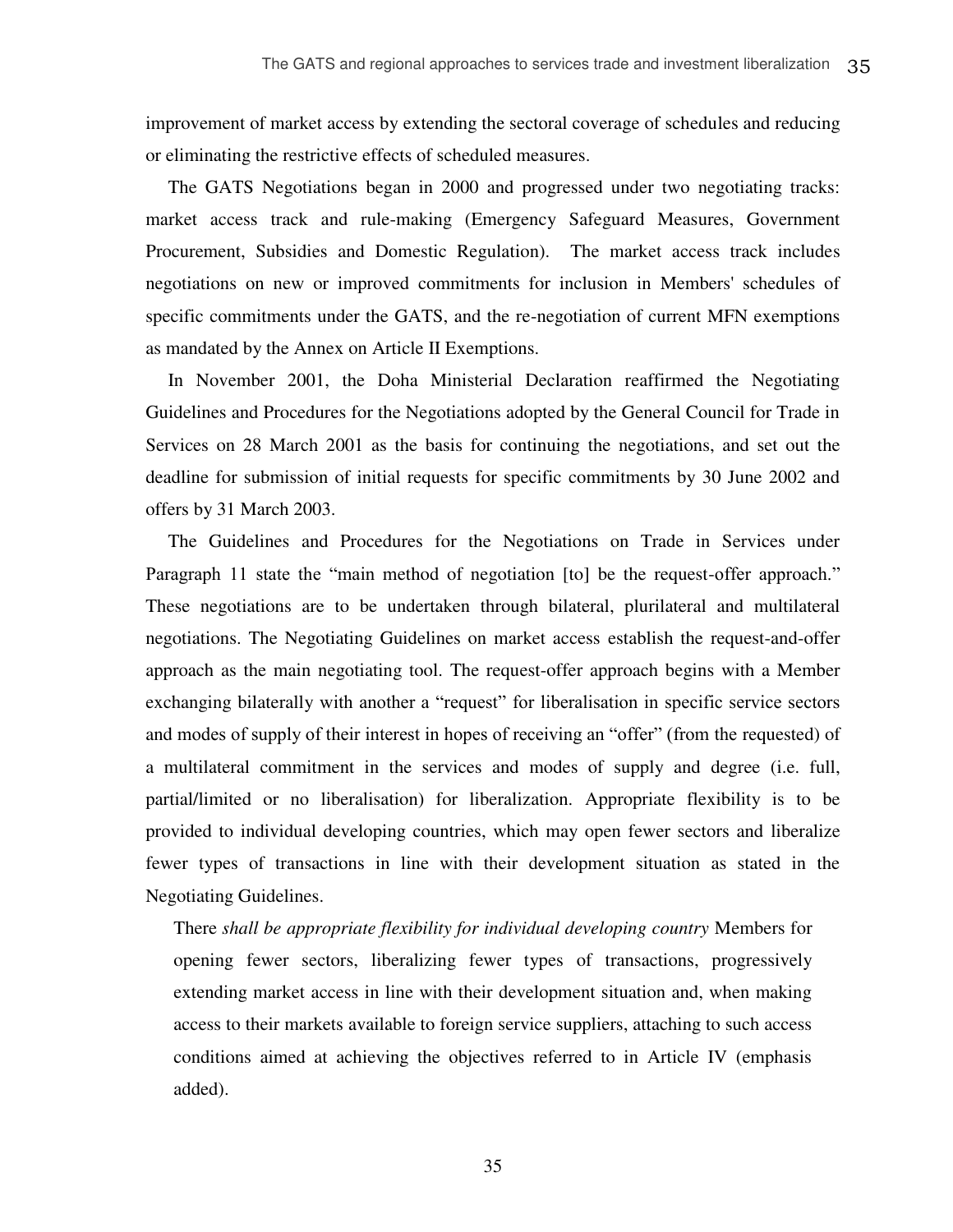Figure 6 presents the timeline for the negotiations. However, the 30 June 2002 deadline for submission of initial requests and the 31 March 2003 for revised offers were both missed.

The General Council decision on "2004 July Framework" reset deadline for revised offers to May 2005. By end of November 2005 and the Hong Kong Ministerial, 69 initial offers have been tabled (representing 93 Members), a total that had remained unchanged since July 2005. Not including LDCs Members, 23 initial offers remained outstanding. Thirty revised offers (representing 54 Members) had been circulated. The slow pace at which initial and revised offers are coming in and poor quality of offers have been a major concern to many Members. This concern about lack of progress in the services negotiations is reflected in the 28 November 2005 report by the Chairman to the Trade Negotiations Committee.



#### <span id="page-40-0"></span>**Figure 12.** Timeline for services negotiations

In 2015, the special session of the Council for Trade in Services made desperate attempts to consider possible services elements of a post-Bali work programme, in the hope of meeting a July 2015 deadline set for all aspects of the Doha Round negotiations and on the possibility of deliverables for the Tenth Ministerial Conference in Nairobi in December. An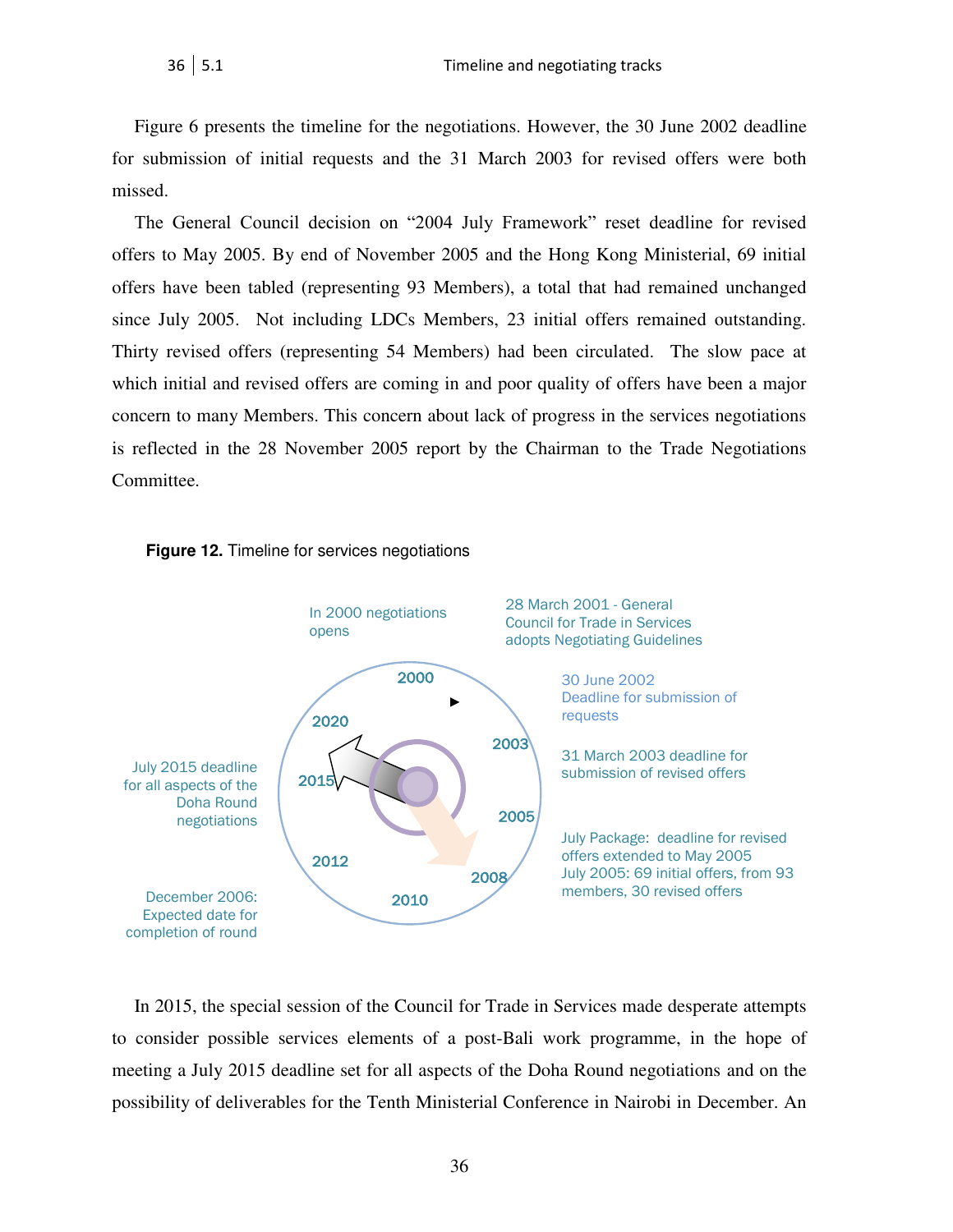idea was mooted, to "calibrate" services in some way with those in agriculture and nonagricultural market access (NAMA), although views differed on the nature of such calibration. Some could have viewed this approach as a deviation from the set Guidelines and Procedures for Negotiations on Trade in Services. Members, instead agreed, as a starting point, to provide a list of sectors and modes of supply they are willing to include or improve upon before entering into "request and offer" negotiations. They thought this would help them determine the level of ambition for the services negotiations. The list include express delivery, transport and logistics, telecommunications, computer services, distribution, financial services, construction and energy-related services as well as the temporary movement of contract suppliers and independent professionals (mode 4).

Meanwhile, the ACP (Africa, Caribbean and Pacific) group of developing countries called attention to the GATS provisions that allow developing countries to provide market access in fewer services sectors than in developed countries, in line with their development situation, and the importance of achieving liberalization in sectors and modes of supply of interest to developing countries. Despite the various ideas put forward, WTO members were unable to produce a text of clearly defined work for services for the post-Bali programme.

In the run-up to the Tenth Ministerial Conference (MC10) in Nairobi in December 2015, WTO members made a number of proposals in the special session of the Council for Trade in Services on transparency issues as potential deliverables for MC10, but failed to reach a consensus on the proposed texts. This potential deliverable, based on proposals by the European Union, Canada, Australia and Russia, related to transparency in domestic regulation in services. Two distinct positions emerged on whether to start discussions on a potential services outcome in transparency, such as disciplines for the publishing of regulatory measures, the establishing of mechanisms to respond to requests for information by service suppliers and publishing of draft regulation to facilitate comments of service suppliers. Proponents expressed readiness to explore appropriate development components, but several developing countries said they would not take on new obligations on their domestic regulations.

Other proposals were tabled by India, regarding transparency in the question of movement of natural persons, and by the ACP group on maintaining flexibility for developing countries in all areas of WTO negotiations, including services. In the end, there

37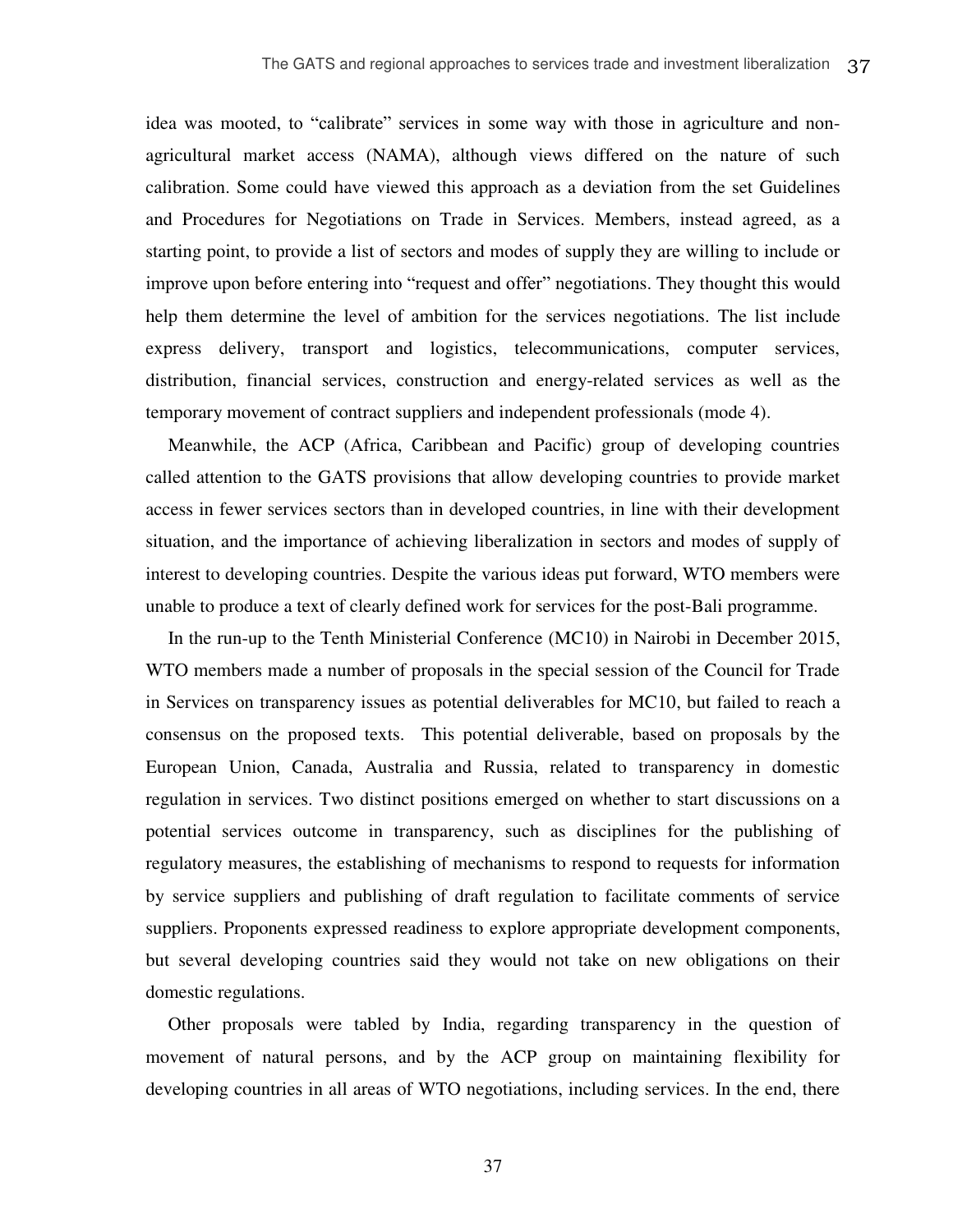was not sufficient time to reach consensus among WTO members on texts related to these proposals prior to the Nairobi Ministerial Conference.

In Nairobi, therefore, the only services-related decision adopted by ministers was a proposal that originated from discussions in the regular sessions of the Council for Trade in Services. The ministers extended the current waiver period under which WTO members may grant preferential treatment to LDC services and service suppliers. The waiver, adopted in December 2011, runs 15 years. The ministerial decision extends this an additional four years, or until 31 December 2030.

The interest of African group is an outcome that would enhance market access while, protecting the right to progressive liberalization and to regulate. Through pursuing operationalization of GATS Article IV that calls for increased participation of developing countries in international trade in services through inter alia, enhanced market access in developed countries of sectors and modes of export interest to Africa; preservation of flexibility envisaged in Article XIX:2 of GATS: providing for progressive liberalization, attaching conditions to liberalization that a country deems necessary for its national development; supports the proposed waiver for LDCs; adoption of LDC modalities that seek to secure more favourable treatment of LDCs in the outcome of the services negotiations;

#### <span id="page-42-0"></span>**5.2 Special and differential treatment**

A number of developing countries have expressed their negotiating objectives and expectations in written submissions (offers/proposals) since the start of the services negotiations in 2000. More than 30 developing country Members have expressed interest in at least one sector or mode of supply under negotiation.

Services negotiations can help to improve export access in areas of developing country interest, such as the movement of natural persons, cross-border supply of services, or in specific sectors. The GATS can also be used to secure access to markets that are already open, and where developing countries are acquiring a comparative advantage, such as the cross-border trade of electronically delivered services. On the other hand, specific commitments can spur and promote investment in the unilaterally liberalized sectors, by making access to the market predictable, secure, and discrimination-free. Moreover,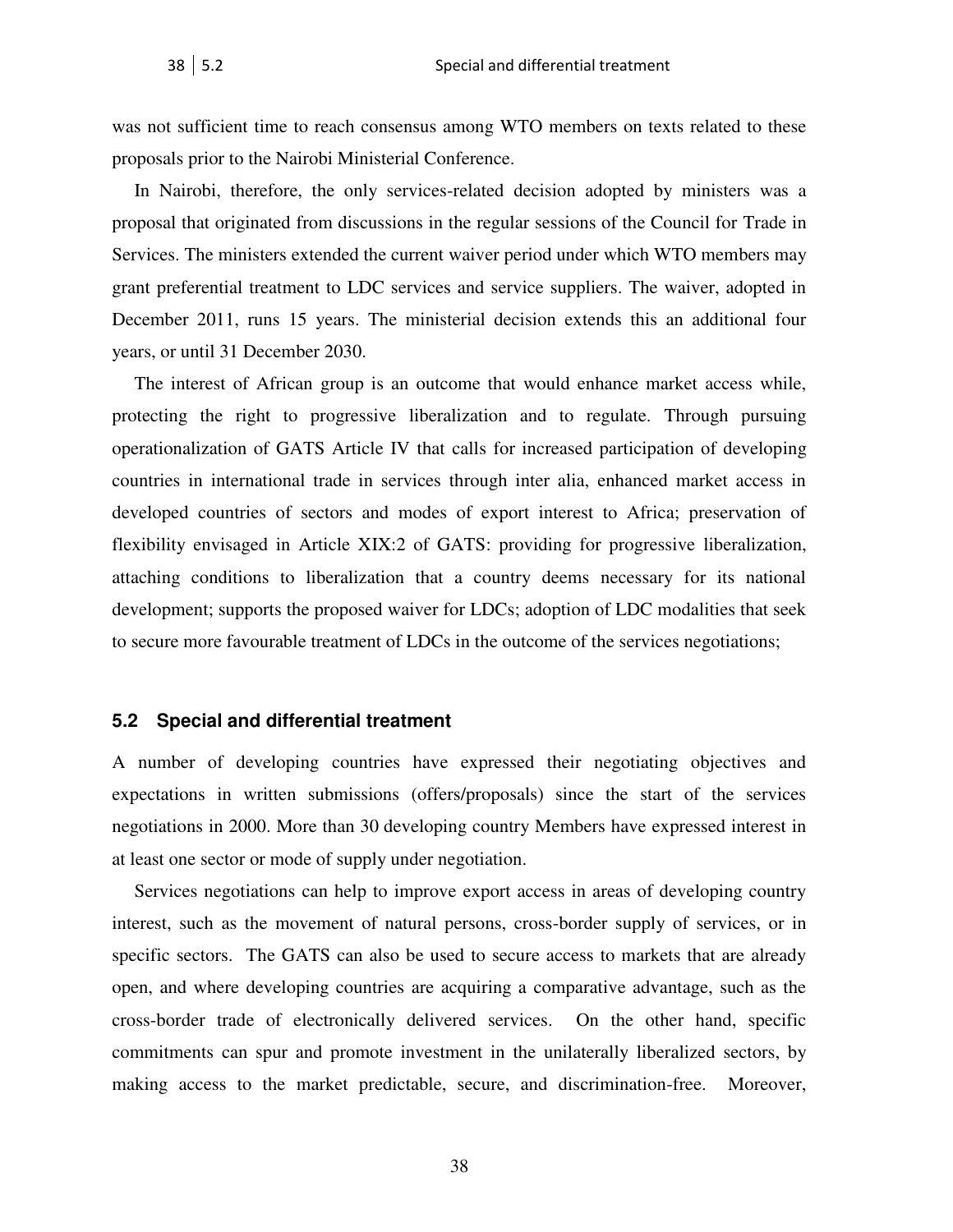specific commitments can be shaped to take into account eventual adjustment processes and to allow for the development of necessary regulatory frameworks.

The GATS contains 8 special and differential treatment provisions. Article IV:3 on *increasing participation of developing countries in world trade*; Article V:3 on *economic integration*; IV:1 and Article IV:2; Article XIX:2 on *negotiation of specific commitments* and Article XIX:3; and Article XXV:2 on *technical co-operation*.

*Article IV:1*—states that "The increasing participation of developing country Members in world trade shall be facilitated through negotiated specific commitments, by different Members pursuant to Parts III and IV of this Agreement, relating to: (a) the strengthening of their domestic services capacity and its efficiency and competitiveness, inter alia through access to technology on a commercial basis; (b) the improvement of their access to distribution channels and information networks; and (c) the liberalization of market access in sectors and modes of supply of export interest to them."

Developed countries continued to dominate services trade. Some developing countries wanted developed countries to adopt commercially meaningful commitments in areas of interest to developing countries to make Article IV meaningful and effective (S/C/M/38, paragraph 42). Some expressed difficulties faced by developing countries in participating in the international trade in services. (S/C/M/39 paragraphs 10,11, 17, 20, 21, 23, 24). Some Members have pointed out that developed countries have offered service providers of developing countries inadequate access, whereas those of developed countries have been able to penetrate developing countries' markets (S/C/M/34, paragraph 37). Data indicate that there were 100 horizontal limitations with respect to mode 4, compared to 20 for Mode 2.

*Article V:3* maintains that "(a) Where developing countries are parties to an agreement of the type referred to in Article V:1, flexibility shall be provided for regarding the conditions set out in Article V:1, particularly with reference to Article V:1(b) thereof, in accordance with the level of development of the countries concerned, both overall and in individual sectors and sub-sectors. (b) Notwithstanding Article V:6, in the case of an agreement of the type referred to in Article V:1 involving only developing countries, more favourable treatment may be granted to juridical persons owned or controlled by natural persons of the parties to such an agreement."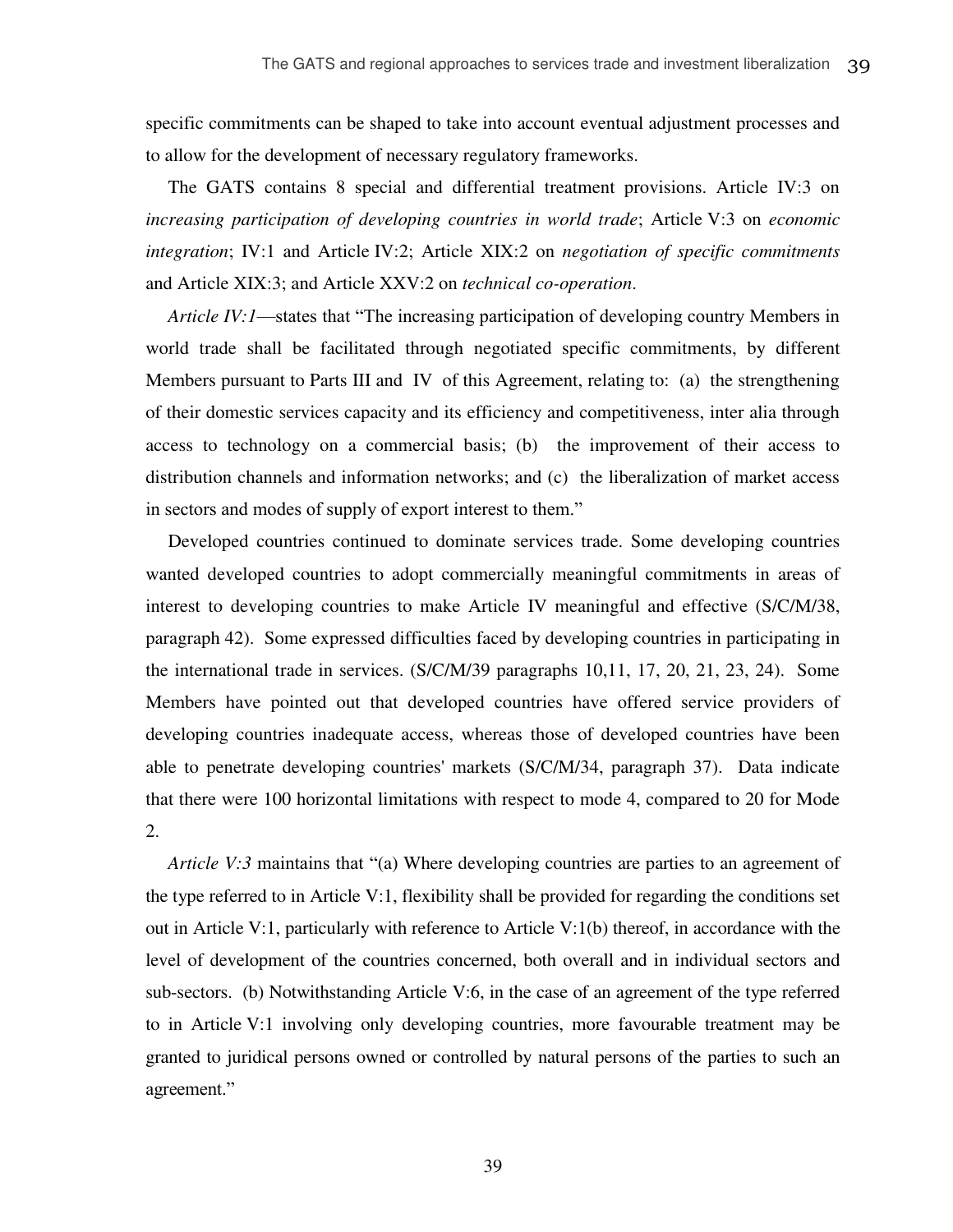According to *Article XIX:2*—on Negotiation of Specific Commitments—"the process of liberalization shall take place with due respect for national policy objectives and the level of development of individual Members, both overall and in individual sectors. There shall be appropriate flexibility for individual developing country Members for opening fewer sectors, liberalizing fewer types of transactions, progressively extending market access in line with their development situation and, when making access to their markets available to foreign service suppliers, attaching to such access conditions aimed at achieving the objectives referred to in Article IV."

Members have adopted specific instruments to guide the negotiations, in accordance with GATS Article XIX. The 'Guidelines and Procedures for the Negotiations on Trade in Services', *inter alia*, recall that the negotiations aim to achieve progressively higher levels of liberalization and increase the participation of developing countries in services trade. It reaffirm that the process of liberalization shall take place with due respect for national policy objectives, the level of development and the size of economies of individual Members. It requires Members to give special attention to sectors and modes of supply of export interest to developing countries; and recognizes the right of Members to regulate and to introduce new regulations.

*Article XXV:2*— states "Technical assistance to developing countries shall be provided at the multilateral level by the Secretariat and shall be decided upon by the Council for Trade in Services."

Special provision has been made for LDC participation in the negotiations. It affirms the need for greater flexibility in terms of the depth and coverage of LDC commitments, calling for particular attention on the part of other Members in opening up sectors of interest to LDCs, emphasizing the importance of assisting LDCs to participate more effectively in international trade in services. *Article IV:3* states "Special priority shall be given to the leastdeveloped country Members in the implementation of Article IV:1 and 2. Particular account shall be taken of the serious difficulty of the least-developed countries in accepting negotiated specific commitments in view of their special economic situation and their development, trade and financial needs."

However, the request-and-offer process has only produced limited results so far. By the end of March 2007, only 70 Members (counting the EC as one) had submitted offers,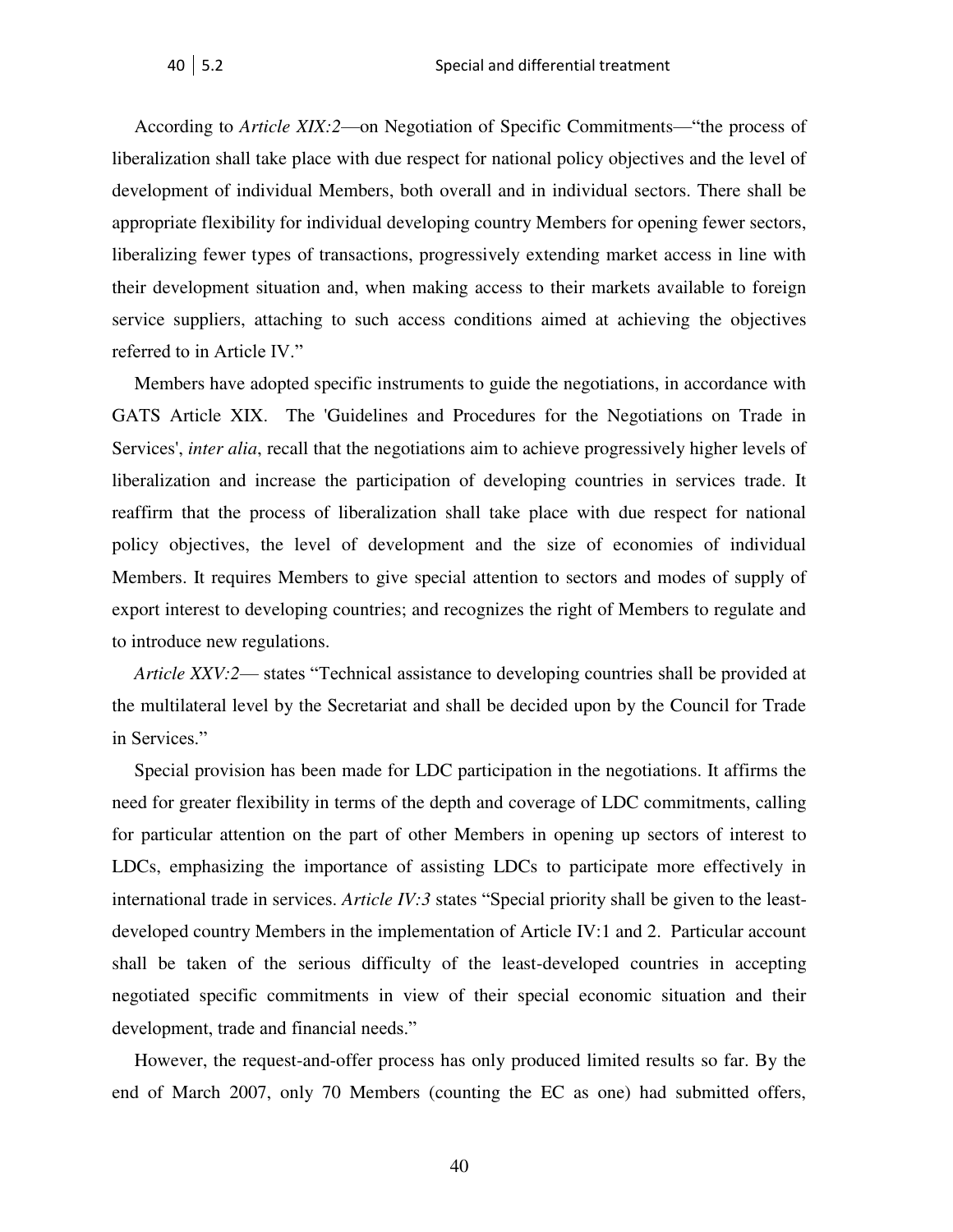including 30 revised offers. At Hong Kong in December 2005, Ministers agreed to give due consideration to proposals on the trade-related concerns of small economies, to develop methods for the full and effective implementation of the LDC Modalities, and to provide targeted technical assistance with a view to enabling developing and least-developed countries to participate effectively in the negotiations.

Developing-country Members are actively taking part in the plurilateral request-offer mechanism agreed to at Hong Kong. Apart from being recipients of many requests, some of them have also co-sponsored plurilateral requests for market access in areas of specific interest to them such as the movement of natural persons, cross border supply of services, computer related services, construction and related engineering services, and the removal of MFN exemptions. Movements of natural persons (Mode 4) and, more recently, the crossborder supply of services (Modes 1 and 2), have also received some attention.

Proposals on Mode 4, which plays a crucial role for many developing countries, have included a call for the harmonization of categories of service suppliers used in scheduling commitments, more commitments on lower-skilled workers, the reduction of barriers involving such matters as nationality, residency and work permit requirements, tax treatment, wage parity requirements, and the duration of stay. The emergence of "offshoring" activities in recent years has generated more interest in cross-border trade. A number of developing countries have recently called for ambitious commitments under both Modes 1 and 2 across a wide range of sectors, including business services, research and development services, computer services, management consulting services, call-centre services, and transfer of financial information and data.

#### <span id="page-45-0"></span>**5.3 Special treatment for LDCs**

Original proposals include Proposal on modalities for the Special Treatment for LDCs in Services Negotiations (TN/S/W/13, 7 May 2003), LDC Group Request on Mode 4 (JOB(06)/155, 24 May 2006) and a Mechanism to operationalize Article IV: 3 of the GATS (TN/S/W/59, 28 March 2006).

At the meeting of the Special Session of the Council for Trade in Services held in May 2006, the delegation of Zambia submitted on behalf of the LDC Group a communication presenting their collective request in Mode 4 (JOB(06)/155). The LDC Group requests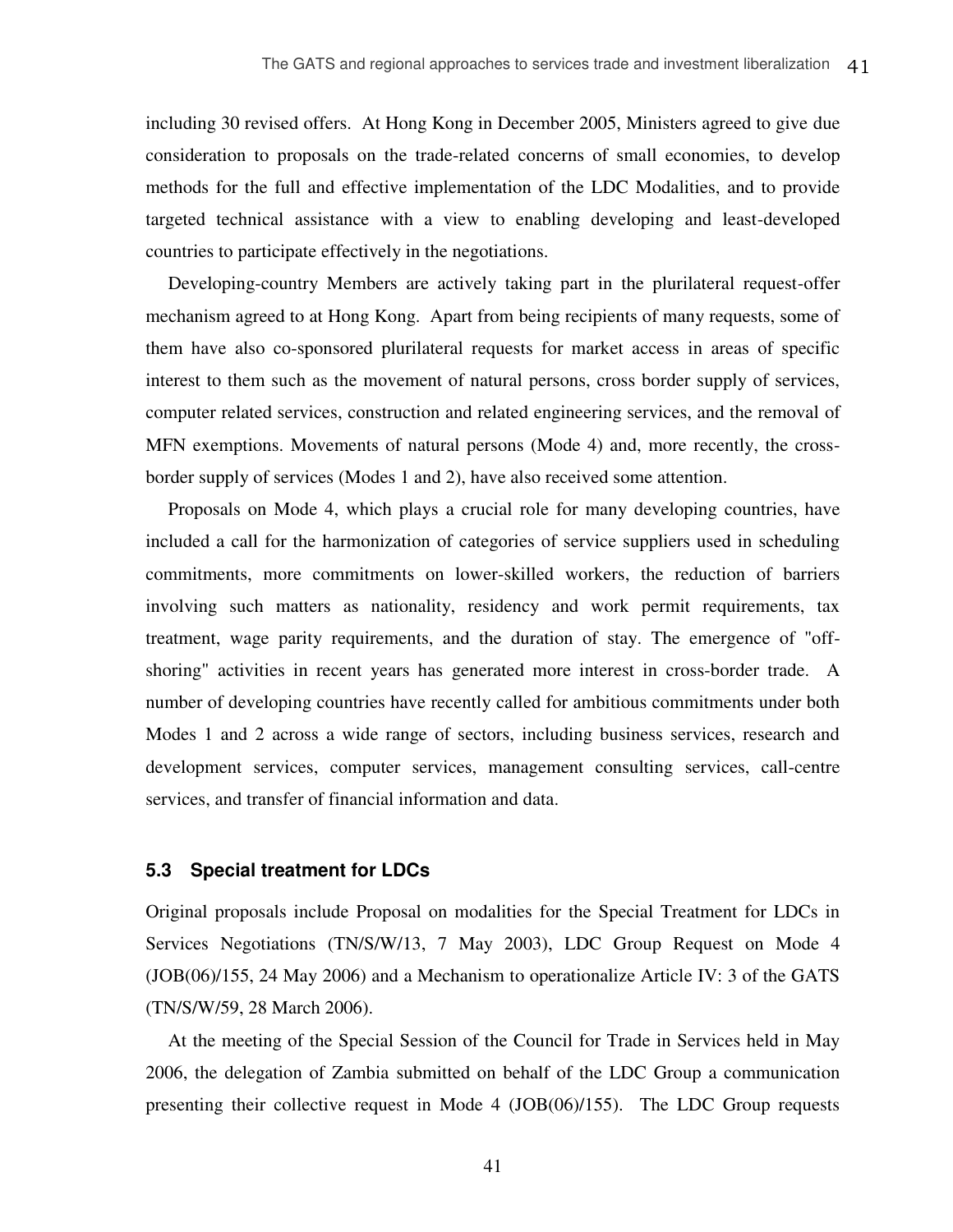Members to make commitments in four categories of natural persons, with each category applying to a number of specified sectors of export interest to this group. Both formal and informal have been conducted on the implementation of the LDC modalities, on the basis of the communication submitted by Zambia on behalf of the LDC Group – "A mechanism to operationalize Article IV:3 of the GATS" (TN/S/W/59) 28 March 2006. Article IV:3 of the GATS talks of providing special priority to LDCs,

"Special priority shall be given to the least-developed country Members in the implementation of paragraphs 1 and 2. … in view of their special economic situation and their development, trade and financial needs."

At the meeting of the Special Session of the Council for Trade in Services held on 14 July 2006, the EC delegation presented a proposal co-sponsored by the US, Japan and Canada. The new proposal provides that all Members notify, by September 2006, how they would grant "special priority" to LDCs in the negotiations, pursuant to Article IV:3 of the GATS. It also provides that a review of these notifications be conducted and that the Chairman of the Council for Trade in Services in Special Session compile a "list of best practices" in this regard. At the same meeting, the African Group presented a document regarding S&D proposals. The document calls for the Council for Trade in Services to undertake, before the conclusion of the Doha Round, an evaluation of the extent to which the envisaged services package contributes to the full and effective implementation of Article IV of the GATS. It also proposes, *inter alia*, a regular review of the implementation of Article IV by Members. While the document was generally well received at an informal meeting in March 2007, demandeurs and some other Members differed on certain aspects.

Intensive discussions on this issue have continued since the resumption of the negotiations in February 2007, although significant gaps remain to be bridged.

#### *Operationalisation of the LDC service waiver*

The LDC Services waiver allowing developed countries to provide LDCs with preferential market access in services was already adopted in the 8th Ministerial Conference (Preferential Treatment to Services and Service Suppliers of Least-Developed Countries", Decision of 17 December 2011, WT/L/847). However, it has remained an empty shell. LDC Group has made earlier proposals (including on Mode 4) for preferential market access, the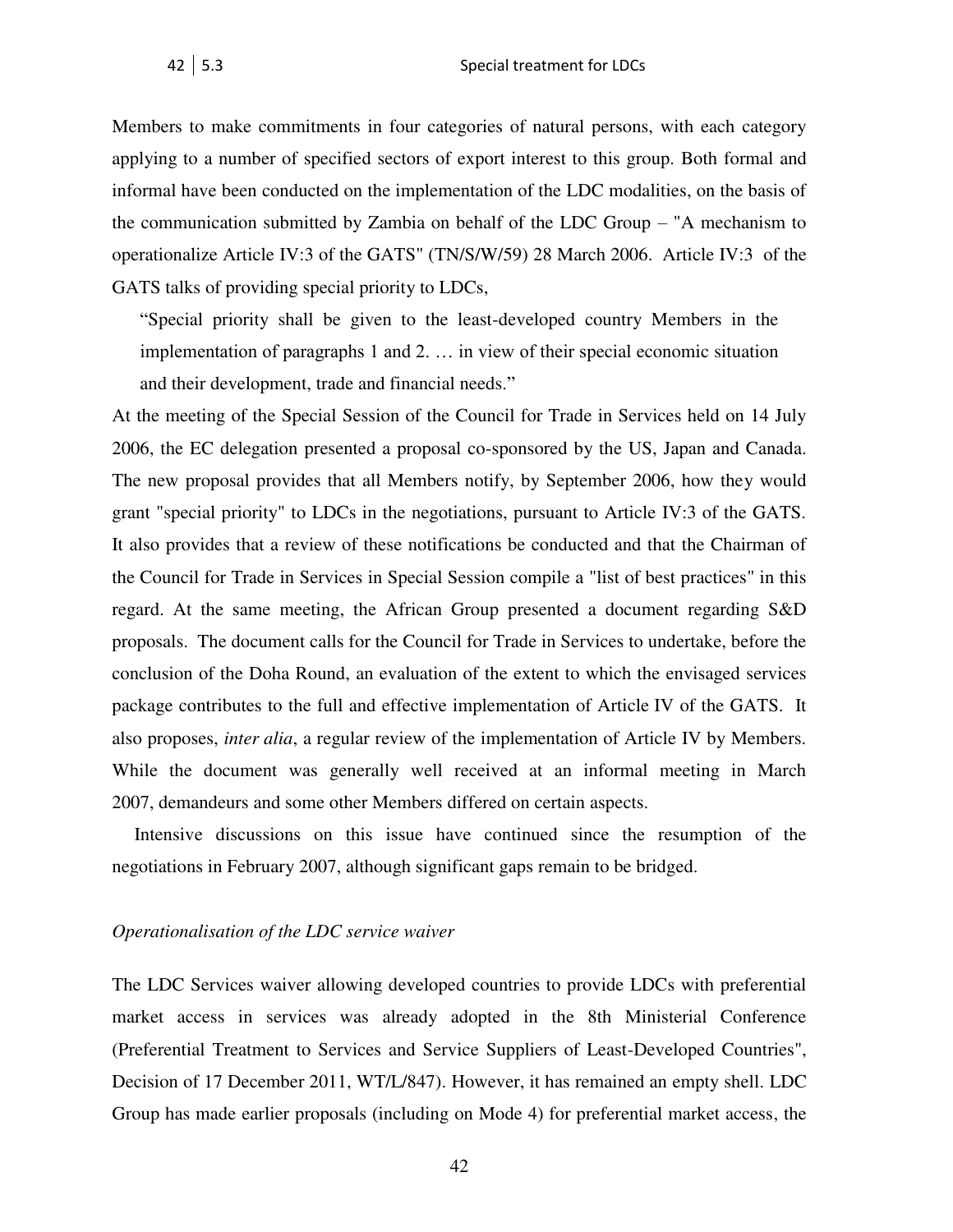latest proposal - (TN/C/W/63 of 31 May 2013 - LDC package for Bali). However, Members (developed countries) have not come forward to actually make concrete offers to LDCs. The outcome of the Bali conference was, from the perspective of LDCs, disappointing.

*Bali text*: The Council for Trade in Services shall convene a High-level meeting six months after the submission of an LDC collective request identifying the sectors and modes of supply of particular export interest to them. At that meeting, developed and developing Members, in a position to do so, shall indicate sectors and modes of supply where they intend to provide preferential treatment to LDC services and service suppliers.

The language remains best endeavour (non-binding).

#### <span id="page-47-0"></span>**5.4 The rule-making negotiations**

The rule-making negotiations, which already started in 1995, are based on the mandates contained in Article VI:4 (Domestic Regulation), Article X (Emergency Safeguard Measures), Article XIII (Government Procurement), and Article XV (Subsidies). Pursuant to the Doha Declaration, they were integrated into the broader agenda of the new round of negotiations. The Hong Kong Ministerial Declaration (2005) reaffirmed the mandate in Article VI:4 to develop disciplines on domestic regulation, and called upon Members to develop text for adoption. Following the informal resumption of the negotiations in late 2006, the Chairman conducted several rounds of informal consultations and finally submitted, in April 2007, a room document containing a draft negotiating text for the Article VI:4 disciplines. The Hong Kong Declaration also called upon Members to intensify their approaches to conclude the negotiations on rule-making under GATS Articles X, XIII and XV, in accordance with their respective mandates and timelines. While a number of issues have been raised and discussed in the Working Party on GATS Rules since then, overall, there was no notable change in long-held positions.

Given the overall context of the Doha Round negotiations and the focus on possible deliverables for the Nairobi Ministerial Conference, 2015 saw little progress in the Working Party on GATS Rules in its technical discussions on emergency safeguard measures, government procurement and subsidies (discussions conducted in accordance with the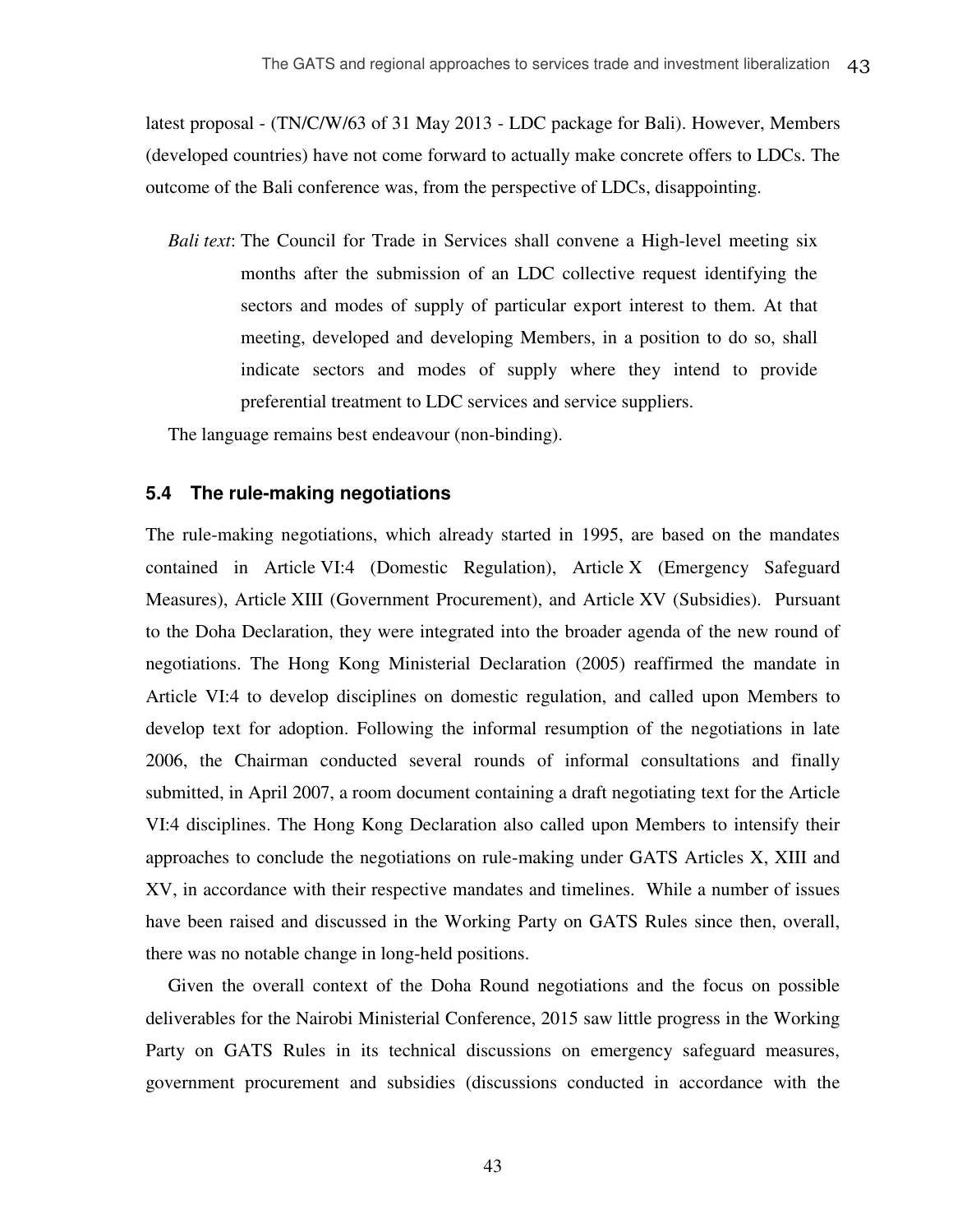negotiating mandates contained in Articles X, XIII and XV of the WTO General Agreement on Trade in Services).

#### *GATS rules*

*Emergency safeguard measures (ESM)*. The Working Party continued its dedicated discussion on emergency safeguard provisions in regional trade agreements, as proposed by the "Friends of ESM" (comprising Brunei Darussalam, Cambodia, Indonesia, Lao People's Democratic Republic, Malaysia, Myanmar, Philippines, Thailand and Viet Nam) in October 2013. On substance, however, WTO members brought no new elements to the negotiating table.

*Government procurement*: No significant progress has since been reported in this area.

*Concerning subsidies*: The WTO Secretariat issued a revised version of its background note on "Subsidies for Services Sectors – Information contained in WTO Trade Policy Reviews". It is understood that more conceptual work are needed to better understand how subsidies are provided and what trade effects they might have.

#### *Domestic regulation*

The Working Party on Domestic Regulation has explored a variety of technical issues in recent years, including the clarification of concepts and terms as they relate to regulatory frameworks and practices as well as experience-sharing of regulatory provisions in regional trade agreements.

Several delegations have provided substantive views on their domestic regulation priorities in the context of a post-Bali work programme, which included provisions to discipline licensing and qualification requirements and procedures. There has also been suggestion to allow other areas of the negotiations to progress before the issue of domestic regulation could be considered. In the run up to the Nairobi conference, the discussion in the special session explored issue of transparency in domestic regulation as potential content of a "Nairobi package". While the proposal received support from some delegations, a number of developing countries were uncomfortable with this move, of "cherry-picking transparency" in the services negotiations would add little value to the development goal,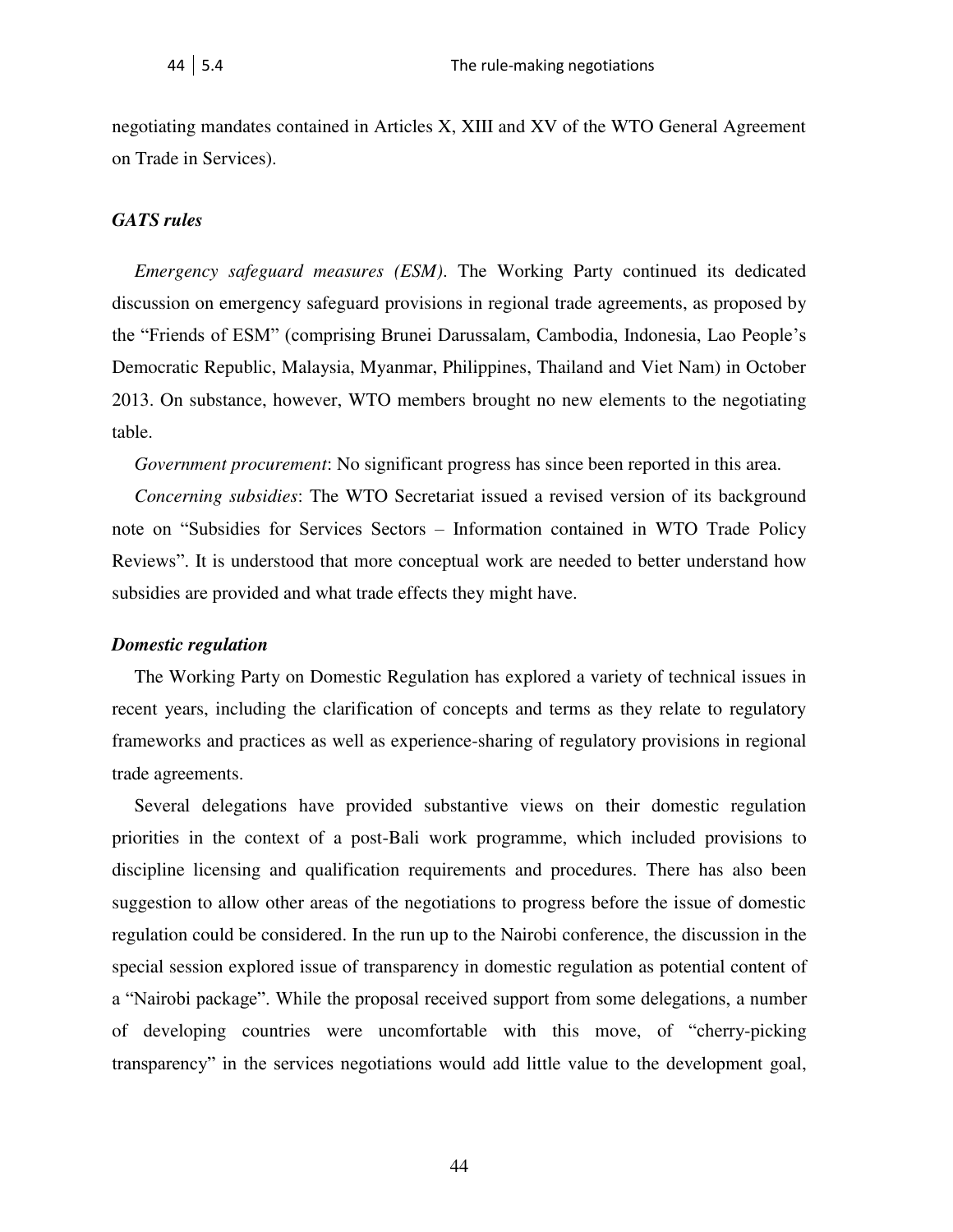particularly given the uncertainty on what the Nairobi package would deliver for development.

#### <span id="page-49-0"></span>**6 Conclusions**

This paper assessed the the approaches and disciplines within the framework of the GATS and selected RTAs in Africa, Latin America, and Asia, in achieving liberalisation of trade in services and reached the conclusion that RTAs offer superior value added over GATS in market access areas and may be a more effective vehicle for further liberalisation of trade in services. In nearly all the modes of supply and sectors, RTA commitments tend to go significantly beyond GATS offers in terms of improved and new bindings. Most RTAs, however, are at the same pace with GATS in securing the rule-making interface between domestic regulation and trade in services and in treatment of less developed members. RTA commitments tend to lag behind GATS particularly on safeguard mechanism, and disciplines on subsidies. This shows perhaps that it is just as hard with small group arrangements as with multilateral process to tackle the unfinished GATS rules issues.

RTAs, although have shown much improvement over exiting GATS commitment on temporary movement of labour (mode 4), the commitments (improvements) remain rather modest in scope. As evident from commitments in sectors such as communication, RTAs may be suitable vehicle for further liberalisation in sectors where policy sensitivities are high. However, to the extent that other policy measures not typically falling within the scope to the RTAs framework may still affect the value of commitments in the members' schedule, it requires Members of RTAs to be alert to such potential impediments and ensure that proper coordination exists with national officials in related policy areas. Doing so will help ensure that countries secure commercially meaningful and development-promoting commitments from their RTA partners.

#### <span id="page-49-1"></span>**References**

Cattaneo, Olivier., Michael Engman , Sebastián Sáez, and Robert M. Stern. (eds). 2006. *International trade in services: new trends and opportunities for developing countries*, Washington, D.C., World Bank.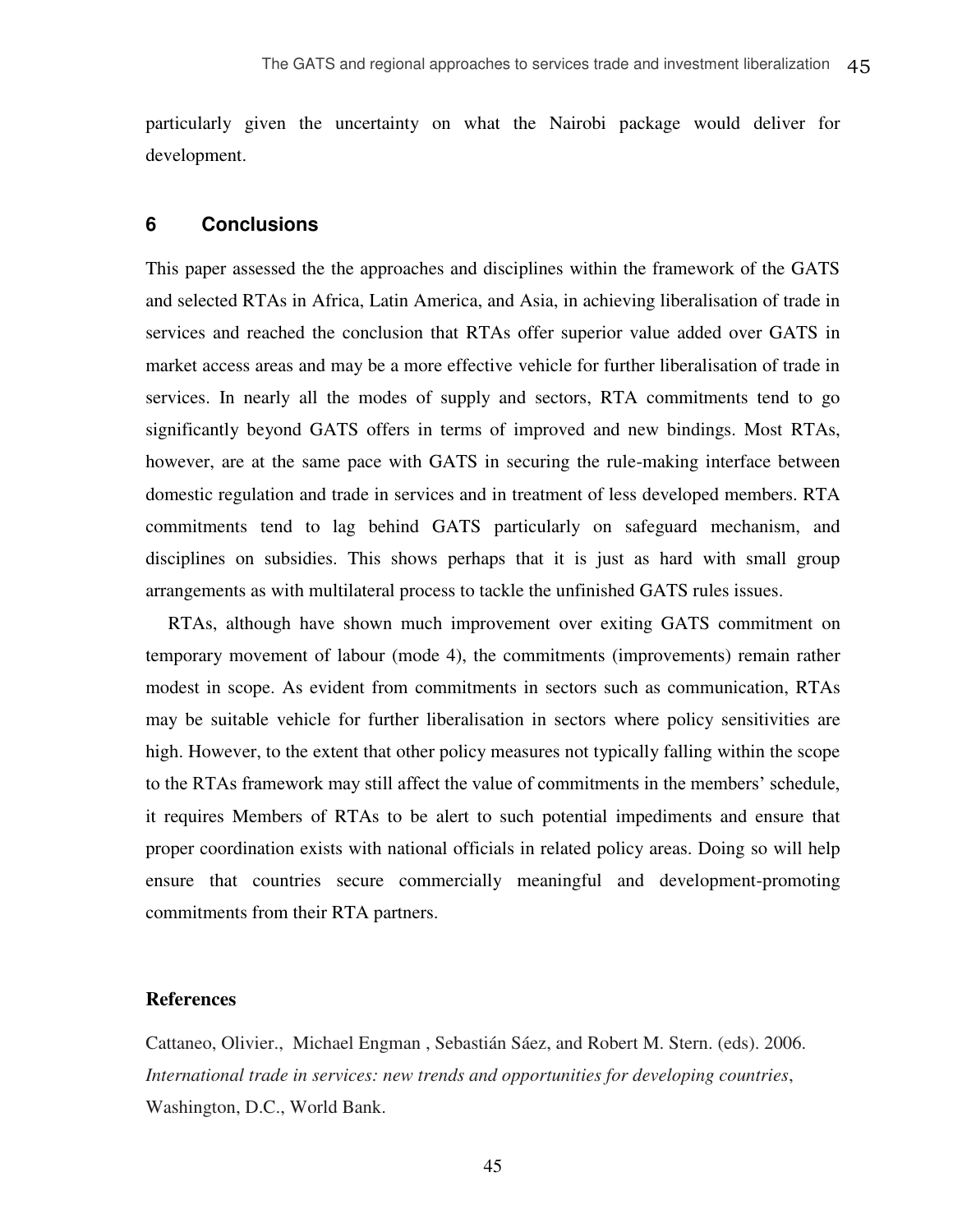Crawford, Jo-Ann and Roberto Fiorentino, V. 2005. "The changing landscape of regional trade agreements", *WTO Discussion Paper* No. 8.

East African Community. 2009. "The East African Community Common Market schedule of commitments on the progressive liberalisation of services, Annex V", Arusha: EAC Secretariat, November 2009.

East African Community. 2009. *Protocol on the Establishment of the East African Community Common Market,* Arusha: East African Community Secretariat, 20 November 2009.

Eschenbach, Felix and Bernard Hoekman. 2006. **"**Services policy reform and economic growth in transition economies", *Review of World Economics*, Vol. 142 (4), 476 – 764, The Kiel Institute.

Kategekwa, Joy. 2014. *Opening markets for foreign skills: how can the WTO help? Lessons from the EU and Uganda's regional services deals*, Geneva: Springer.

Roy, Martin., Juan Marchetti and Hoe Lim. 2006. "Services liberalization in the new generation of preferential trade agreements (PTAs): how much further than the GATS? *Staff Working Paper* ERSD-2006-07, Geneva: World Trade Organization.

Sida. 2004. "The GATS and developing countries", Trade Brief, Stockholm: Swedish International Development Cooperation Agency.

Sauvé, Piere. 2003. "Services', in regionalism and multilateral trading system", Paris: Organisation for Economic Co-operation and Development, pp. 23-42.

WTO. 2002. *The Legal Texts: The results of the Uruguay Round of multilateral trade negotiations*, Geneva: World Trade Organization.

WTO. 2013. Trade policy review: countries of the Central African Economic and Monetary Community (CEMAC), report by the WTO Secretariat WT/TPR/S/285/Rev.1, 12 December 2013 (revision including annexes).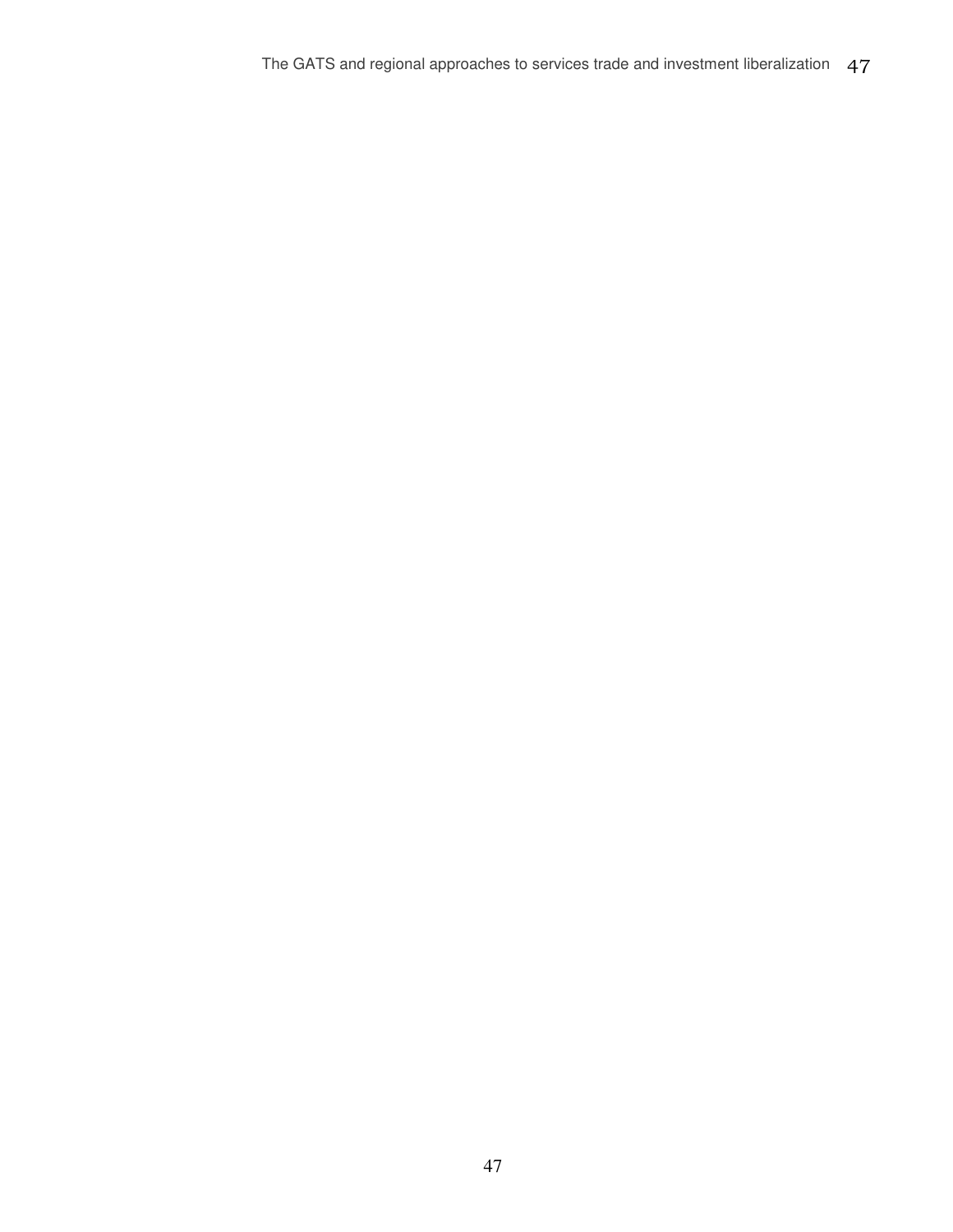## <span id="page-52-0"></span>*Tables and figures*

Table

| Table 1. The Scope of Services Covered in GATS             | 6   |
|------------------------------------------------------------|-----|
| Table 2. GATS Article XVI: Limitations on market access    | 11. |
| Table 3. UAE WTO financial services commitments            | 24  |
| Table 4. UAE WTO construction-related services commitments | 25  |

### *Figures*

| Figure 1. Services, value added (% of GDP), 1977–2017                           | $\mathcal{F}$  |
|---------------------------------------------------------------------------------|----------------|
| Figure 2. The expanding role of the trade in services in the world economy,     | $\overline{4}$ |
| Figure 3. Average number of committed sectors, by group of WTO members          | 6              |
| Figure 4. Number of WTO members with commitments, by sector, 2015               | 7              |
| Figure 5. RTA notifications, 1948–2018                                          | 14             |
| Figure 6. Total notifications, 1948 - 2018                                      | 15             |
| Figure 7. RTAs in force, and under negotiation by region, 2016                  | 15             |
| Figure 8. Average number of committed sectors, by EAC Partners                  | 17             |
| Figure 9. Number of committed sectors, by the East African Community<br>Partner |                |
| <b>States, 2015</b>                                                             | 18             |
| Figure 10. Sector commitment by EAC partner states                              | 19             |
| Figure 11. Uganda's sectoral commitments under the GATS and EAC framework       | 20             |
| Figure 12. Timeline for services negotiations                                   | 36             |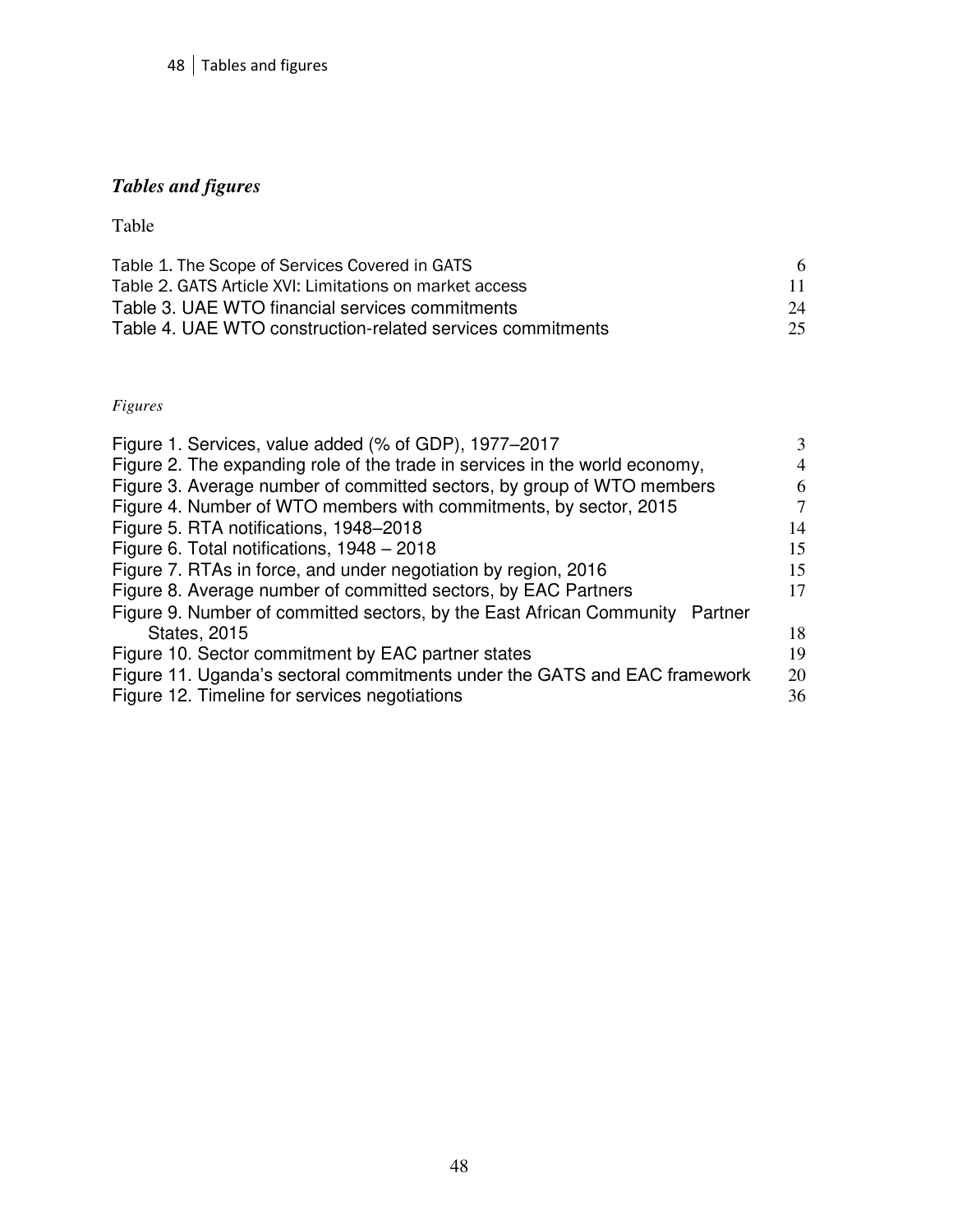## *Appendices*

#### **Uganda's scheduled commitments in the tourism sector in the EAC Common Market and the GATS frameworks**

<span id="page-53-0"></span>

|                       |                              | EAST AFRICA COMMUNITY COMMON MARTKET             | <b>GATS</b>                                                                                          |                            |  |  |  |
|-----------------------|------------------------------|--------------------------------------------------|------------------------------------------------------------------------------------------------------|----------------------------|--|--|--|
|                       | Limitations on market access | Limitations on national treatment                | LIMITATIONS ON MARKET ACCESS                                                                         | <b>LIMITATIONS ON NT</b>   |  |  |  |
| Hotels and            | 1) None                      | 1) None                                          | 1) None                                                                                              | 1) None                    |  |  |  |
| Restaurants           | 2) None                      | 2) None                                          | 2) None                                                                                              | 2) None                    |  |  |  |
| (including Catering)  | 3) None, except in areas     | 3) Investment Code and                           | 3) Government approval                                                                               | 3) None                    |  |  |  |
| (CPC 641-643)         | where Government has         | its Regulations apply as stated                  | Is required in accordance                                                                            | 4) Unbound except for      |  |  |  |
|                       | granted concessions.         | in the horizontal commitment.                    | with the investment Code                                                                             | personnel stipulated under |  |  |  |
|                       |                              |                                                  | and the regulation with it                                                                           | Market access              |  |  |  |
|                       | (4) In accordance with the   | (4) In accordance with the                       | 4) Unbound except for personnel                                                                      |                            |  |  |  |
|                       | Schedule on the Free         | Schedule on the Free                             | except where Ugandans are or become                                                                  |                            |  |  |  |
|                       | Movement of Workers.         | Movement of Workers                              | available. Entry and temporary stay of foreign                                                       |                            |  |  |  |
|                       | Elimination date: 2010       | Elimination date: 2010                           | Service suppliers subject to compliance with laws,<br>regulations & guidelines in force in Uganda.   |                            |  |  |  |
| Travel Agencies &     | 1) None                      | 1) None                                          | 1) None                                                                                              | 1) None                    |  |  |  |
| <b>Tour Operators</b> | 2) None                      | 2) None                                          | 2) None                                                                                              | 2) None                    |  |  |  |
| Services              | (3) Unbound                  | 3) None, except for                              | 3) Government approval is required through<br><b>Investment Authority</b>                            | 3) None                    |  |  |  |
| (CPC 7471)            | (4) Entry and temporary stay | Gorilla Permit where                             | 4) Unbound except for personnel                                                                      | Unbound except for         |  |  |  |
|                       | in accordance with the       | <b>Foreign Companies</b>                         | except where Ugandans are or become                                                                  | <b>Technical personnel</b> |  |  |  |
|                       | <b>Common Market</b>         | are required to make                             | available. Entry and temporary stay of foreign<br>Service suppliers subject to compliance with laws, | Stipulated under market    |  |  |  |
|                       | Protocol provisions on       | joint ventures with                              | regulations & guidelines in force in Uganda.                                                         | access                     |  |  |  |
|                       | movement of persons          | the local incorporated                           |                                                                                                      |                            |  |  |  |
|                       | /workers.                    | operators                                        |                                                                                                      |                            |  |  |  |
|                       |                              | 4) In accordance with                            |                                                                                                      |                            |  |  |  |
|                       | Expected elimination         | the Schedule on the<br>Free Movement of Workers. |                                                                                                      |                            |  |  |  |
|                       | date: 2013                   |                                                  |                                                                                                      |                            |  |  |  |
|                       |                              | Expected elimination date: 2013                  |                                                                                                      |                            |  |  |  |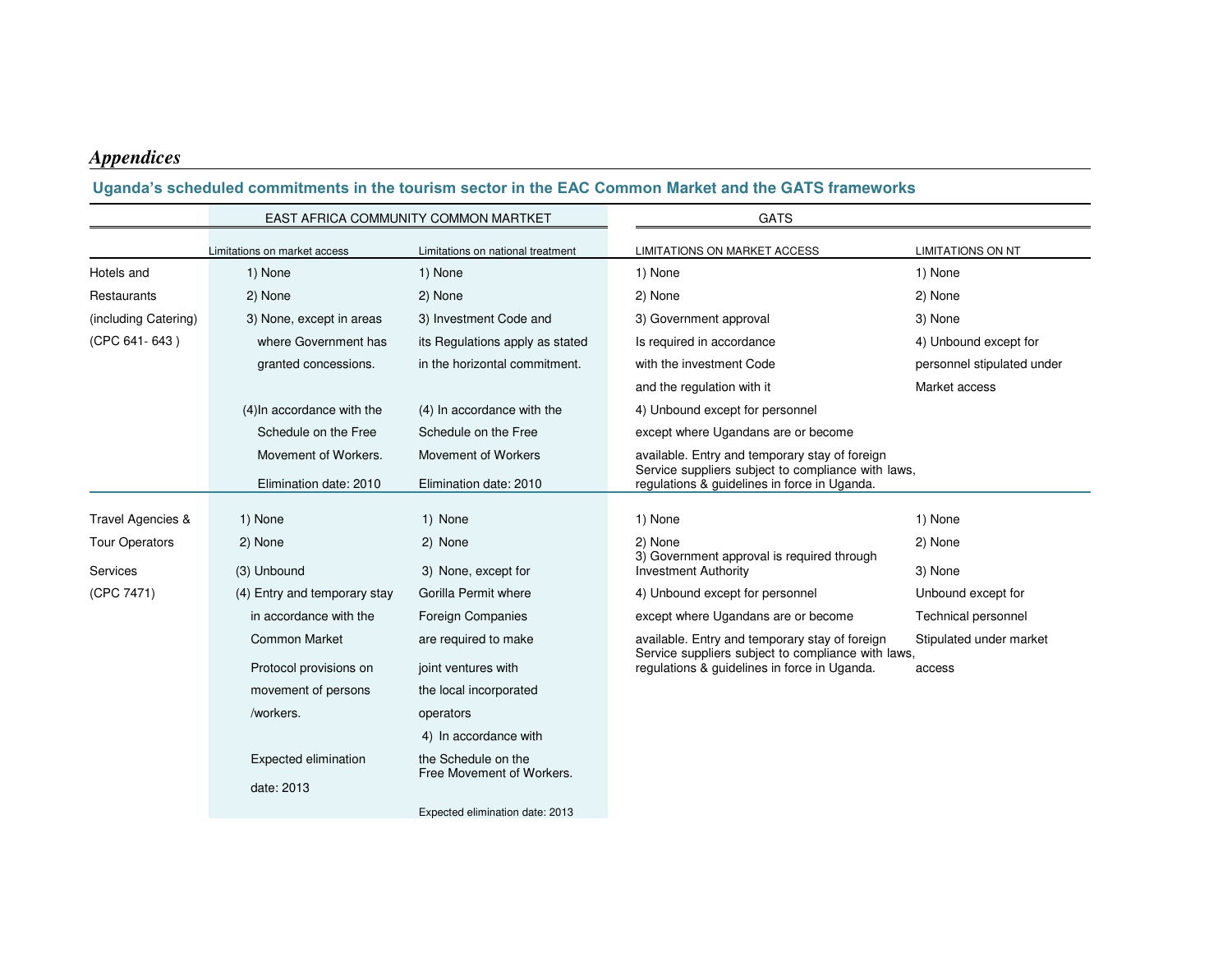### 50 Appendices

| Tourist    | Guides |                                              |                                                                             |
|------------|--------|----------------------------------------------|-----------------------------------------------------------------------------|
| Services   |        | $(1)$ None                                   | None                                                                        |
| (CPC 7472) |        | $(2)$ None                                   | None                                                                        |
|            |        | (3)Unbound                                   | <b>Unbound</b><br>In accordance with the Schedule                           |
|            |        | (4) In accordance with the                   | on the                                                                      |
|            |        | Schedule on the Free<br>Movement of Workers. | Free Movement of Workers                                                    |
|            |        | Elimination date: 2015                       | Elimination date: 2015                                                      |
|            |        |                                              |                                                                             |
| Others     |        | $(1)$ None                                   | None                                                                        |
|            |        | $(2)$ None                                   | None                                                                        |
|            |        | $(3)$ None                                   | None                                                                        |
|            |        | (4) In accordance with the                   | In accordance with the Schedule<br>on the                                   |
|            |        | Schedule on the Free                         | Free Movement of workers                                                    |
|            |        | Movement of Workers                          |                                                                             |
|            |        | Elimination date: 2010                       | Elimination date: 2010                                                      |
|            |        |                                              | Source: East African Community Secretariat and WTO Secretariat (GATS/SC/89) |

#### **Uganda's scheduled commitments in the communication sector in the EAC Common Market and the GATS frameworks**

| Subsector               | <b>EAST AFRICA COMMUNITY</b> |                              | <b>GATS</b>                  |                   |
|-------------------------|------------------------------|------------------------------|------------------------------|-------------------|
|                         | Limitations on market access | Limitations on NT            | Limitations on market access | Limitations on NT |
| <b>Courier Services</b> | 1) None                      | 1) None                      |                              |                   |
| (CPC 7512)              | None<br>(2)                  | 2) None                      |                              |                   |
|                         | 3)<br>None                   | 3) None                      |                              |                   |
|                         | In accordance with the<br>4) | 4) In accordance with        |                              |                   |
|                         | Schedule on the Free         | the Schedule on the          |                              |                   |
|                         | Movement of Workers.         | Free Movement of<br>Workers. |                              |                   |
|                         | Elimination date: 2010       | Elimination date: 2010       |                              |                   |
|                         |                              |                              |                              |                   |

Telecommunication 1) None 1) None 1) International traffic only carried through networks 1) None of the duopoly major licence holders.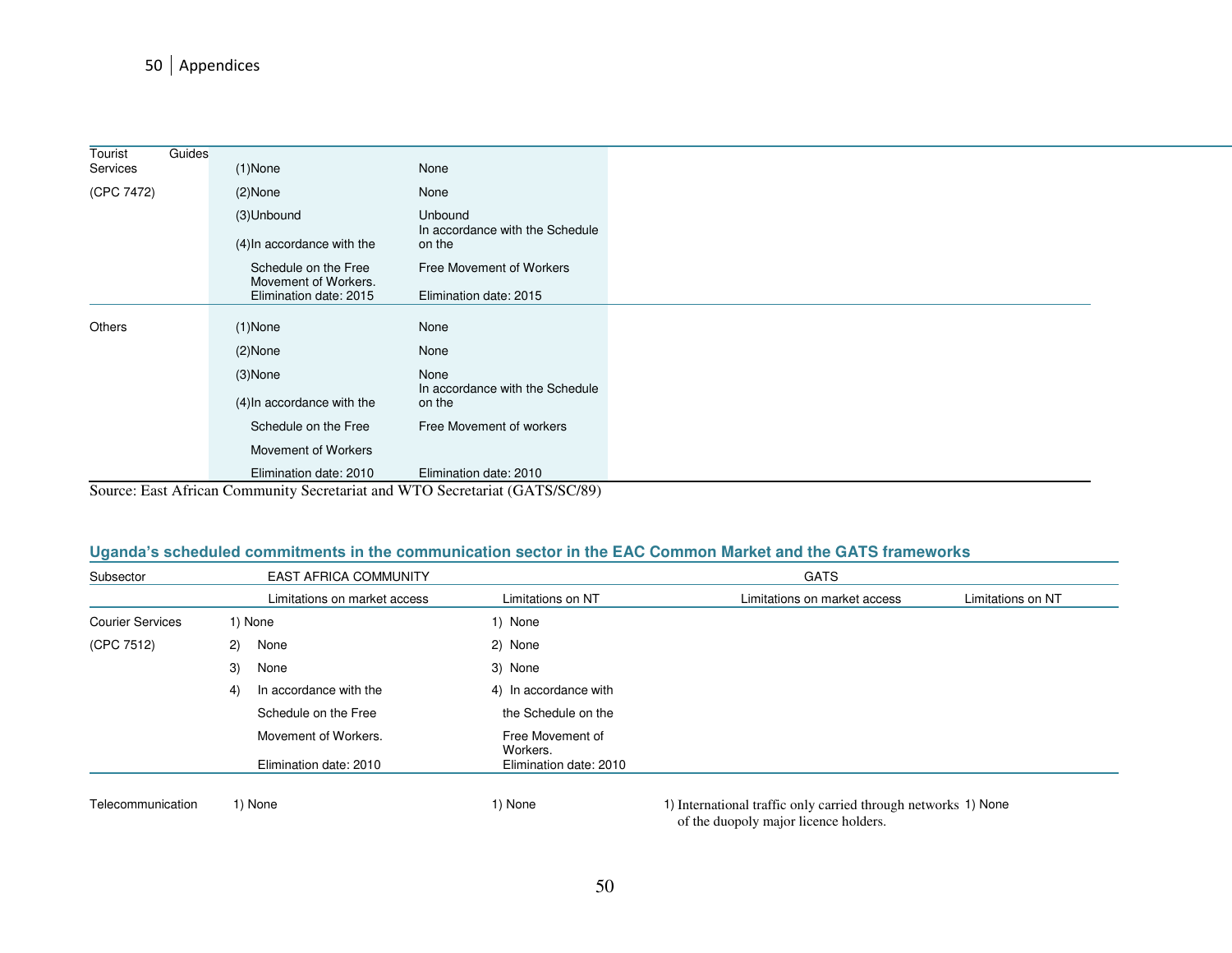| Services*                                                                                                                          |          | 2) None                                                                                                                                                       | 2) None                                                                      | 2) None                                                                                                                                                                                                                                                                                                                                                                                                                                                                                                                                                                                      | 2) None                                                                            |
|------------------------------------------------------------------------------------------------------------------------------------|----------|---------------------------------------------------------------------------------------------------------------------------------------------------------------|------------------------------------------------------------------------------|----------------------------------------------------------------------------------------------------------------------------------------------------------------------------------------------------------------------------------------------------------------------------------------------------------------------------------------------------------------------------------------------------------------------------------------------------------------------------------------------------------------------------------------------------------------------------------------------|------------------------------------------------------------------------------------|
| $(CPC 7521 - 843)$                                                                                                                 |          | 3) Mobile operators entry is allowed only<br>through acquisition of existing local<br>entities owing to a moratorium on new<br>licenses for the next 10 years | 3) None                                                                      | 3) Existing monopoly anticipated not to go beyond<br>December 1998. Thereafter, Uganda Telecom<br>Limited (UTL) and Second National Operator<br>(SNO)1 duopoly exclusivity, subject to Uganda<br>Government review after 2003. No limitations on<br>foreign investment except that neither UTL nor its<br>affiliates shall hold ownership in the SNO or its<br>affiliates and neither SNO or its affiliates shall hold<br>ownership in the UTL or its affiliates. Company<br>must be registered in Uganda. Bulk sale of capacity<br>allowed only to other major or minor licence<br>holders. | 3) None                                                                            |
|                                                                                                                                    | 4)       | In accordance with schedule on the<br>Free Movement of Workers                                                                                                | (4) In accordance with the<br>Schedule on the Free<br>Movement of Workers.   | 4) Unbound except for technical personnel except<br>where Ugandans are or become available. Entry<br>and temporary stay of foreign service suppliers<br>subject to compliance with laws, regulations and<br>guidelines in force in Uganda.                                                                                                                                                                                                                                                                                                                                                   | 4) Unbound except for<br>technical personnel<br>stipulated under market<br>access. |
|                                                                                                                                    |          | Elimination date: 2010                                                                                                                                        | Elimination date: 2010                                                       |                                                                                                                                                                                                                                                                                                                                                                                                                                                                                                                                                                                              |                                                                                    |
|                                                                                                                                    |          |                                                                                                                                                               |                                                                              |                                                                                                                                                                                                                                                                                                                                                                                                                                                                                                                                                                                              |                                                                                    |
| Audio Visual                                                                                                                       | 1)       | None                                                                                                                                                          | 1) None                                                                      |                                                                                                                                                                                                                                                                                                                                                                                                                                                                                                                                                                                              |                                                                                    |
| Services                                                                                                                           | 2)       | None                                                                                                                                                          | 2) None                                                                      |                                                                                                                                                                                                                                                                                                                                                                                                                                                                                                                                                                                              |                                                                                    |
| CPC 9611-9613<br>and 7524)                                                                                                         | 3)<br>4) | None<br>In accordance with the Schedule on<br>the Free Movement of Workers                                                                                    | 3) None<br>4) In accord with the Schedule on<br>the Free Movement of Workers |                                                                                                                                                                                                                                                                                                                                                                                                                                                                                                                                                                                              |                                                                                    |
|                                                                                                                                    |          | Elimination date: 2010                                                                                                                                        | Elimination date: 2010                                                       |                                                                                                                                                                                                                                                                                                                                                                                                                                                                                                                                                                                              |                                                                                    |
| Private voice & data for<br>closed user groups<br>(group of people with<br>stable common and<br>long-term<br>economic<br>interest) |          |                                                                                                                                                               |                                                                              | None, except where provider is a commercial<br>minor licence operator, the first cross-border<br>access alternative should be through the duopoly<br>major licence holder.                                                                                                                                                                                                                                                                                                                                                                                                                   | None                                                                               |
|                                                                                                                                    |          |                                                                                                                                                               |                                                                              | None                                                                                                                                                                                                                                                                                                                                                                                                                                                                                                                                                                                         | None                                                                               |
|                                                                                                                                    |          |                                                                                                                                                               |                                                                              | Resale of excess capacity not allowed.<br>Company must be registered in Uganda.                                                                                                                                                                                                                                                                                                                                                                                                                                                                                                              | None                                                                               |
|                                                                                                                                    |          |                                                                                                                                                               |                                                                              | Unbound except for technical personnel except<br>where Ugandans are or become available. Entry                                                                                                                                                                                                                                                                                                                                                                                                                                                                                               | Unbound except for<br>technical personnel                                          |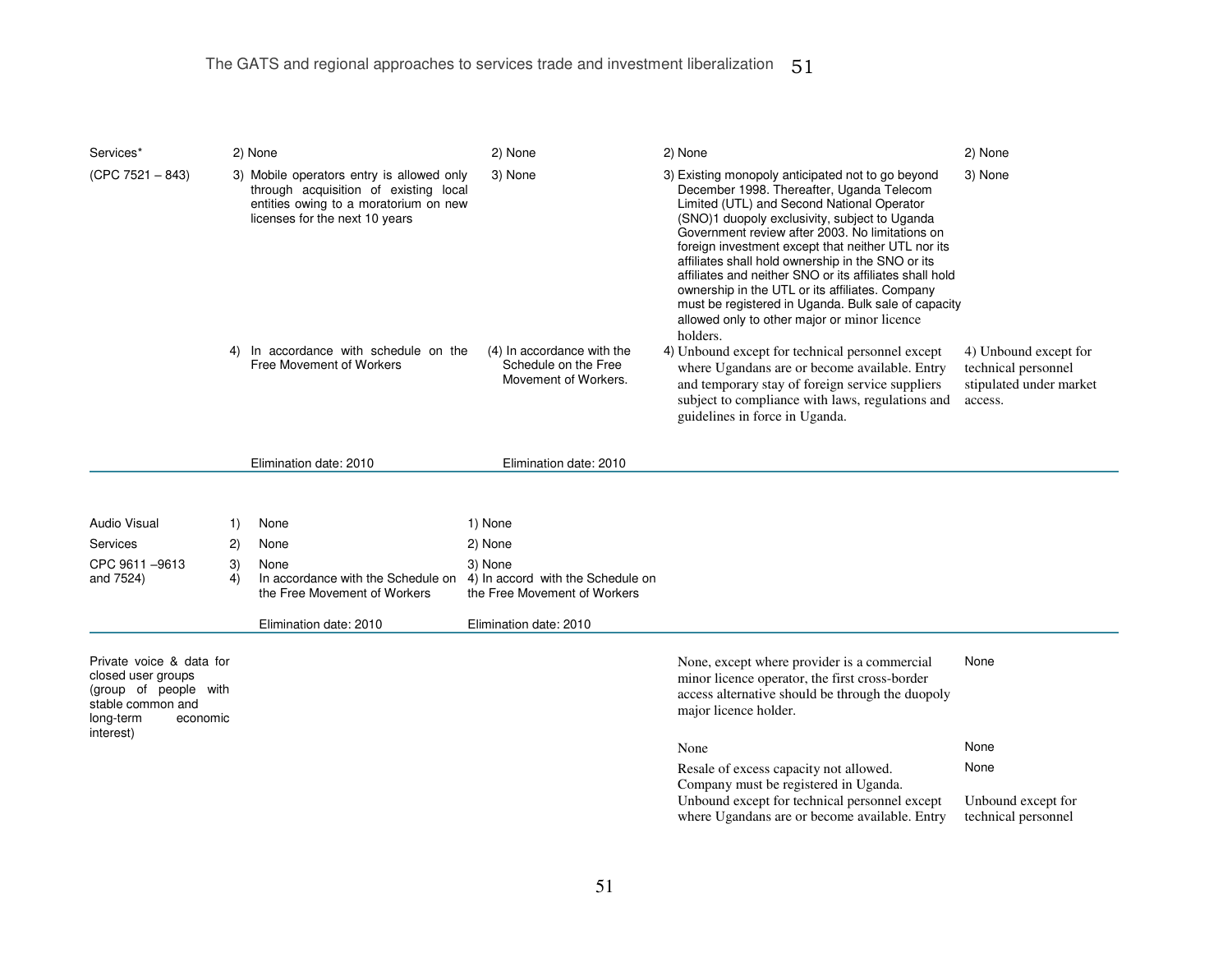## 52 Appendices

Mobile cellular voice and data

Data services TCP/IP (Internet)

Private mobile radio

Trunked mobile radio

|                                   | and temporary stay of foreign service suppliers<br>subject to compliance with laws, regulations and<br>guidelines in force in Uganda.                                                                                                                            | stipulated under market<br>access.                        |
|-----------------------------------|------------------------------------------------------------------------------------------------------------------------------------------------------------------------------------------------------------------------------------------------------------------|-----------------------------------------------------------|
| Mobile cellular voice<br>and data | 1) Roaming is allowed but cross-border<br>access permitted only via network of<br>duopoly major licence operator.                                                                                                                                                | None                                                      |
| None                              |                                                                                                                                                                                                                                                                  | None                                                      |
|                                   | 3) One operator existing. Up to 2003 a<br>maximum of (two) 2 more operators to<br>have cellular mobile licences as a service<br>within major licence. Company must be<br>registered in Uganda                                                                    | None                                                      |
|                                   | 4) Unbound except for technical personnel except 4) Unbound except for<br>where Ugandans are or become available. Entry<br>and temporary stay of foreign service suppliers<br>subject to compliance with laws, regulations and<br>guidelines in force in Uganda. | technical personnel<br>stipulated under market<br>access. |
| 1) None<br>Data services TCP/IP   |                                                                                                                                                                                                                                                                  | 1) None                                                   |
| (Internet)<br>2) None             |                                                                                                                                                                                                                                                                  | 2) None                                                   |
|                                   | 3) Company must be registered in Uganda                                                                                                                                                                                                                          | 3) None                                                   |
| Paging services<br>4) Unbound     |                                                                                                                                                                                                                                                                  | 4) Unbound                                                |
|                                   | 1) Cross border permitted only via major licence<br>operator.                                                                                                                                                                                                    | 1) None                                                   |
| 2) None                           |                                                                                                                                                                                                                                                                  | 2) None                                                   |
|                                   | 3) Company must be registered in Uganda                                                                                                                                                                                                                          | 3) None                                                   |
| 4) Unbound                        |                                                                                                                                                                                                                                                                  | 4) Unbound                                                |
| Private mobile radio              | 1) Cross-border supply only via a duopoly major<br>licence operator                                                                                                                                                                                              | 1) None                                                   |
| 2) None                           |                                                                                                                                                                                                                                                                  | 2) None                                                   |
| Trunked mobile radio              | 3) Company must be registered in Uganda                                                                                                                                                                                                                          | 3) None                                                   |
|                                   | 4) Unbound except for technical personnel except 4) Unbound except for<br>where Ugandans are or become available. Entry<br>and temporary stay of foreign service suppliers<br>subject to compliance with laws, regulations and                                   | technical personnel<br>stipulated under market<br>access. |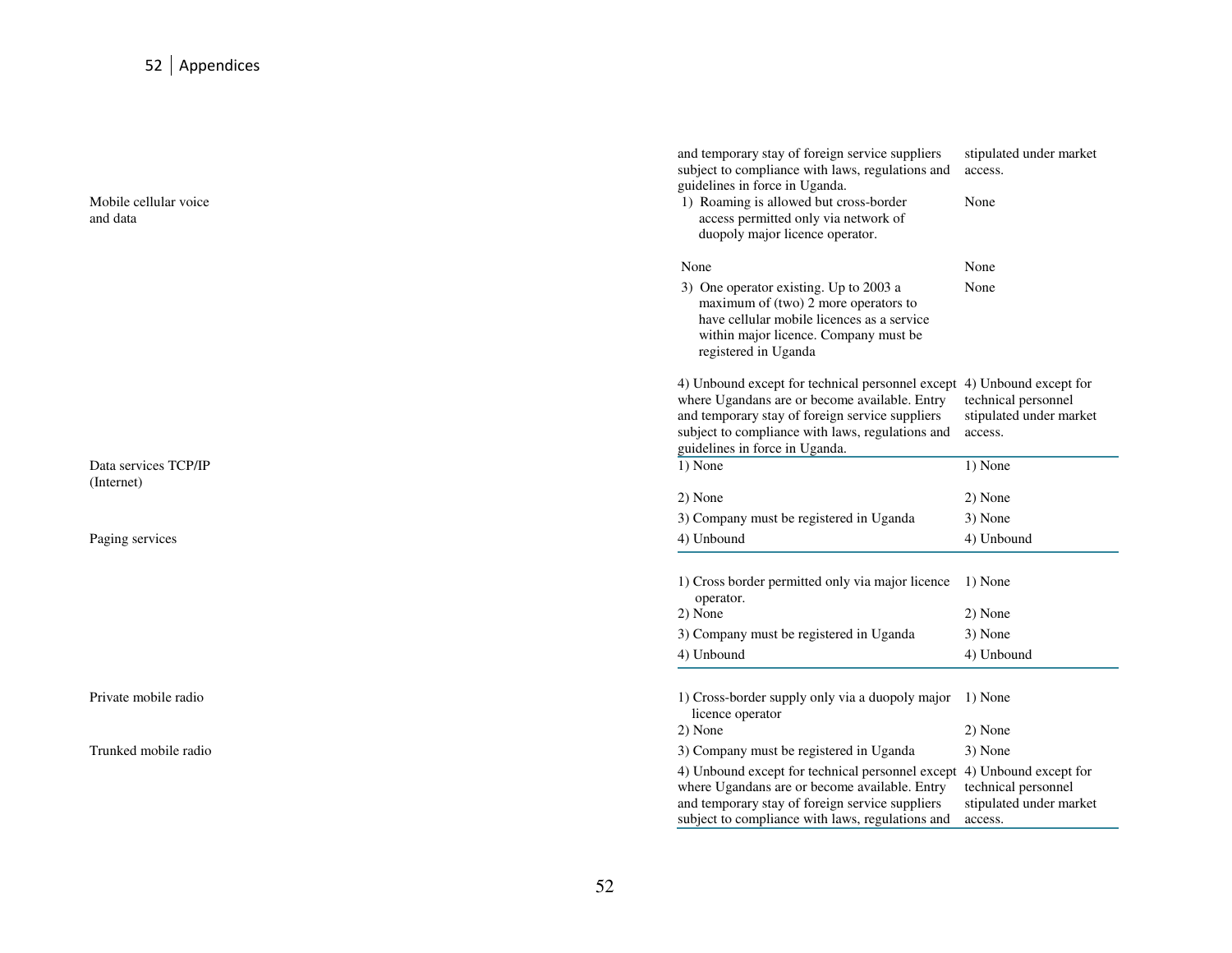|                                                                                      | guidelines in force in Uganda.          |            |
|--------------------------------------------------------------------------------------|-----------------------------------------|------------|
| Global mobile personal                                                               |                                         |            |
| communications by                                                                    |                                         | 1) None    |
| 1) None apart from arrangements under GMPCS- 2) None<br>satellite operations<br>MoU. |                                         |            |
|                                                                                      | 2) None                                 | 3) None    |
|                                                                                      | 3) Company must be registered in Uganda | 4) Unbound |
|                                                                                      | 4) Unbound                              |            |
| ___<br>.                                                                             |                                         |            |

\* Applies to GAT

Facilities based public-switched telecommunication services on fixed network infrastructure:

- (a) Basic voice services except over value-added networks like Internet
- (b) Packet-switched data
- (c) Circuit-switched data
- (d) Telex services
- (f) Facsimile services
- (g) Private leased circuit services
- \*Excludes video and audio broadcast services
- The interpretation of "Major licence" and "Minor licence" are as
- by the definitions given by the Uganda Communications Act

#### 1997.2

<sup>1</sup>"SNO" means the first public operator other than UTL issued with a major licence.

<sup>2</sup>i.e. Major licence includes a licence for the provision of local, long distance or international telephone services, trunk capacity resale, rural telecommunications, store and forward messaging, cellular or mobile services and; minor licence includes all other licences not being major licences.